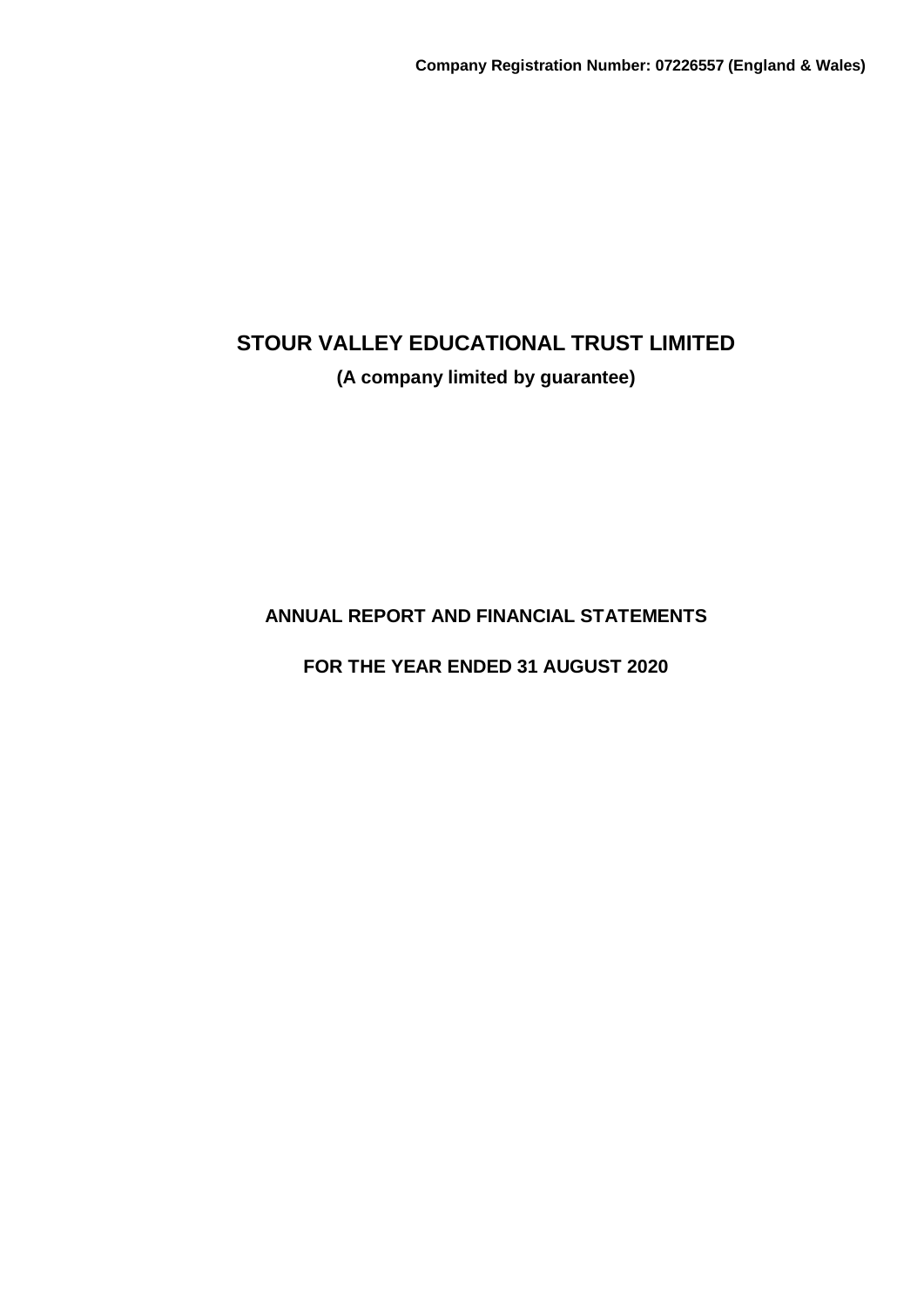## **CONTENTS**

|                                                                                | Page      |
|--------------------------------------------------------------------------------|-----------|
| Reference and administrative details                                           | 1         |
| <b>Trustees' report</b>                                                        | $2 - 10$  |
| Governance statement                                                           | $11 - 16$ |
| Statement on regularity, propriety and compliance                              | 17        |
| <b>Statement of Trustees' responsibilities</b>                                 | 18        |
| Independent auditors' report on the financial statements                       | $19 - 21$ |
| Independent reporting accountant's report on regularity                        | $22 - 23$ |
| Statement of financial activities incorporating income and expenditure account | $24 - 25$ |
| <b>Balance sheet</b>                                                           | $26 - 27$ |
| <b>Statement of cash flows</b>                                                 | 28        |
| Notes to the financial statements                                              | $29 - 60$ |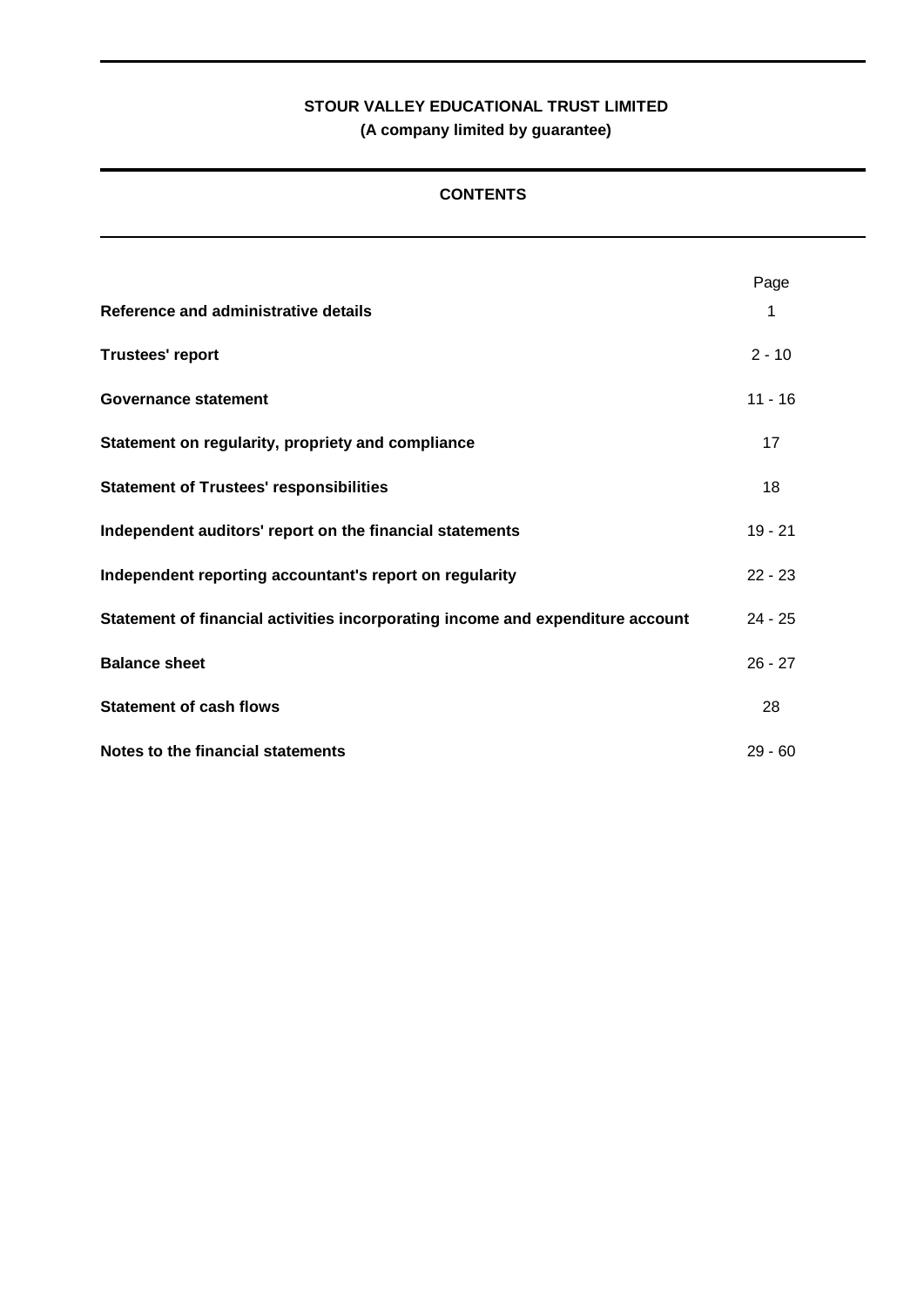## **REFERENCE AND ADMINISTRATIVE DETAILS**

| <b>Members</b>                                    | K Haisman BEM<br>D J Blake MBE<br>R M Smith<br>P Stanbury-Jones<br>S Ash<br>J Burge (appointed 28 June 2020)                                                                                                                                 |
|---------------------------------------------------|----------------------------------------------------------------------------------------------------------------------------------------------------------------------------------------------------------------------------------------------|
| <b>Trustees</b>                                   | K Haisman, Chair<br>S Goldsmith, Vice Chair<br>C G Hawkins<br>L Goldsmith (resigned 25 March 2020)<br>R A Kelly<br>R J Priestley<br>P K Luxon (appointed 5 February 2020)<br>S Culshaw (appointed 17 February 2020, resigned 2 October 2020) |
| <b>Company registered</b><br>number               | 07226557                                                                                                                                                                                                                                     |
| <b>Company name</b>                               | <b>Stour Valley Educational Trust Limited</b>                                                                                                                                                                                                |
| Principal and registered Cavendish Road<br>office | Clare<br>Sudbury<br><b>Suffolk</b><br>CO10 8PJ                                                                                                                                                                                               |
| <b>Independent auditors</b>                       | <b>MHA Larking Gowen</b><br>1 Claydon Business Park<br>Great Blakenham<br>Ipswich<br>IP6 ONL                                                                                                                                                 |
| <b>Bankers</b>                                    | Lloyds Bank<br>30 Market Street<br>Sudbury<br>CO10 2EL                                                                                                                                                                                       |
| <b>Solicitors</b>                                 | Browne Jacobson LLP<br>Mowbray House<br>Castle Meadow Road<br>Nottingham<br>NG <sub>2</sub> 1BJ                                                                                                                                              |
| Senior management                                 | R A Kelly - Headteacher (Stour Valley), CEO and Accounting Officer<br>R Loader - Head Teacher (Clare Primary)<br>C Bank - Deputy Head (Stour Valley)<br>K Cullimore - Trust Business Manager                                                 |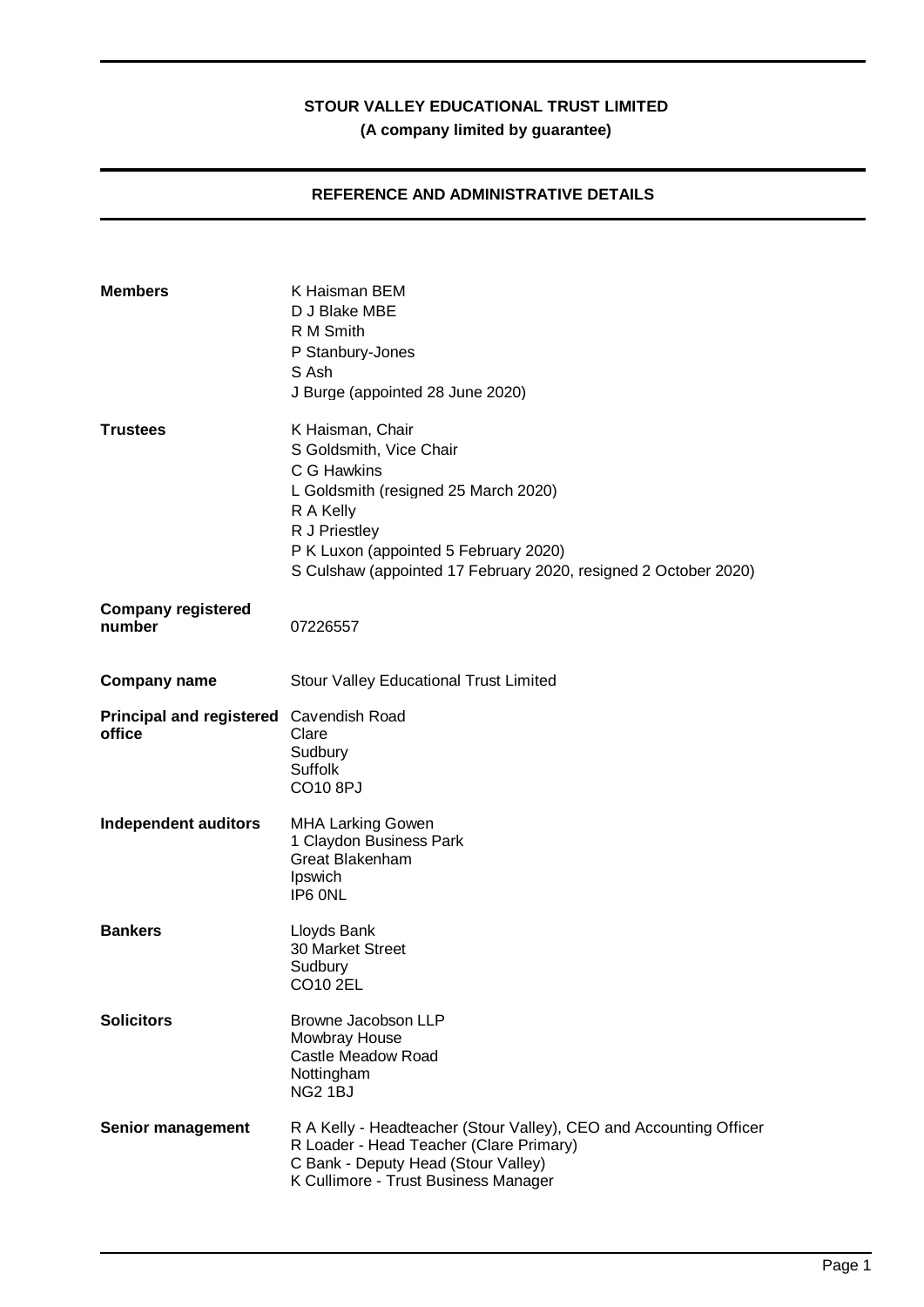### **(A company limited by guarantee)**

### **TRUSTEES' REPORT FOR THE YEAR ENDED 31 AUGUST 2020**

The Trustees present their annual report together with the financial statements and auditors' report of the charitable company for the year 1 September 2019 to 31 August 2020. The annual report serves the purposes of both a Trustees' report and a directors' report under company law.

The Trust consists of two schools: Stour Valley Community School is a secondary school for pupils age 11-16 with 599 students on roll at the end of the year and Clare Community Primary School, with 200 students on roll.

The principal aim of Stour Valley Educational Trust Limited is to advance, for the public benefit, education in Clare and the surrounding area by establishing, maintaining and operating schools offering a broad curriculum.

### **Structure, governance and management**

### **a. Constitution**

Stour Valley Educational Trust Limited is a company limited by guarantee with no share capital (registration No. 07226557) and is an exempt charity. It is not required to be registered with the Charity Commission but is, however, subject to the Charity Commissioners' regulatory powers which are monitored by the Secretary of State for Education. The Memorandum and Articles of Association of Stour Valley Educational Trust Limited are the primary governing documents of the Trust.

The Trustees of Stour Valley Educational Trust Limited are also the directors of the charitable company for the purposes of company law.

Details of the Trustees who served during the year, and to the date these accounts are approved are included in the Reference and administrative details on page 1.

#### **b. Members' liability**

Each member of the charitable company undertakes to contribute to the assets of the charitable company in the event of it being wound up while they are a member, or within one year after they cease to be a member, such amount as may be required, not exceeding £10, for the debts and liabilities contracted before they ceased to be a member.

### **c. Trustees' indemnities**

There were no Trustee indemnity provisions during the year or at the date of approval of this report.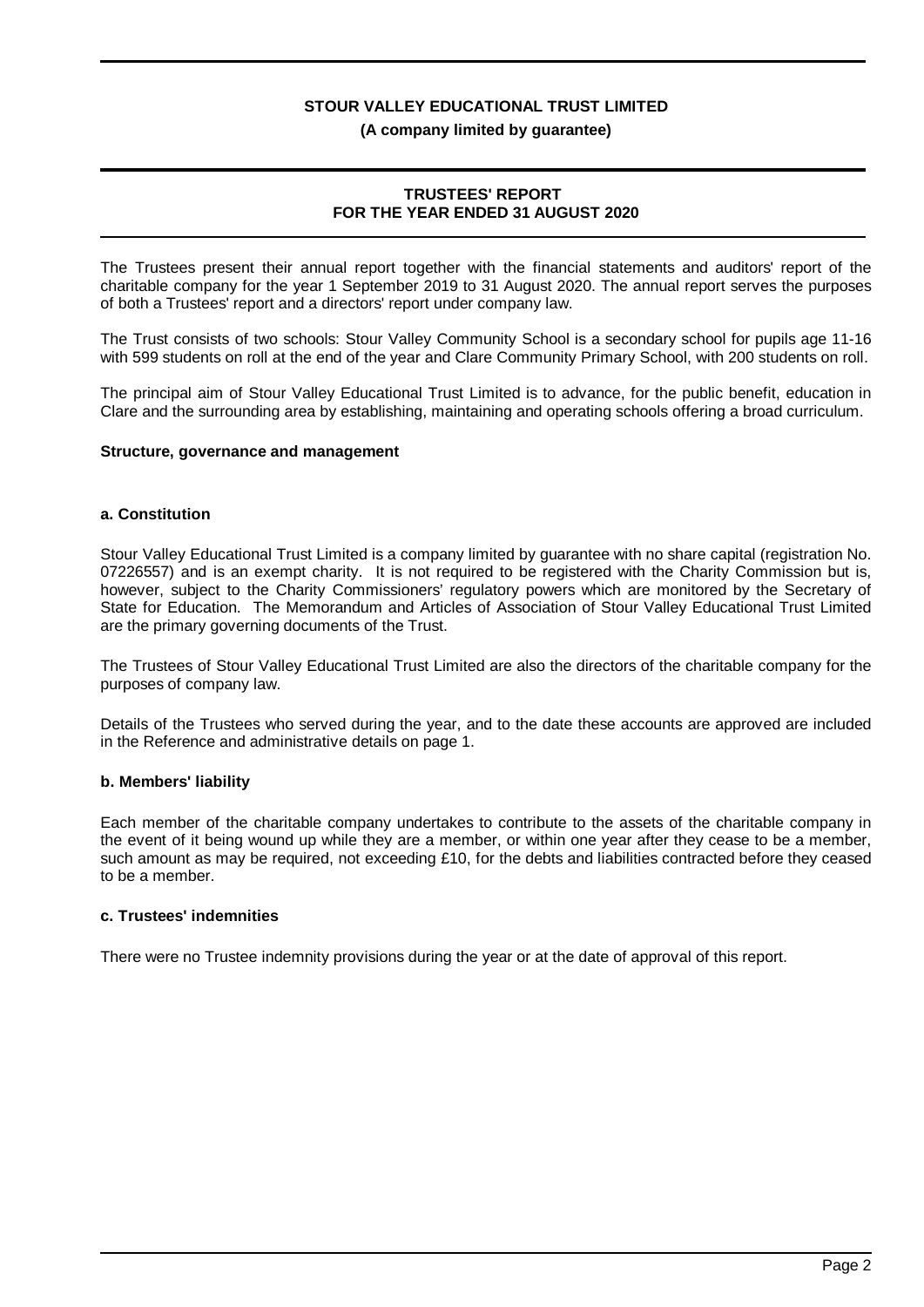**(A company limited by guarantee)**

### **TRUSTEES' REPORT (CONTINUED) FOR THE YEAR ENDED 31 AUGUST 2020**

### **Structure, governance and management (continued)**

### **d. Method of recruitment and appointment or election of Trustees**

As and when new Trustees are required for appointment, consideration is made as to the skills needed to augment the effectiveness of the Board. The Trustees are appointed under the terms of Stour Valley Educational Trust Limited's Articles of Association as follows:

- The number of Trustees shall be not less than three
- Up to eight Trustees (excluding staff, parents, LA, ex officio and co-opted)
- A minimum of two Parent Trustees
- The Local Authority (LA) may appoint an LA Trustee
- The Headteacher as CEO Trustee
- Co-opted Trustees

The Trustees have a breadth of skills which are beneficial to the various sub-committees that support the Board of Trustees. The term of office for all Trustees, except the CEO, is four years. The CEO's term of office runs parallel with their contract of employment.

### **e. Policies adopted for the induction and training of Trustees**

The training and induction provided for new Trustees will depend on their existing experience. Where necessary an induction will provide training on charity and educational legal and financial matters. All new Trustees are given a tour of the Academy Trust, and the chance to meet with staff and students. All Trustees are provided with copies of policies, procedures, minutes, accounts, budgets, plans and other documents that they will need to undertake their role as Trustees and directors of Stour Valley Educational Trust Limited. In addition, the Trust buys in external training programmes. A record of attendance at training sessions is maintained by the Administration Team. As there is normally expected to be only a small number of new Trustees each year induction tends to be done informally and is tailored specifically to the individual.

### **f. Organisational structure**

As specified in the Memorandum of Association, Stour Valley Educational Trust Limited is responsible for running Stour Valley Community School and Clare Community Primary School. The Trustees are responsible for setting general policy, adopting an annual plan and budget, monitoring the Academies by the use of budgets and making major decisions about the direction of the Academies, and senior staff appointments. The Trustees are responsible for the monitoring and performance of the Headteachers and Senior Leadership Team on a regular basis. Since January 2018 each of the schools within the Trust has a dedicated Local Governing Body with powers assigned through a Scheme of Delegation.

The Senior Leadership Team (SLT) of the Academy Trust are the CEO (also Headteacher of Stour Valley Community School) and CFO plus the two Headteachers, two Deputy Head Teachers and two Assistant Headteachers. The Headteacher of Stour Valley Community School is the CEO of the Trust and has line management responsibility for the Headteacher of Clare Primary Community School. These managers control the Academies at an executive level implementing the policies laid down by the Trustees and reporting back to them. As a group, the Senior Leadership Team are responsible for the authorisation of spending within agreed budgets and the appointment of staff, though appointment Boards for posts in the Senior Leadership Team always contain a Trustee. Spending control is contained within the Senior Leadership Team.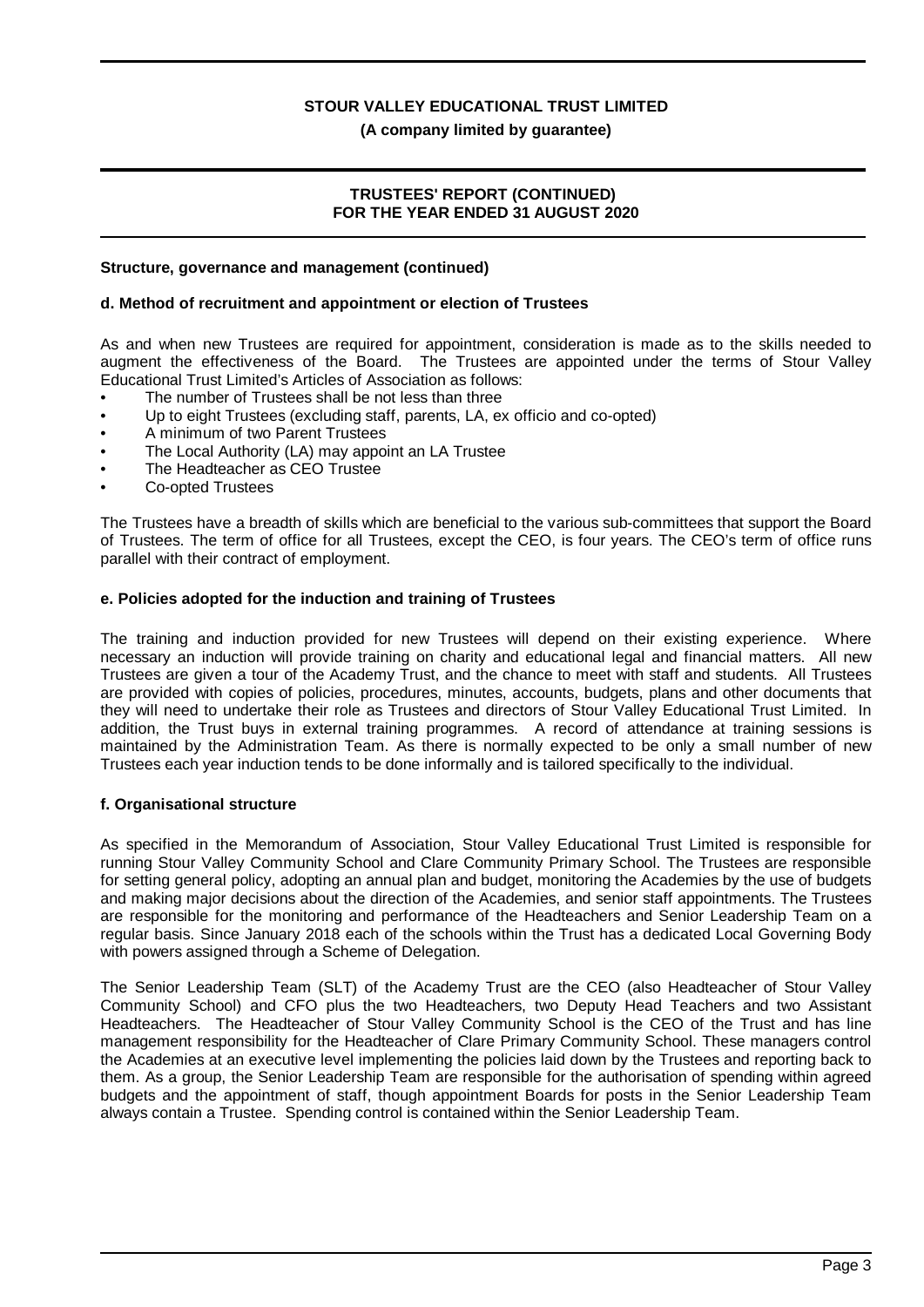### **(A company limited by guarantee)**

### **TRUSTEES' REPORT (CONTINUED) FOR THE YEAR ENDED 31 AUGUST 2020**

### **Structure, governance and management (continued)**

### **g. Arrangements for setting pay and remuneration of key management personnel**

The Headteachers' performance management targets are set by the Chair of Trustees, or the CEO where appropriate, and the Chair of the relevant Local Governing Body, and are based in part on the School Development and Improvement Plan with additional personal development targets. The targets are reviewed regularly by the Chair of Trustees/CEO. The Headteachers set performance targets for other members of the SLT. All staff in Stour Valley Educational Trust are employed on the terms of the National Pay and Conditions framework. Performance against targets is reviewed for all SLT members within the timelines set down in the framework and salary increases are awarded accordingly, where appropriate. All amendments to key management's pay and remuneration are approved by the appropriate committee and ratified by the Board of Trustees.

### **h. Trade Union facility time**

Number of employees who were relevant union officials during the year - 3 (Full-time equivalent employee number - 3).

### **Percentage of time spent on facility time**

The schools hosted/participated in fourteen meeting sessions during the course of the year where staff were invited to discuss topics with their union officials and staff representatives – some of these were carried out remotely due to COVID-19 restrictions. It is estimated that the total time spent on union business over the year is between 5-10% during term time. In total this amounts to approximately £6,215 – 12,430 per annum.

#### **i. Related parties and other connected charities and organisations**

The Trustees are not aware of any connected organisations or related party transactions during the year other than those disclosed in note 23 to the financial statements. The Trust also receives donated goods and gifts from the Clare Community Primary School's Parents, Teachers and Friends Association which are donated for primary school purposes.

#### **Objectives and activities**

#### **a. Objects and aims**

The principal objective and activity of Stour Valley Educational Trust Limited is the operation of Stour Valley Community School and Clare Community Primary School to provide education for pupils of different abilities between the ages of 5 to 16.

The wider objective of the Academy Trust is to advance for the public benefit education in the United Kingdom, in particular but without prejudice to the generality of the foregoing, by establishing, maintaining, carrying on, managing and developing schools offering a broad and balanced curriculum or educational institutions which a principally concerned with providing full-time or part-time education for children of compulsory school age who, by reason of illness, exclusion from school or otherwise, may not for any period receive suitable education unless alternative provision is made for them or 16 to 19 Academies offering a curriculum appropriate to the needs of its students or schools specially organised to make special educational provisions for pupils with Special Educational Needs.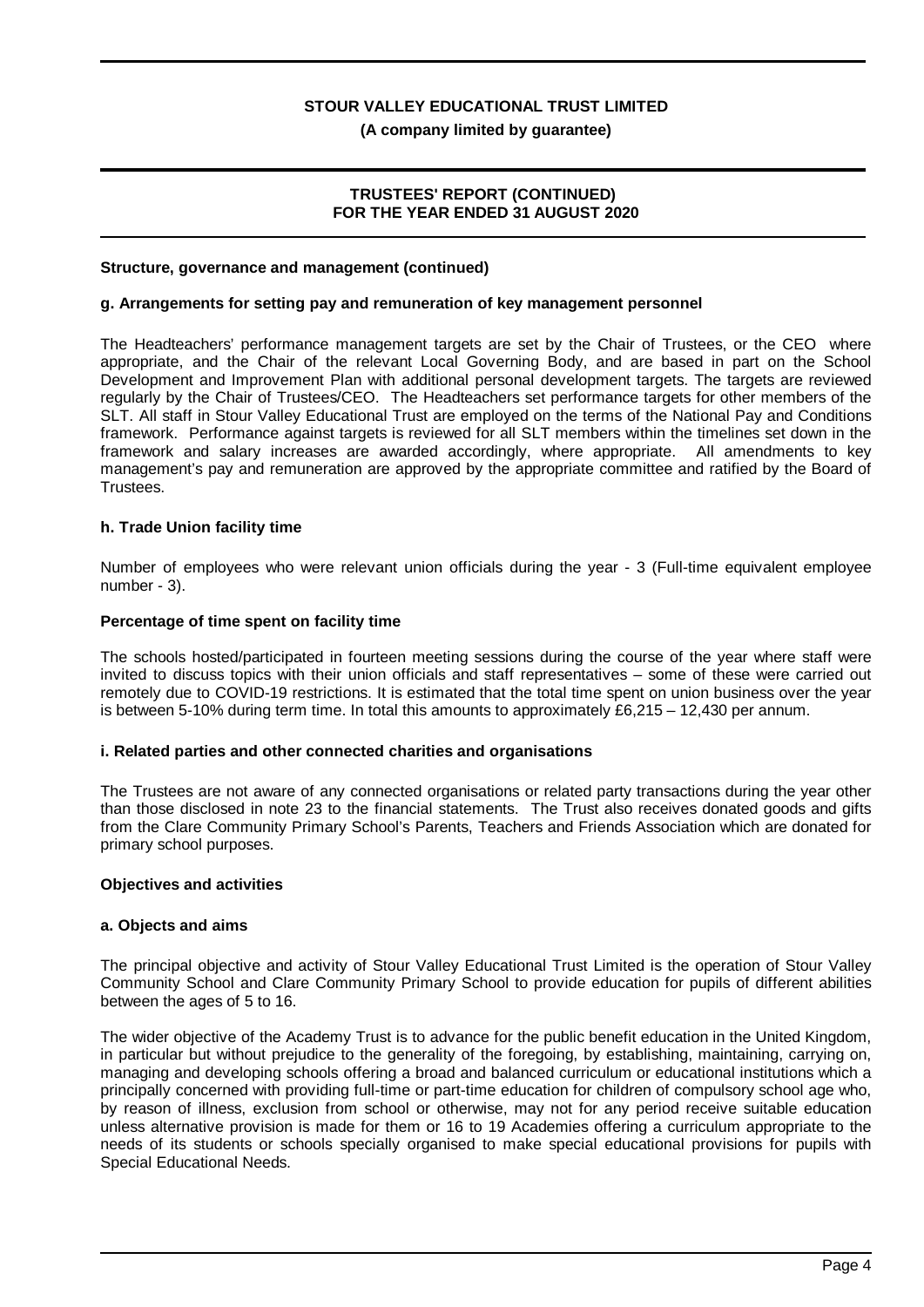### **(A company limited by guarantee)**

### **TRUSTEES' REPORT (CONTINUED) FOR THE YEAR ENDED 31 AUGUST 2020**

### **Objectives and activities (continued)**

In addition to being governed by its Articles of Association, Stour Valley Educational Trust Limited entered into a Funding Agreement on 27 May 2011 with the Secretary of State for Education. Clare Community Primary School was transferred to the Trust under a Funding Agreement dated 28 March 2017. The Funding Agreements specify, amongst other things, the basis for admitting students to the schools, the catchment area from which the students are drawn, and that the broad and balanced curriculum includes English, Mathematics and Science.

### **b. Objectives, strategies and activities**

#### The Academy Trust's Vision:

Central to our vision is the belief in the uniqueness of every student, and that every young person has gifts to discover and share with others. We are committed to building brighter futures for our students, our local community and the wider world.

We aim to open students' minds to their full potential so that when they leave us they have a firm foundation on which to build the next phase of their lives, whether that is in further academic study, vocational training or the world of work. We want our students to be happy and confident, but also caring and tolerant. Above all we want them to have a thirst for knowledge and a real enthusiasm for life.

The objectives of the Academy Trust are agreed as:

- To raise the standard of educational achievement of all students
- To improve the effectiveness of the Academy Trust by keeping the curriculum and organisational structure under continual review.
- To provide value for money for the funds expended
- To comply with all appropriate statutory and curriculum requirements
- To maintain close links with local schools and community groups, and;
- To conduct the Academy Trust's business in accordance with the highest standards of integrity, probity and openness

#### **c. Public benefit**

In setting the objectives, the Trustees have given careful consideration to the Charity Commission's general guidance on public benefit and in particular to its supplementary public benefit guidance on advancing education. The objective of the Academy Trust is to advance for the public benefit education in Clare and the surrounding area.

Staff and students at both Trust schools regularly engage in community activities in support of local community groups and with local businesses e.g. through:

- the STEM activities which engage with over 20 local firms and 500 students.
- Prince's Trust students undertaking projects in Clare Castle Country Park
- Forest School in the Country Park
- Singing events at the Luncheon Club for Clare's elderly residents
- Participation in local church and Christmas celebration events
- Use of school halls by local community and sporting groups
- Community use of the swimming pool over the summer months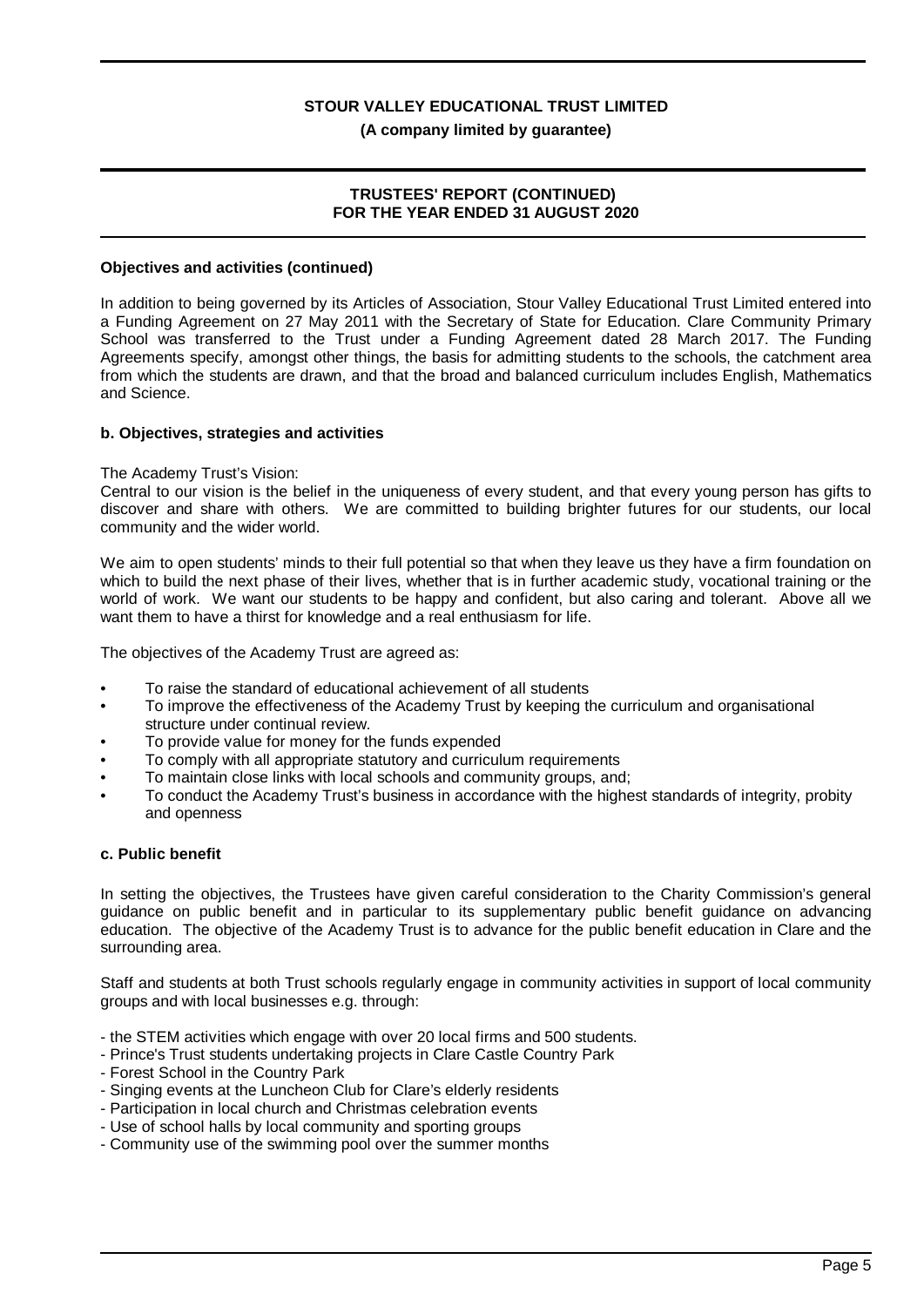**(A company limited by guarantee)**

### **TRUSTEES' REPORT (CONTINUED) FOR THE YEAR ENDED 31 AUGUST 2020**

### **Strategic report**

### **Achievements and performance**

### **a. Key performance indicators**

### **Stour Valley Community School**

No Public Examinations were taken by students in 2020 following school closure from March to September. School staff used their professional judgement to award the full range of grades with high levels of internal moderation and scrutiny to ensure that every grade could be supported with evidence, although none was requested at any point. The exam board algorithm increased 49 of Stour Valley Community School's centre assessed grades. Results have not been published at a local or national level and Ofsted will not use 2020 results as part of any future judgement made about the school.

The school continued to receive mid year transfers of students, and was successful at attracting students for the 2020/21 academic year. The number of students on roll as at 1 September 2020 was 592 with the new Year 7 intake being significantly oversubscribed once again. Senior staff have thanked Trustees for allowing Year 6 Tours to take place at weekends during October as they felt this was a crucial aspect of transition to secondary school that should be maintained. Staff volunteered their time and over 3 weekends there were 129 personal tours with children from 27 different primary schools. Initial indications are that this has positively impacted on applications for 2021.

### **Clare Community Primary School**

The school has gained in popularity as a result of a clear vision of excellent standards in the core subjects supported by an emphasis on the creative curriculum, which is already having a positive effect on standards in all areas. This vision is enhanced by an impressive range of extra-curricular activities on offer both at lunchtimes and after school; the introduction of a Breakfast and Afterschool club; and the welcoming, nurturing atmosphere that is evident throughout the school. Student numbers have increased from 189 at census in October 2018 to 200 in October 2019. Numbers have remained stable with 199 students recorded during the October 2020 census.

Performance has risen significantly over the last three years with substantial increases in students operating at Greater Depth. Due to COVID-19 all 2020 results are via teacher assessment as no national testing was carried out. For this reason there is also no national data for 2020. Caution was used to mark Greater Depth and Writing and Maths due to restricted time in school.

Major KPI's on which the Trustees receive regular reports include:

- Student numbers
- Expenditure budgets and cash flow
- Student behaviour
- Reports on progress in teaching and learning
- Evidence of student progress against Fischer Aspire Top 20% data
- Progress towards school targets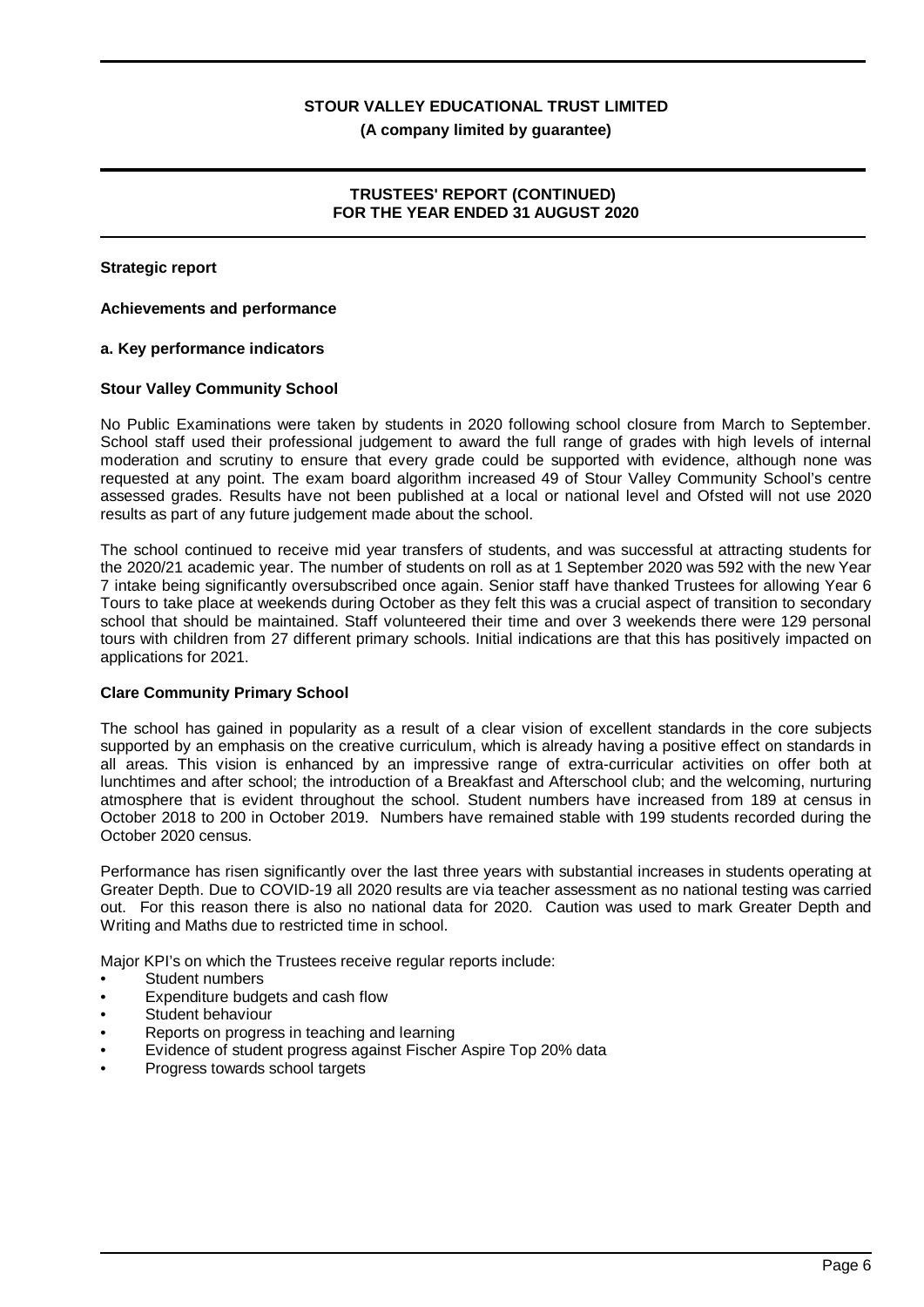### **(A company limited by guarantee)**

### **TRUSTEES' REPORT (CONTINUED) FOR THE YEAR ENDED 31 AUGUST 2020**

### **Strategic report (continued)**

### **Achievements and performance (continued)**

### **b. COVID-19 overview**

Our two schools remained open in line with government guidelines. In practice this meant that only students of key workers and those classified as vulnerable attended Stour Valley Community School from March to July. At Clare Primary students of key workers plus specific year groups were provided for in line with guidance.

A thorough set of risk assessments were approved by the Trust Board to meet the safety needs in both schools and the assessments continue to be updated by the Trust Business Manager and monitored by the Board.

Those students who could not attend school were either taught remotely or received work packs sent to their home. Student engagement was closely monitored and no causes for concern had been raised.

During the period under review no students contracted COVID-19. A small number of students were required to self-isolate due to a family member also self-isolating.

The financial challenge to the Trust was modest and gave no cause for concern around sustainability. COVID-19 related expenditure amounted to £16,555 and claims on the ESFA totalled £16,555. However, there have been significant invoices received relating to the summer term period since the original claim was sent at the end of July, and we are expecting the opportunity to claim these back during the autumn term window of claims as advertised by the DfE. Provided this second claim window is met, there will have been no effect on reserves or reserves policy.

For 2020/21 the Trust will receive £63,840 in COVID-19 Catch Up Grants which will support any required increased staff costs and IT provision. Both schools within the Trust have balanced budgets for 2020/21 and 2020/23.

Before and after school clubs at Clare Primary will be significantly reduced and any expenditure and income will be ringfenced to protect the school budget.

### **c. Going concern**

After making appropriate enquiries, the board of Trustees has a reasonable expectation that the Academy Trust has adequate resources to continue in operational existence for the foreseeable future. For this reason they continue to adopt the going concern basis in preparing the financial statements. Further details regarding the adoption of the going concern basis can be found in the accounting policies.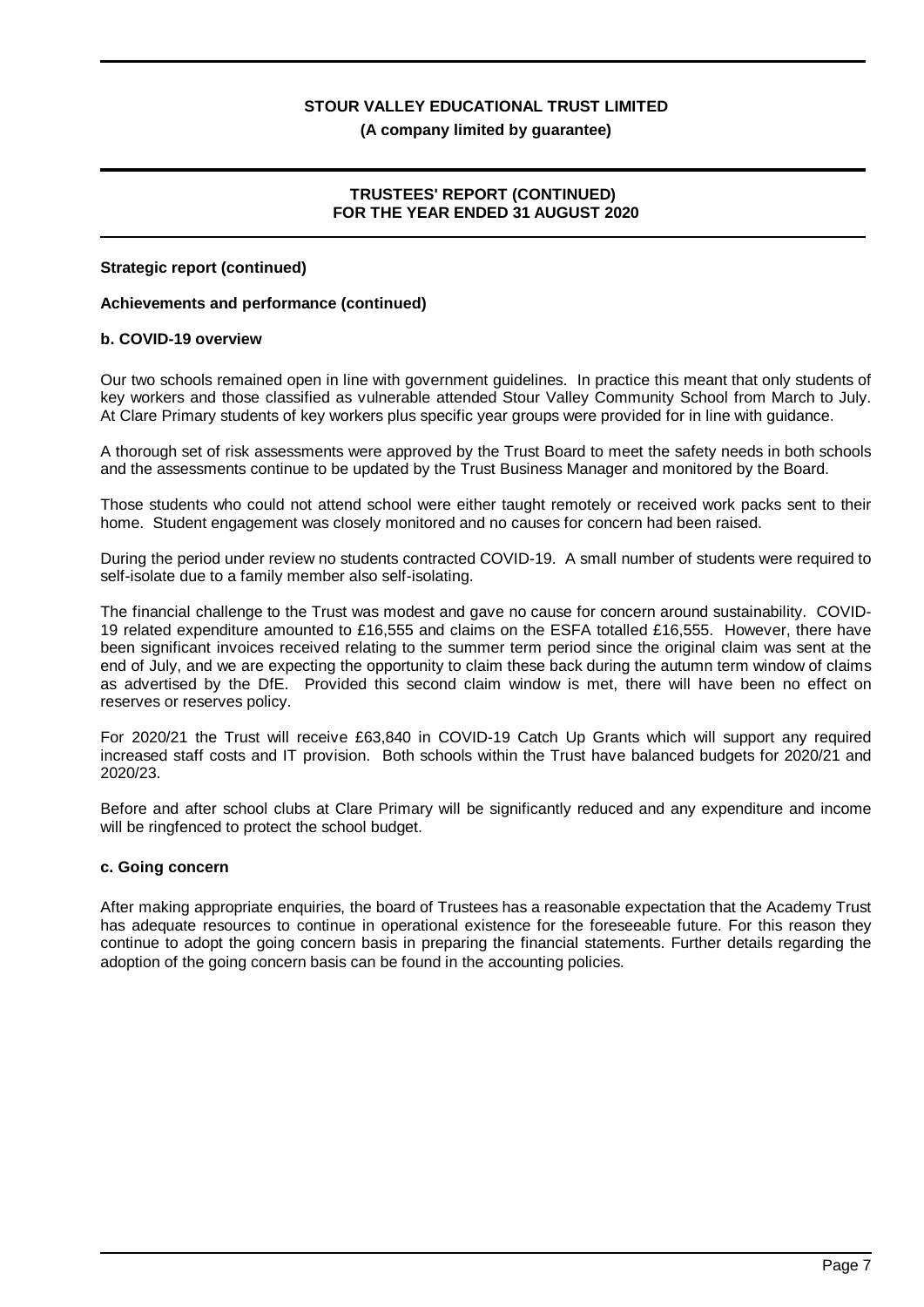**(A company limited by guarantee)**

### **TRUSTEES' REPORT (CONTINUED) FOR THE YEAR ENDED 31 AUGUST 2020**

### **Strategic report (continued)**

### **Financial review**

### **a. Financial review**

Stour Valley Educational Trust Limited's accounting period is from 1 September 2019 to 31 August 2020. Most of the Academy Trust's income was obtained from the Education Funding Agency (EFA), an executive arm of the Department for Education (DfE), in the form of General Annual Grant (GAG) which is the per capita funding required to run the school and deliver the curriculum. The grants received from the DfE during the year ended 31 August 2020 and the associated expenditure are shown as restricted funds in the statement of financial activities.

As central government funding has become tighter and not kept pace with wage inflation it has been necessary to implement still tighter controls over internal cost centres, to keep all expenditure within allocated budgets and seek efficiencies. Unless government funding improves, Trustees are aware that similar challenges will be faced in future years. The Trustees have continued to maintain the curriculum to meet the needs of all ability levels of our student population.

The in-year deficit for the Trust, being the change in restricted funds (excluding pension reserves) plus unrestricted funds, was £25,591.

### **b. Reserves policy**

The Trustees review the reserve levels monthly. The review takes into account the nature of the income and expenditure streams, the need to match them with commitments, including future capital projects, and the nature of reserves. The Trustees will keep the level of reserves under review.

As the Academy Trust is in its early years of operation the Trustees have agreed to aspire to a level of reserves equivalent to one month's expenditure which equates to £375,000. The Academy Trust currently holds £222,110 of unrestricted reserves and £11,287 of restricted general funds. With reserves currently only 62% of our target level, and the uncertainty surrounding future funding levels, it is not clear that the aspiration to hold one month's expenditure as reserves will be possible in the near future.

As at 31 August 2020, the Trust held total funds of £7,829,504, of which £7,607,394 was restricted funds, including fixed assets which were carried at £8,354,107.

Restricted funds include a pension fund deficit of £758,000. A surplus or deficit position would generally result in a cash flow effect for the Academy Trust in the form of an increase or decrease in employers' pension contributions over a period of years.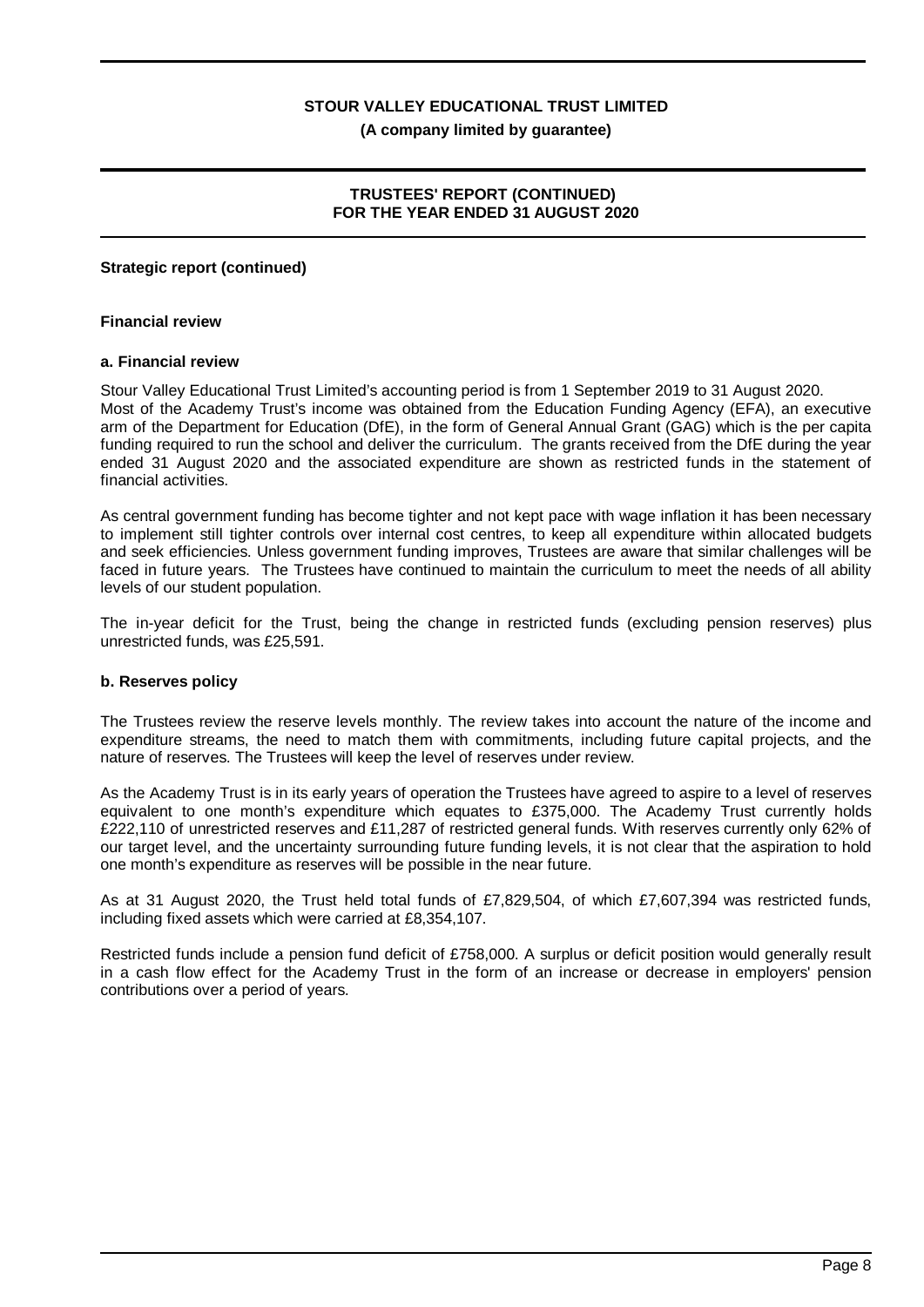### **(A company limited by guarantee)**

### **TRUSTEES' REPORT (CONTINUED) FOR THE YEAR ENDED 31 AUGUST 2020**

#### **c. Principal risks and uncertainties**

### Financial and Risk Management Objectives and Policies

The Trustees have assessed the major risks to which the trust is exposed, in particular those relating to the specific teaching, provision of facilities and other operational areas of the Academy Trust. The Trustees have implemented a number of systems to assess risks that the trust faces, especially in the operational areas (e.g. in relation to teaching, health and safety, bullying and school trips) and in relation to the control of finance. They have introduced systems, including operational procedures (e.g. vetting of new staff and visitors, supervision of school grounds) and internal financial controls, in order to minimise risk. Where significant financial risk still remains they have ensured they have adequate insurance cover. The School has an effective system of internal financial controls and this is explained in more detail in the statement on internal control.

The school has a comprehensive set of policies covering inter alia the teaching of the curriculum, the management of school facilities and operational procedures. These policies were reviewed by the relevant committees in the year under review.

### Risk Management

During the year the Trustees continued to develop their comprehensive risk management procedures for the Academy Trust. These help to identify and monitor the risks faced by the Academy Trust. The key risk areas identified for inclusion are Strategy, Governance, Skills, Health and Safety, Safeguarding, IT, Business continuity and Financial Reporting and Management related. A point scoring mechanism has been put in place with a greater emphasis directed towards those areas identified as being higher risk.

#### **d. Investment policy**

The Investment policy has been approved by the Shared Services Committee. Surplus funds may only be invested in cash deposits with the leading High Street banks for periods which deliver the best financial returns to the Academy Trust while ensuring that the Trust has access to sufficient liquidity to meet all financial obligations when due.

### **Fundraising**

The Trust only undertakes fundraising through non-uniform days and other small events such as cake sales and Summer and Christmas Fetes which are organised internally or by the Parent Teachers and Friends Association. These events raise vital additional funds for the academy schools within the Trust. The Trust does not use any professional fundraisers or commercial participators. The Trust understands its responsibilities to protect the public, including vulnerable people, from reasonably intrusive or persistent approaches and undue pressure to donate. All fundraising is undertaken in a fun and friendly environment.

#### **Plans for future periods**

The Academy Trust is concentrating its efforts on delivering the best possible educational experience to all students. The planned strategy review led by the the CEO was deferred due to the COVID lockdown from March 2020. That review will now take place in the 2020/21 academic year and will review the Trust strategy and propose revised development plans to the Trust Board.

Given the growing student population in junior schools the Trustees will keep under continual review the need to increase the number of buildings on site to cope with anticipated increased demand.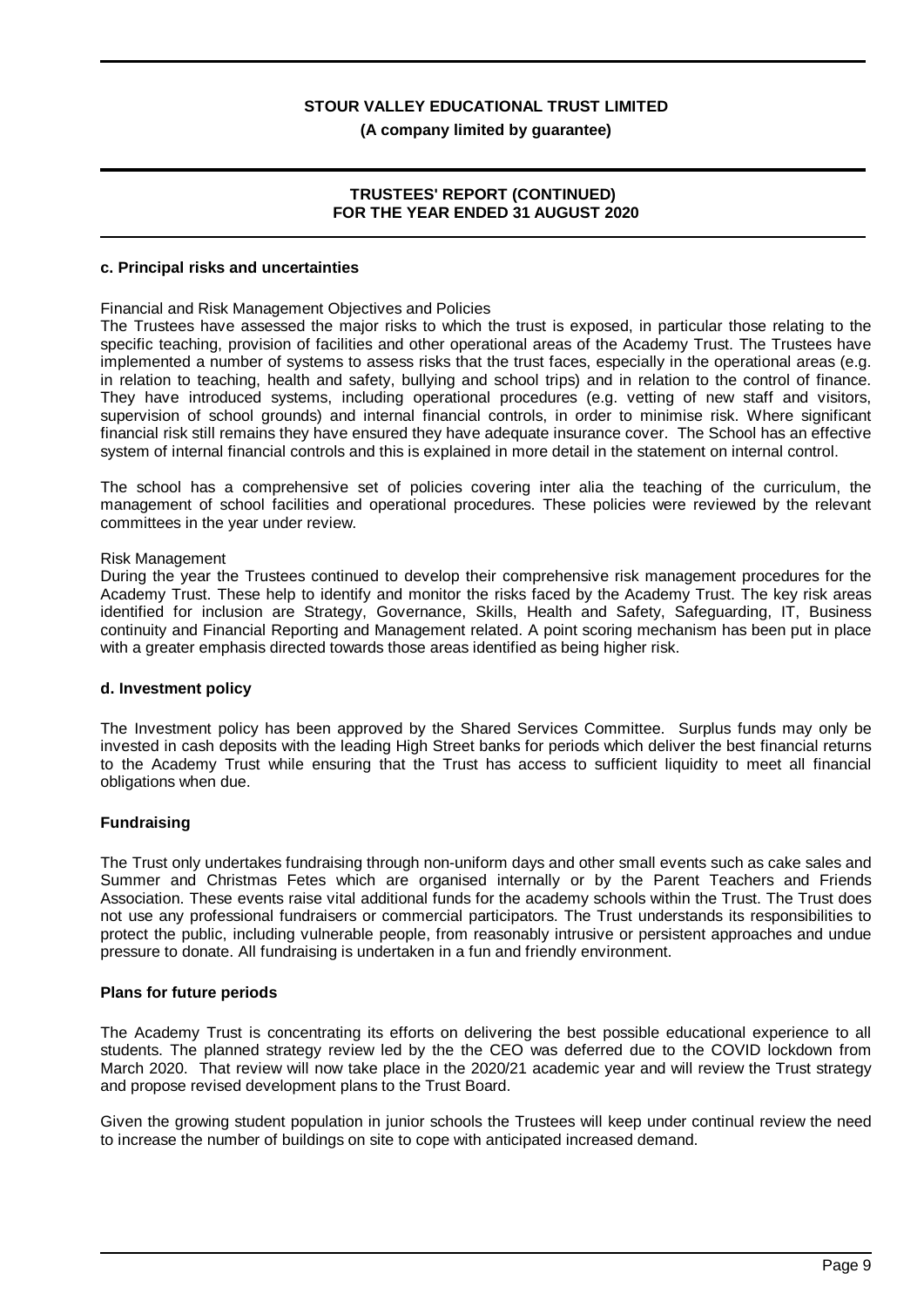**(A company limited by guarantee)**

### **TRUSTEES' REPORT (CONTINUED) FOR THE YEAR ENDED 31 AUGUST 2020**

### **Funds held as custodian on behalf of others**

The Academy Trust does not hold any funds as Custodian Trustee.

### **Disclosure of information to auditors**

Insofar as the Trustees are aware:

- there is no relevant audit information of which the charitable company's auditors are unaware, and
- that Trustees have taken all steps that they ought to have taken to make themselves aware of any relevant audit information and to establish that the auditors are aware of that information.

The Trustees' report, incorporating a strategic report, was approved by order of the Board of Trustees, as the company directors, on 16 December 2020 and signed on its behalf by:

Cerith havonu

................................................ **K Haisman** Chair of Trustees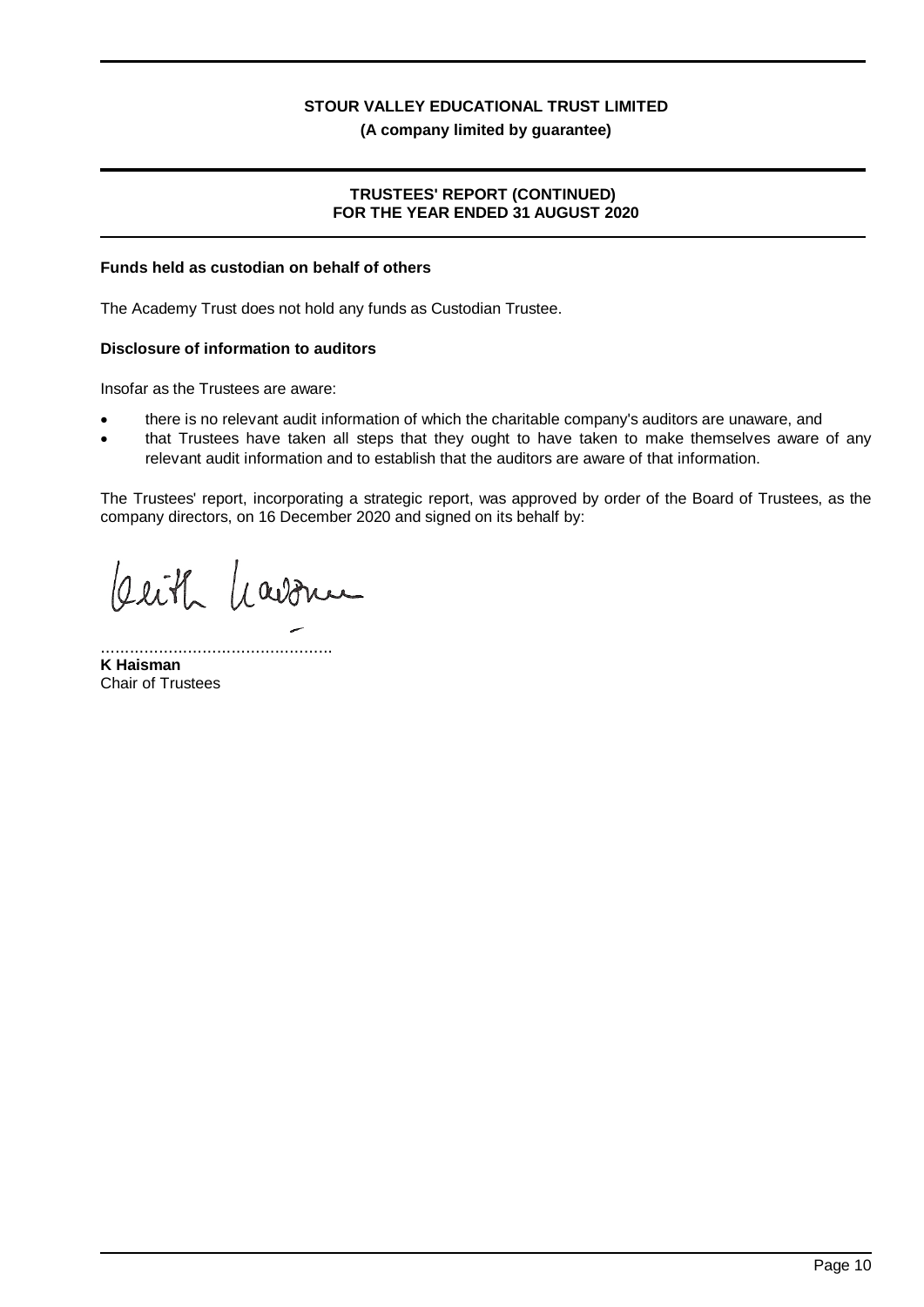### **GOVERNANCE STATEMENT**

### **Scope of responsibility**

As Trustees, we acknowledge we have overall responsibility for ensuring that Stour Valley Educational Trust Limited has an effective and appropriate system of control, financial and otherwise. However, such a system is designed to manage rather than eliminate the risk of failure to achieve business objectives, and can provide only reasonable and not absolute assurance against material misstatement or loss.

The board of Trustees has delegated the day-to-day responsibility to the CEO, as accounting officer, for ensuring financial controls conform with the requirements of both propriety and good financial management and in accordance with the requirements and responsibilities assigned to it in the funding agreement between Stour Valley Educational Trust Limited and the Secretary of State for Education. They are also responsible for reporting to the board of Trustees any material weaknesses or breakdowns in internal control.

### **Governance**

The information on governance included here supplements that described in the Trustees' report. The board of Trustees has formally met 4 times during the year.

Attendance during the year at meetings of the board of Trustees was as follows:

| Trustee                 | Meetings attended | Out of a possible |  |
|-------------------------|-------------------|-------------------|--|
| K Haisman, Chair        | 4                 | 4                 |  |
| S Goldsmith, Vice Chair | 4                 | 4                 |  |
| C G Hawkins             | 4                 | 4                 |  |
| L Goldsmith             | 0                 | 2                 |  |
| R A Kelly               | 4                 | 4                 |  |
| R J Priestley           | 3                 | 4                 |  |
| P K Luxon               | 2                 | 3                 |  |
| S Culshaw               | າ                 | 3                 |  |

The composition of the Board of Trustees during the 2019/20 period included sub-committees of a Resources Committee , dealing specifically with MAT finance, human resources and premises issues, an Audit Committee, dealing with oversight of regularity and control, a Pay committee which dealt solely with pay progression and salary percentage increases, and a Local Governing Body for each individual school.

The Trustees reflected on issues faced during the year using a variety of means, including:

• The framework for Trustees under the Academies Financial Handbook which outlines their responsibilities

- Use of Governor Hub to plan, implement and disseminate information to all Trustees
- Training for trustees and heads using both internal and external providers
- Review of the Trust's business plan
- Updating of the risk register regularly

In addition to the ongoing reviews as mentioned above Trustees also considered:

- Vision, ethos and strategy
- Governance structures
- Trustee Board effectiveness and conduct
- Engagement
- Effective accountability of the executive leadership
- Impact on outcomes for pupils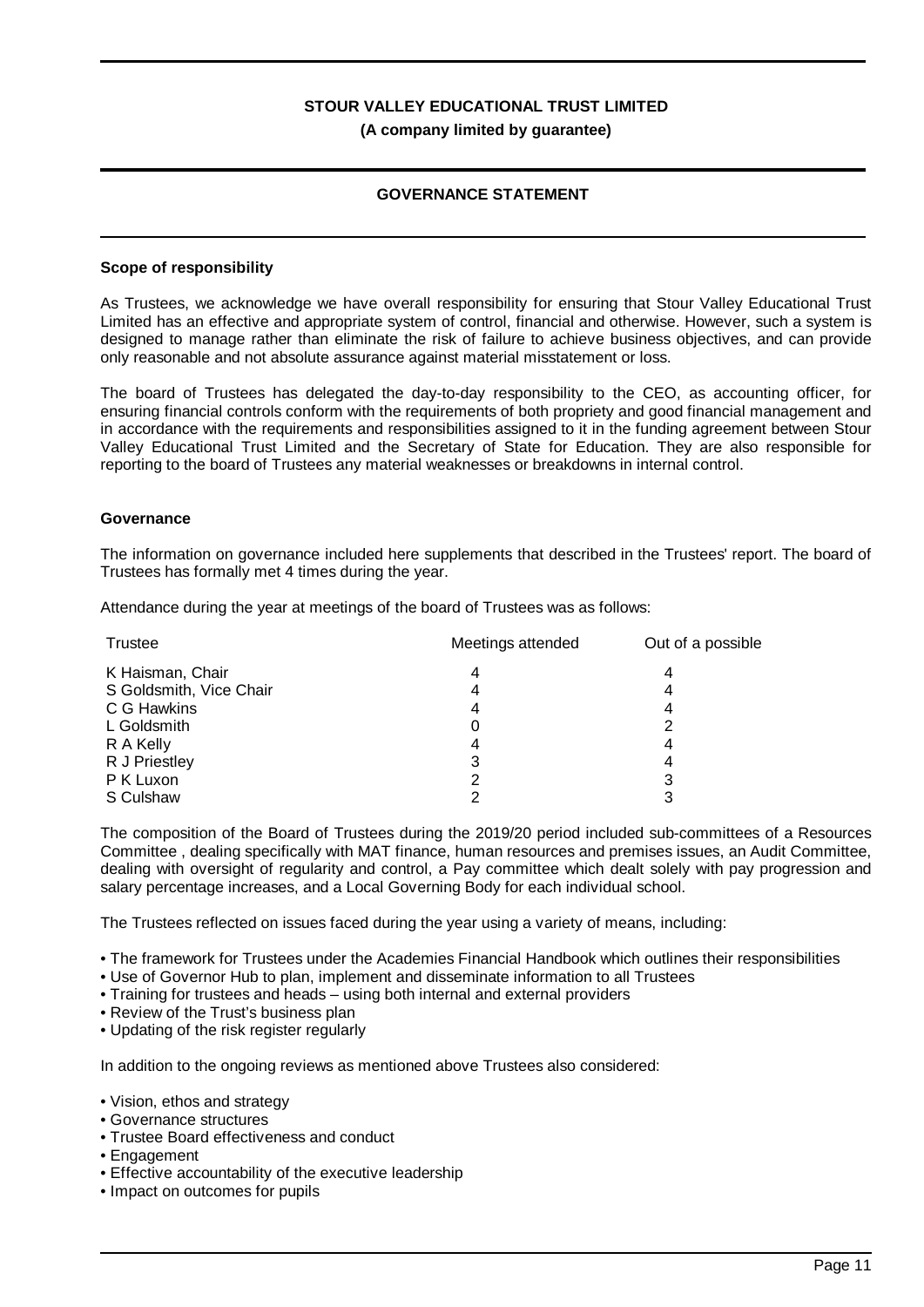### **GOVERNANCE STATEMENT (CONTINUED)**

### **Governance (continued)**

In order to assess and review these areas, Trustee meetings through year were provided with a wide variety of source information including data and improvement reports for each individual school which identify strengths and weaknesses at local levels. Financial management reports taken directly from the management information system, FMS, ensured up to date information was received in a timely manner at each meeting, and these reports were posted on a monthly basis onto Governor Hub so that Trustees – including the Chair of Trustees and the Chair of the Trust Resources Committee – could review them in-between meetings. Internal audit reports, risk assessments and analysis data from external sources were all used to aid the Trustees in assessing the effectiveness of their governance and progress of the Trust. The Trustees appointed School Business Services to carry out two Internal Audit reviews during the financial year, one in March and the other in June.

The Resources Committee is a sub-committee of the main Board of Trustees. Its purpose is to agree local budgets, monitor and approve financial and operational standards.

Attendance during the year at meetings was as follows:

| Trustee            | Meetings attended | Out of a possible |  |
|--------------------|-------------------|-------------------|--|
| S Goldsmith, Chair | 3                 | 3                 |  |
| C G Hawkins        | 3                 | 3                 |  |
| L Goldsmith        | 0                 |                   |  |
| R A Kelly          | 3                 | 3                 |  |
| R J Priestley      | 2                 | 3                 |  |
| S Culshaw          | າ                 |                   |  |
| K Haisman          |                   |                   |  |
| P K Luxon          | っ                 | ◠                 |  |

The Audit Committee is a sub-committee of the main Board of Trustees. Its purpose is to provide internal scrutiny to ensure that financial controls and risk management procedures are robust and effective.

Attendance during the year at meetings was as follows:

| <b>Trustee</b>     | Meetings attended | Out of a possible |  |
|--------------------|-------------------|-------------------|--|
| L Goldsmith        | 0                 | 2                 |  |
| K Haisman          |                   |                   |  |
| S Goldsmith        | 3                 | 3                 |  |
| C G Hawkins, Chair | 3                 | 3                 |  |
| R A Kelly          | 3                 | 3                 |  |
| S Culshaw          | 2                 | 2                 |  |
| P K Luxon          | 2                 | 2                 |  |
| R J Priestley      | 2                 | 3                 |  |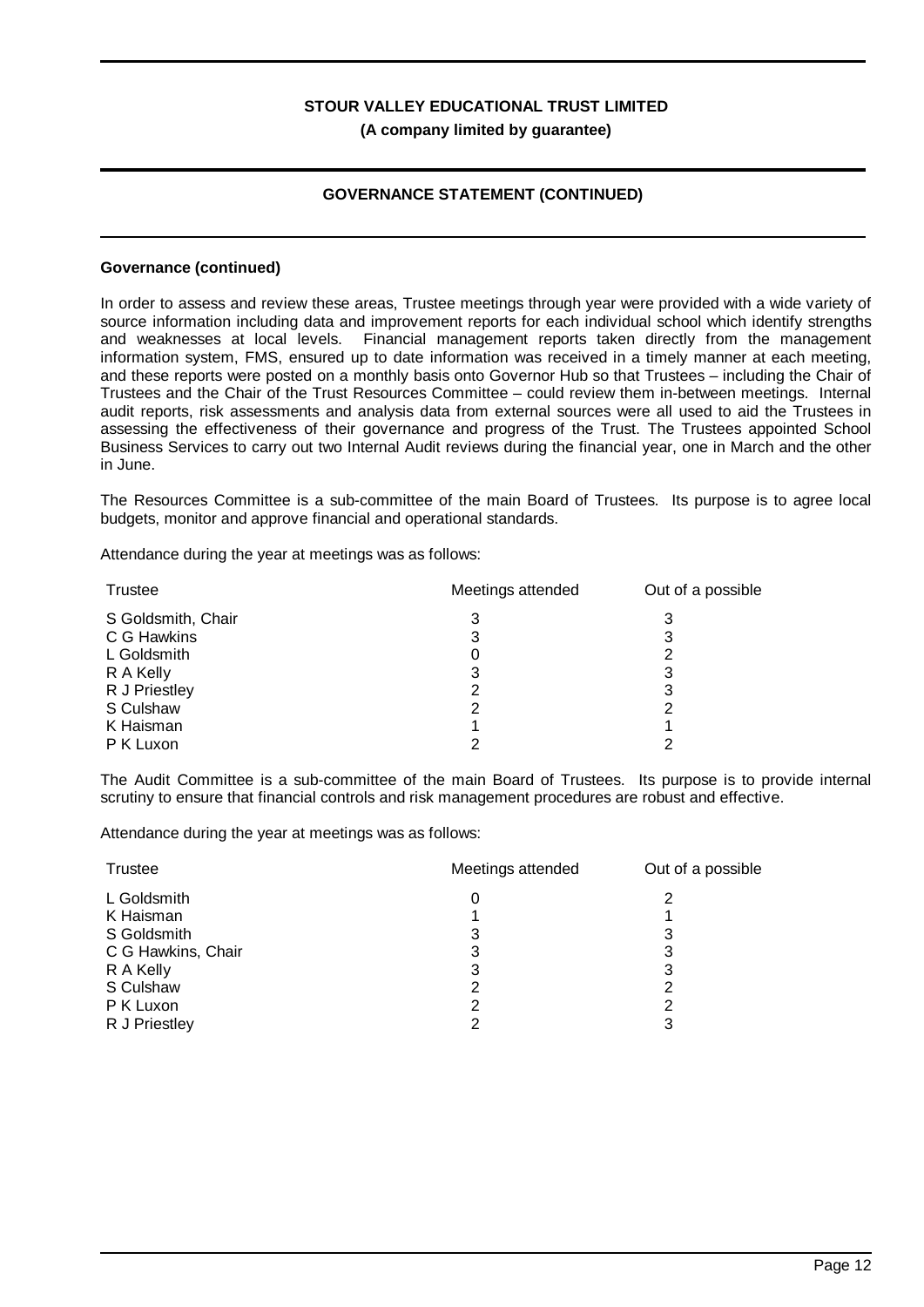### **GOVERNANCE STATEMENT (CONTINUED)**

### **Governance (continued)**

The Pay Committee is also a sub-committee of the main Board of Trustees. Its purpose is to agree pay progression and salary incremental increases.

Attendance during the year at meetings was as follows:

| Trustee              | Meetings attended | Out of a possible |  |
|----------------------|-------------------|-------------------|--|
| R J Priestley, Chair |                   |                   |  |
| L Goldsmith          |                   |                   |  |
| S Goldsmith          |                   |                   |  |
| K Haisman            | ႒                 |                   |  |
| R A Kelly            | ◠                 |                   |  |

The Trust recognises the importance of strong governance and has embarked on an internal review process of all tiers of governance. In line with national interpretation of the accountability framework, work has been undertaken to construct a robust local governing body within each academy school which links directly to the Trust Board and via its sub-committees. Full Terms of Reference for all tiers of governance have been introduced. This restructure also includes the introduction of an Audit Committee, sitting within the Resources Committee, in compliance with the 2019 Academies Financial Handbook

The Chair of Trustees currently engages in the national governance arena and his access to current thinking through involvement as Chair of Governors at Abbeygate Sixth Form College in Bury St Edmunds and the NGA has influenced the strategic governance and accountability decisions within the Trust.

We propose that the Members will become more aware of, and proactive in, their responsibilities relating to Trustee accountability and they will be engaging in a forthcoming recruitment process for new Trustees.

The Trust Board membership encompasses significant experience of working in governance in both the education and business environment, and has been selected with a range of specific skills in mind, covering finance, audit & accountancy, human resources, building surveyance and previous educational leadership.

The Academies Accounts Direction requires Trusts, where the Board has met less than six times during the year, to include a statement on the maintenance of effective oversight. All Trustees receive monthly summary and full financial reports for each school comprising:

Current Budget, Actuals to Date, Commitments, Total Actuals + Commitments Income or Expenditure Remaining to Meet Budget Forecast Year End Actual Position % Received or Spent to Date Expected % Year to Date **Comments** 

The Chair of Trustees and the Chair of the Resources Committee review the reports monthly with the Trust Business Manager and agree any actions necessary.

The Risk Assessments are reviewed in each school by the CEO who reports changes to Trustees on an exception basis.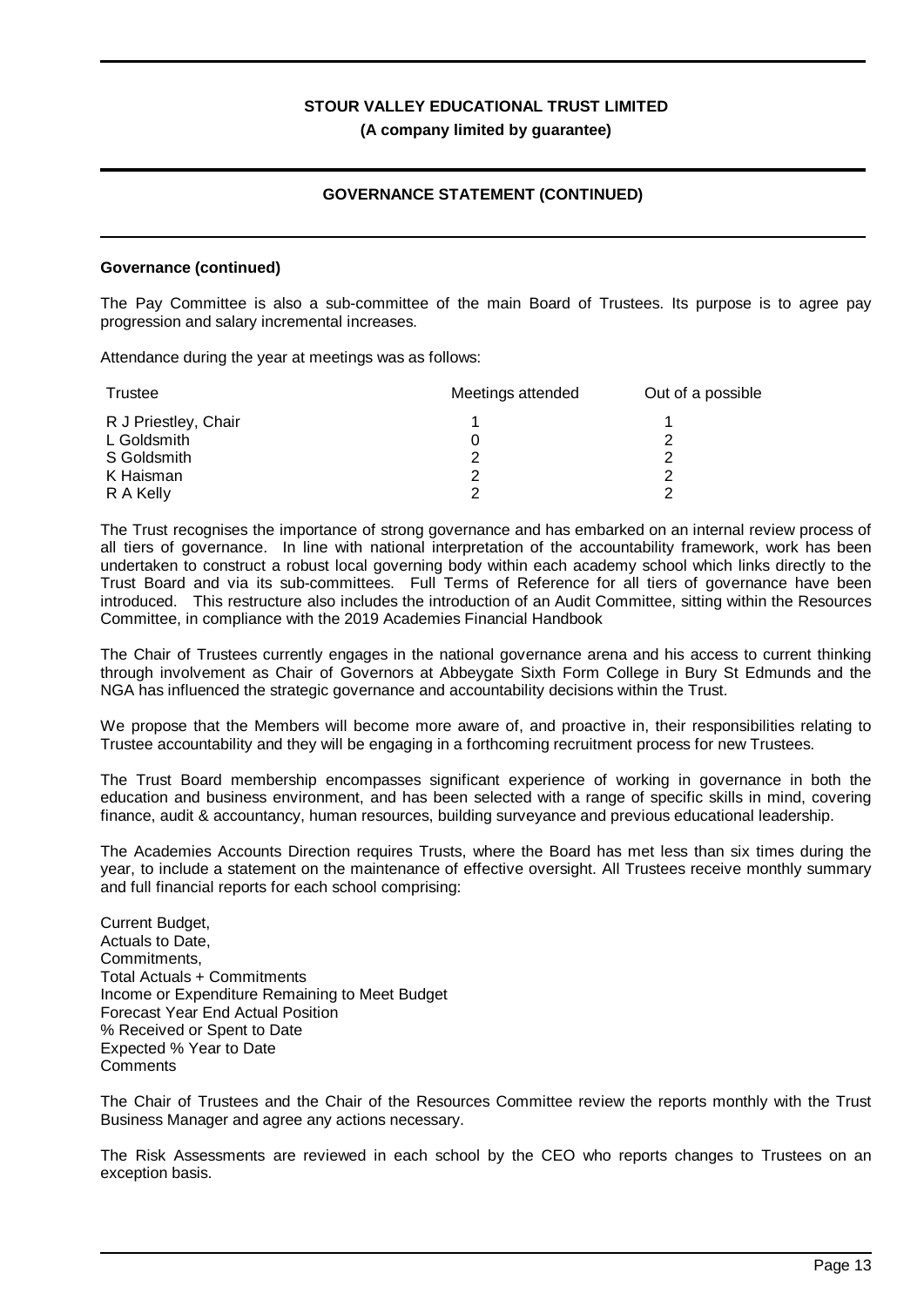## **GOVERNANCE STATEMENT (CONTINUED)**

### **Governance (continued)**

The focus for Trust Board development in the next academic year is on:

•Continued communication with and training of Trustees and LGBs to ensure that all tiers of governance carry out their roles and responsibilities effectively and efficiently.

•CEO completing the National Professional Qualification for Executive Leaders (NPQEL), a course designed by Ambition Institute using the latest research and expertise across the sector to support students in disadvantaged areas.

•Vice Chair of Trustees' completion of Governance Leaders training with Ambition Institute. As part of this course there will be a Board assessment involving the CEO and other Trustees to encourage collaboration and a joined-up leadership approach to the Trust.

### **Review of value for money**

As accounting officer, the CEO has responsibility for ensuring that the Academy Trust delivers good value in the use of public resources. The accounting officer understands that value for money refers to the educational and wider societal outcomes achieved in return for the taxpayer resources received.

The accounting officer considers how the Academy Trust's use of its resources has provided good value for money during each academic year, and reports to the board of Trustees where value for money can be improved, including the use of benchmarking data where appropriate. The accounting officer for the Academy Trust has delivered improved value for money during the year by:

• long term contracts being regularly reviewed and compared against other providers, in order to achieve the best price without compromising quality;

• reviewing the audit provision with a full tender process which resulted in a better and more robust service being secured;

• using economies of scale available as a Multi-Academy Trust with purchases of print, broadband and IT equipment, for example;

• undertaking a review of external services we are currently purchasing to look at opportunities to secure better, more cost effective provision e.g. payroll and contract management.

### **The purpose of the system of internal control**

The system of internal control is designed to manage risk to a reasonable level rather than to eliminate all risk of failure to achieve policies, aims and objectives. It can, therefore, only provide reasonable and not absolute assurance of effectiveness. The system of internal control is based on an on-going process designed to identify and prioritise the risks to the achievement of Academy Trust policies, aims and objectives, to evaluate the likelihood of those risks being realised and the impact should they be realised, and to manage them efficiently, effectively and economically. The system of internal control has been in place in Stour Valley Educational Trust Limited for the year 1 September 2019 to 31 August 2020 and up to the date of approval of the annual report and financial statements.

### **Capacity to handle risk**

The board of Trustees has reviewed the key risks to which the academy is exposed together with the operating, financial and compliance controls that have been implemented to mitigate those risks. The board of Trustees is of the view that there is a formal ongoing process for identifying, evaluating and managing the academy's significant risks that has been in place for the year 1 September 2019 to 31 August 2020 and up to the date of approval of the annual report and financial statements. This process is regularly reviewed by the board of Trustees.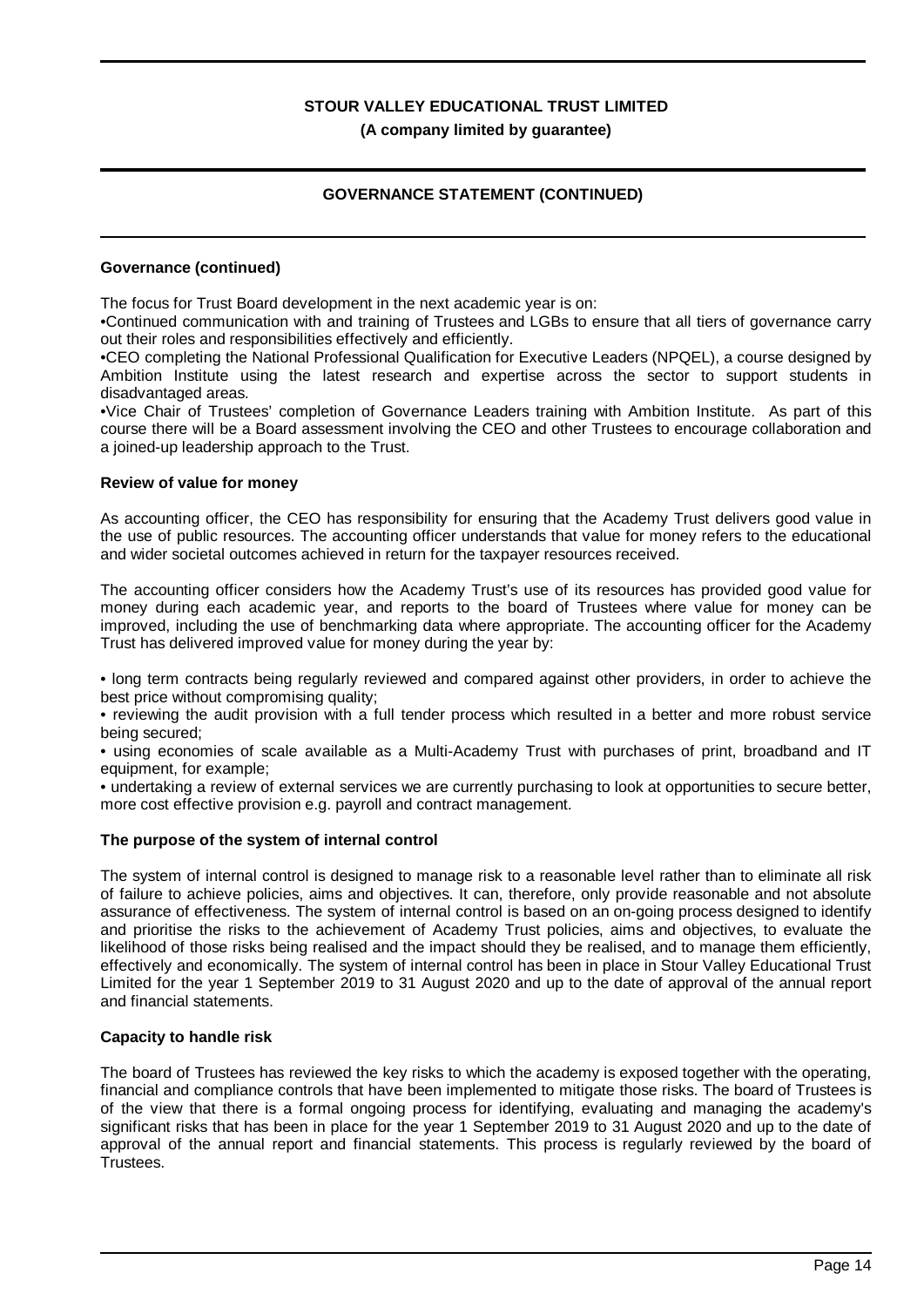## **GOVERNANCE STATEMENT (CONTINUED)**

### **The risk and control framework**

The Academy Trust's system of internal financial control is based on a framework of regular management information and administrative procedures including the segregation of duties and a system of delegation and accountability. In particular, it includes:

- · comprehensive budgeting and monitoring systems with an annual budget and periodic financial reports which are reviewed and agreed by the board of Trustees
- regular reviews by the Finance and General Purposes Committee of reports which indicate financial performance against the forecasts and of major purchase plans, capital works and expenditure programmes
- setting targets to measure financial and other performance
- · clearly defined purchasing (asset purchase or capital investment) guidelines delegation of authority and segregation of duties
- identification and management of risks

The Board of Trustees has decided to employ School Business Services as internal auditor.

The internal auditor's role includes giving advice on financial matters and performing a range of checks on the Academy Trust's financial systems. In particular the checks carried out in the current period included governance, payroll, purchases, income, and the accounting system.

The internal audit reports are submitted twice a year to the Audit Committee which sits within the Trust Resources Committee in line with the Academies Financial Handbook. The internal auditor also prepares an annual summary report to the committee outlining the areas reviewed, key findings, recommendations and conclusions to help the committee consider actions and assess year on year progress. There were no significant findings in the year under review.

### **Review of effectiveness**

As accounting officer, the CEO has responsibility for reviewing the effectiveness of the system of internal control. During the year in question the review has been informed by:

- the work of the internal auditor or reviewer;
- the work of the external auditors:
- · the financial management and governance self-assessment process;
- · the work of the executive managers within the Academy Trust who have responsibility for the development and maintenance of the internal control framework.

The accounting officer has been advised of the implications of the result of their review of the system of internal control by the committee and a plan to address weaknesses and ensure continuous improvement of the system is in place.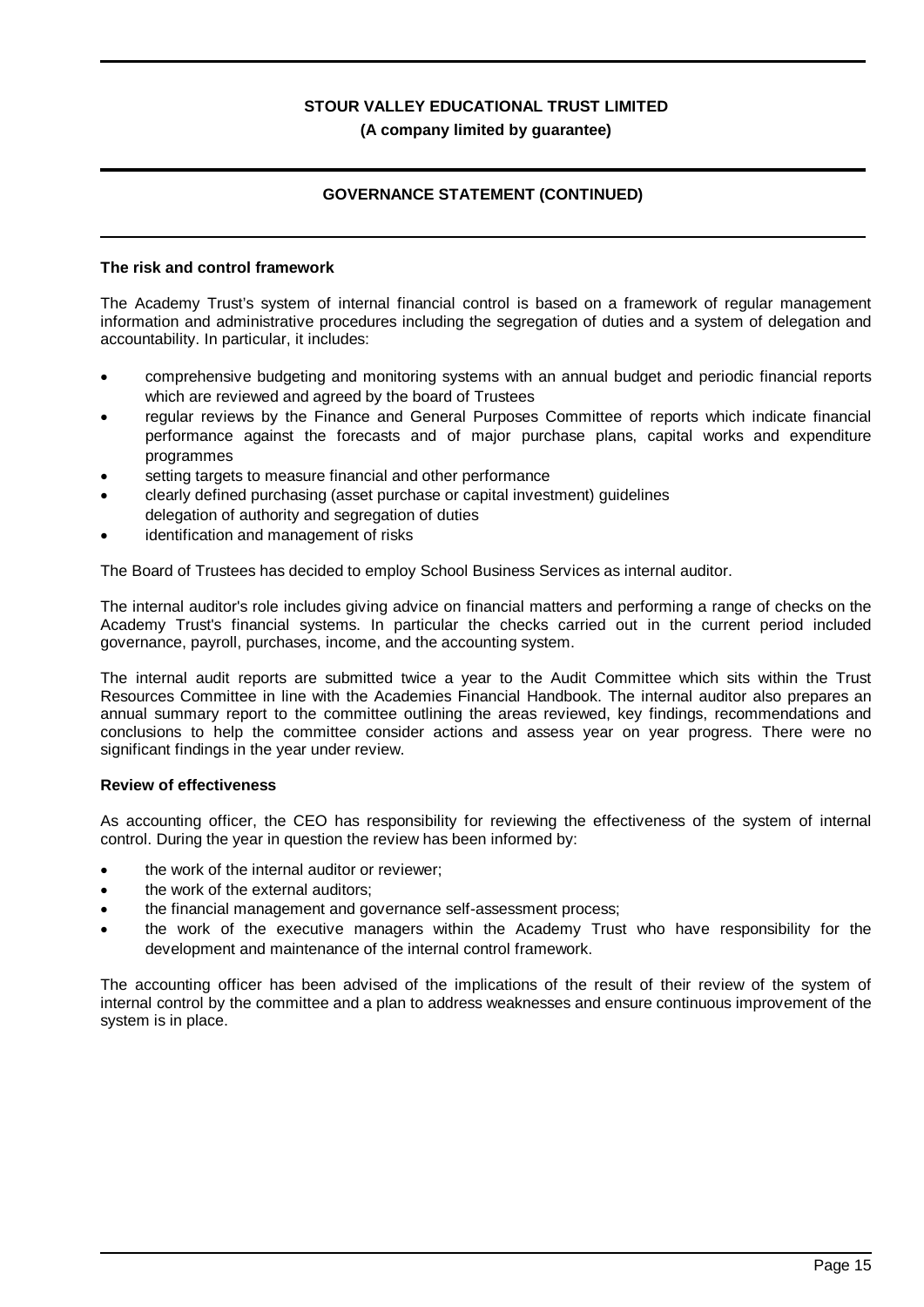## **GOVERNANCE STATEMENT (CONTINUED)**

Approved by order of the members of the Board of Trustees on 16 December 2020 and signed on their behalf by:

beith havonu

................................................ **K Haisman** Chair of Trustees Date:

................................................

**R A Kelly** Accounting Officer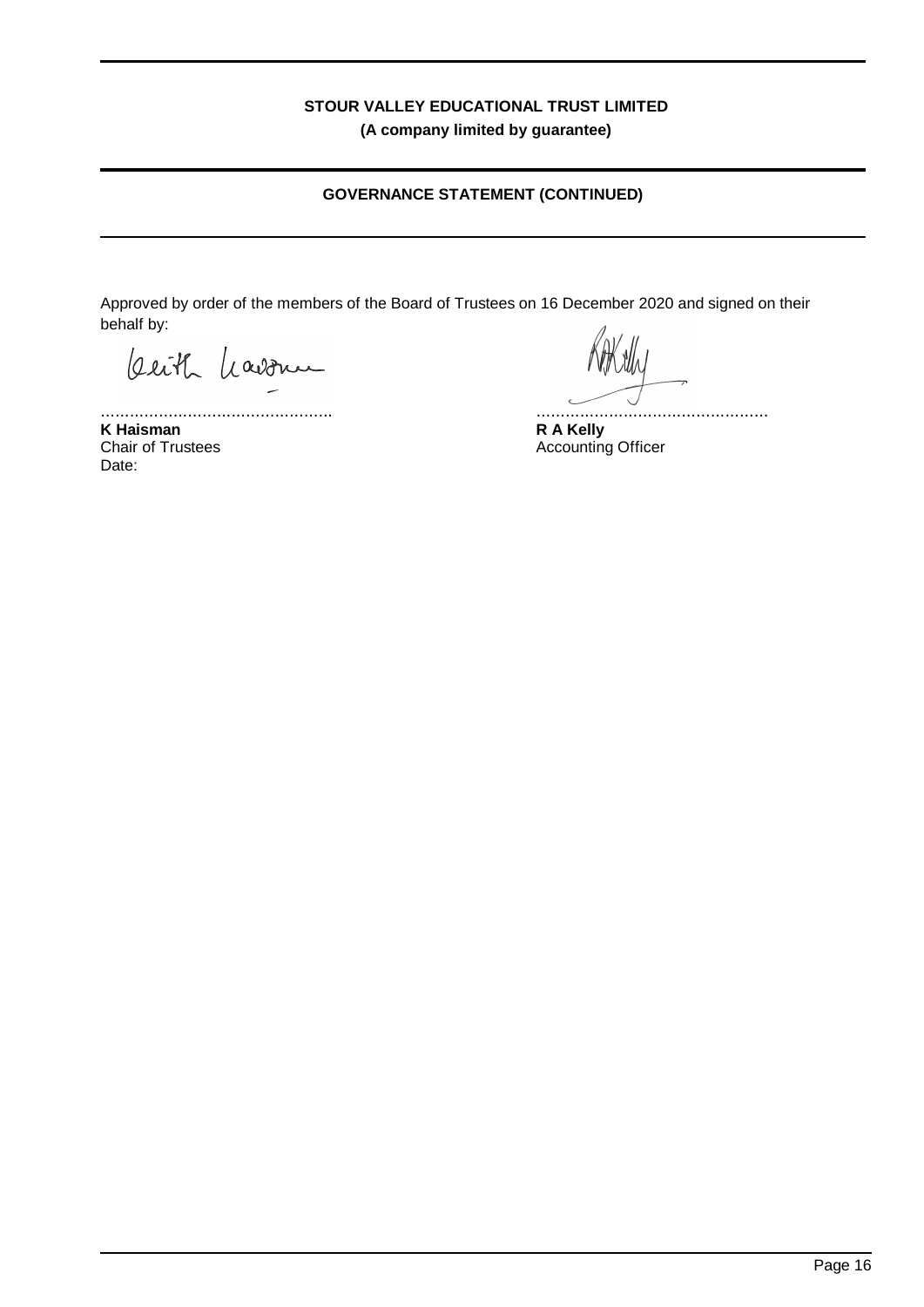## **STATEMENT ON REGULARITY, PROPRIETY AND COMPLIANCE**

As accounting officer of Stour Valley Educational Trust Limited I have considered my responsibility to notify the Academy Trust board of Trustees and the Education & Skills Funding Agency (ESFA) of material irregularity, impropriety and non-compliance with terms and conditions of all funding received by the Academy Trust, under the funding agreement in place between the Academy Trust and the Secretary of State for Education. As part of my consideration I have had due regard to the requirements of the Academies Financial Handbook 2019.

I confirm that I and the Academy Trust board of Trustees are able to identify any material irregular or improper use of all funds by the Academy Trust, or material non-compliance with the terms and conditions of funding under the Academy Trust's funding agreement and the Academies Financial Handbook 2019.

I confirm that no instances of material irregularity, impropriety or funding non-compliance have been discovered to date. If any instances are identified after the date of this statement, these will be notified to the board of Trustees and ESFA.

**R A Kelly** Accounting Officer Date: 16 December 2020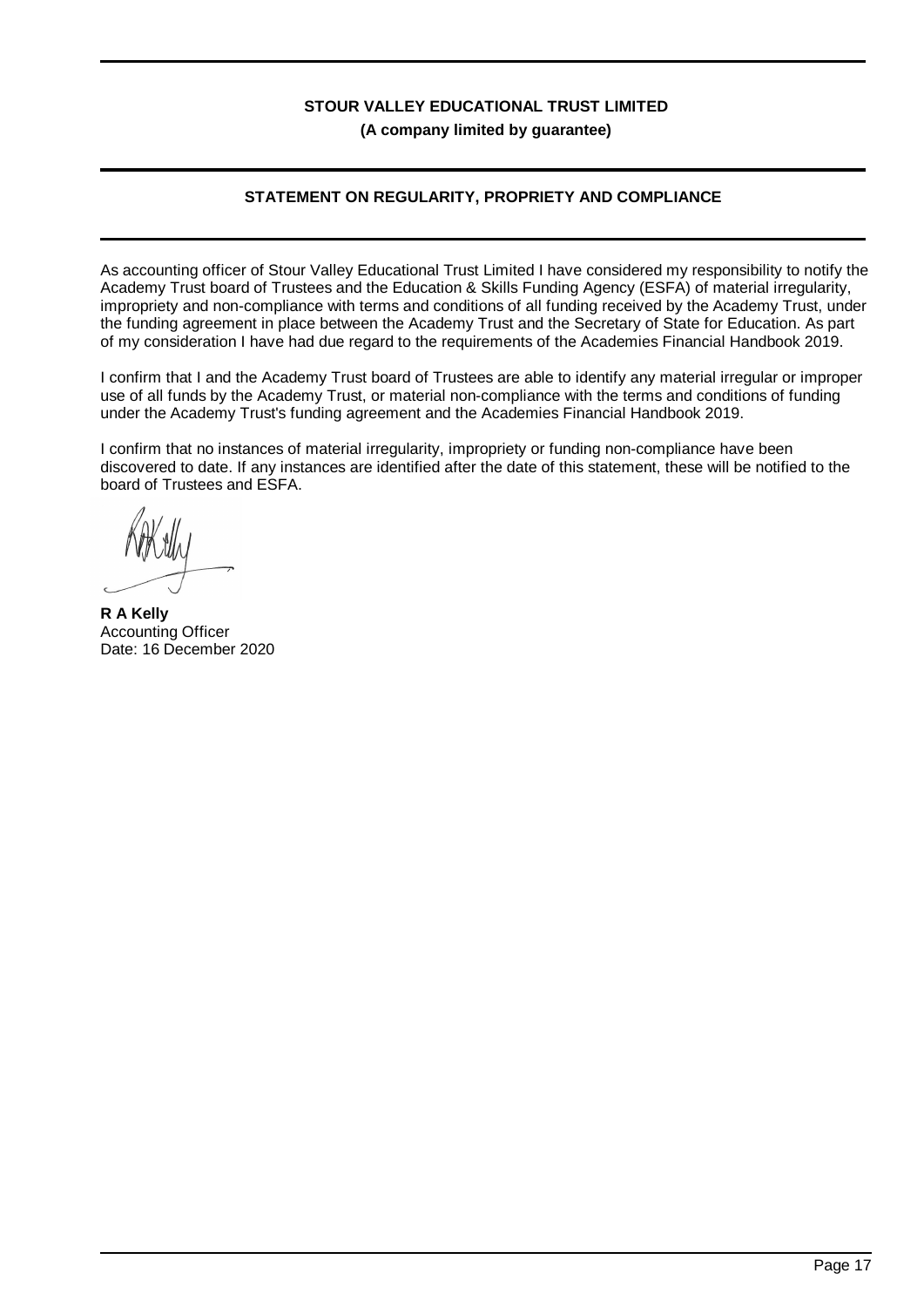### **(A company limited by guarantee)**

### **STATEMENT OF TRUSTEES' RESPONSIBILITIES FOR THE YEAR ENDED 31 AUGUST 2020**

The Trustees (who are also the directors of the charitable company for the purposes of company law) are responsible for preparing the Trustees' report and the financial statements in accordance with the Academies Accounts Direction published by the Education and Skills Funding Agency, United Kingdom Accounting Standards (United Kingdom Generally Accepted Accounting Practice) and applicable law and regulations.

Company law requires the Trustees to prepare financial statements for each financial year. Under company law, the Trustees must not approve the financial statements unless they are satisfied that they give a true and fair view of the state of affairs of the charitable company and of its incoming resources and application of resources, including its income and expenditure, for that period. In preparing these financial statements, the Trustees are required to:

- select suitable accounting policies and then apply them consistently;
- · observe the methods and principles of the Charities SORP 2019 and the Academies Accounts Direction 2019 to 2020;
- make judgments and accounting estimates that are reasonable and prudent;
- state whether applicable UK Accounting Standards have been followed, subject to any material departures disclosed and explained in the financial statements;
- · prepare the financial statements on the going concern basis unless it is inappropriate to presume that the charitable company will continue in business.

The Trustees are responsible for keeping adequate accounting records that are sufficient to show and explain the charitable company's transactions and disclose with reasonable accuracy at any time the financial position of the charitable company and enable them to ensure that the financial statements comply with the Companies Act 2006. They are also responsible for safeguarding the assets of the charitable company and hence for taking reasonable steps for the prevention and detection of fraud and other irregularities.

The Trustees are responsible for ensuring that in its conduct and operation the charitable company applies financial and other controls, which conform with the requirements both of propriety and of good financial management. They are also responsible for ensuring grants received from ESFA/DfE have been applied for the purposes intended.

The Trustees are responsible for the maintenance and integrity of the corporate and financial information included on the charitable company's website. Legislation in the United Kingdom governing the preparation and dissemination of financial statements may differ from legislation in other jurisdictions.

Approved by order of the members of the Board of Trustees on 16 December 2020 and signed on its behalf by:

Ceith havonu

................................................ **K Haisman**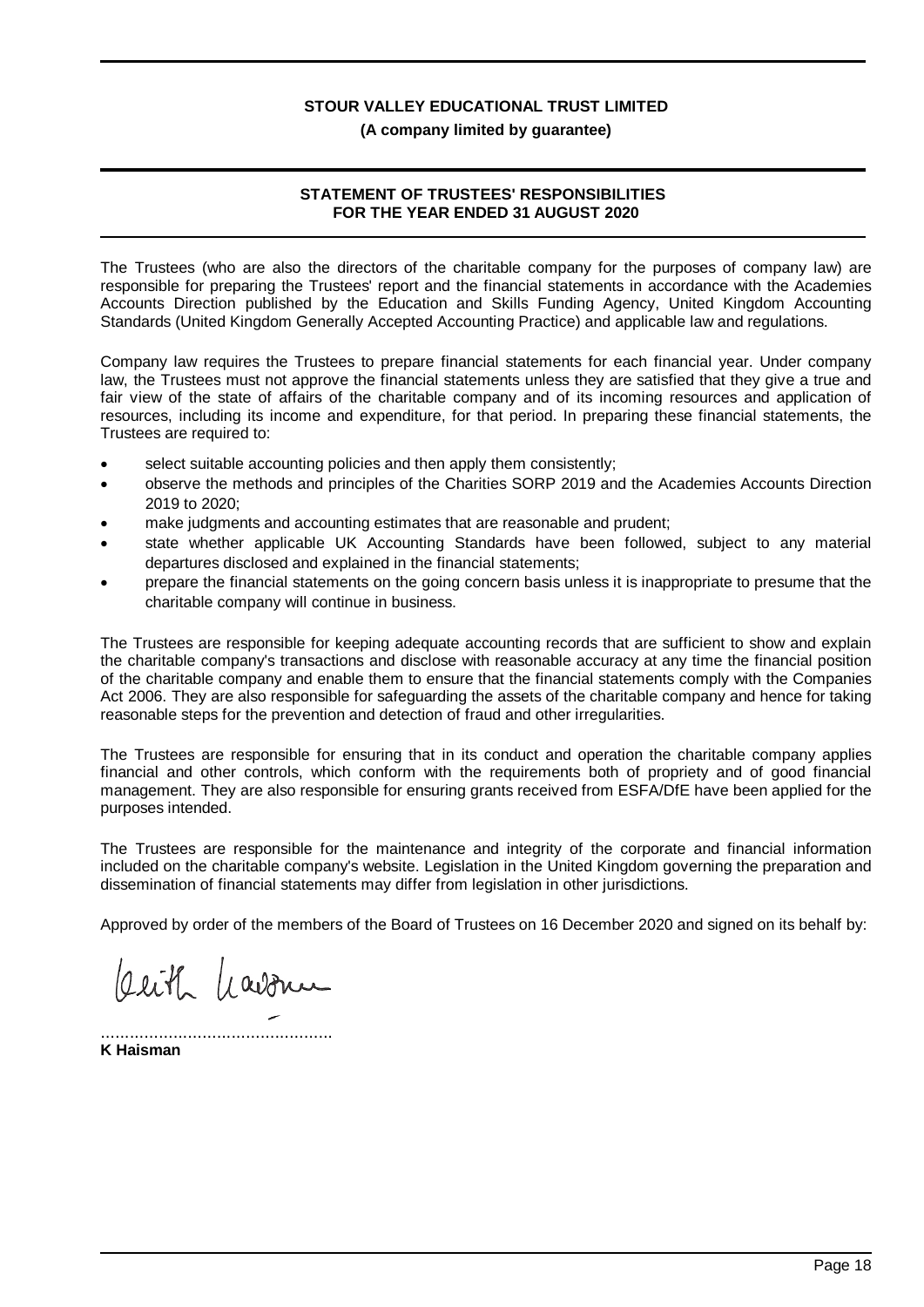### **INDEPENDENT AUDITORS' REPORT ON THE FINANCIAL STATEMENTS TO THE MEMBERS OF STOUR VALLEY EDUCATIONAL TRUST LIMITED**

### **Opinion**

We have audited the financial statements of Stour Valley Educational Trust Limited (the 'academy trust') for the year ended 31 August 2020 which comprise the Statement of financial activities, the balance sheet, the statement of cash flows and the related notes, including a summary of significant accounting policies. The financial reporting framework that has been applied in their preparation is applicable law, United Kingdom Accounting Standards (United Kingdom Generally Accepted Accounting Practice), including Financial Reporting Standard 102 'The Financial Reporting Standard applicable in the UK and Republic of Ireland', the Charities SORP 2019 and the Academies Accounts Direction 2019 to 2020 issued by the Education and Skills Funding Agency.

In our opinion the financial statements:

- · give a true and fair view of the state of the Academy Trust's affairs as at 31 August 2020 and of its incoming resources and application of resources, including its income and expenditure for the year then ended;
- have been properly prepared in accordance with United Kingdom Generally Accepted Accounting Practice; and
- have been prepared in accordance with the requirements of the Companies Act 2006, the Charities SORP 2019 and the Academies Accounts Direction 2019 to 2020 issued by the Education and Skills Funding Agency.

### **Basis for opinion**

We conducted our audit in accordance with International Standards on Auditing (UK) (ISAs (UK)) and applicable law. Our responsibilities under those standards are further described in the Auditors' responsibilities for the audit of the financial statements section of our report. We are independent of the Academy Trust in accordance with the ethical requirements that are relevant to our audit of the financial statements in the United Kingdom, including the Financial Reporting Council's Ethical Standard, and we have fulfilled our other ethical responsibilities in accordance with these requirements. We believe that the audit evidence we have obtained is sufficient and appropriate to provide a basis for our opinion.

### **Conclusions relating to going concern**

We have nothing to report in respect of the following matters in relation to which the ISAs (UK) require us to report to you where:

- the Trustees' use of the going concern basis of accounting in the preparation of the financial statements is not appropriate; or
- · the Trustees have not disclosed in the financial statements any identified material uncertainties that may cast significant doubt about the Academy Trust's ability to continue to adopt the going concern basis of accounting for a period of at least twelve months from the date when the financial statements are authorised for issue.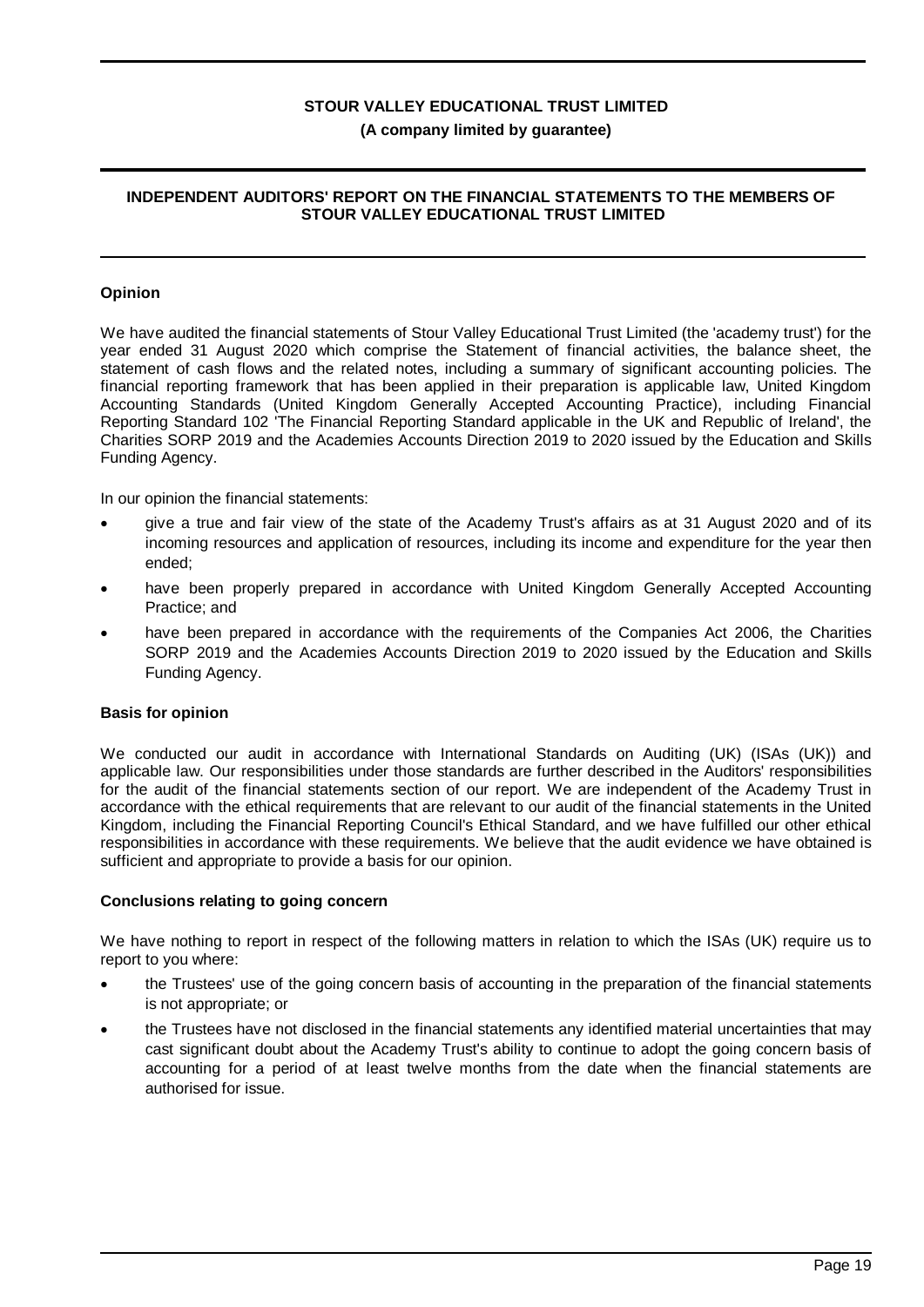### **INDEPENDENT AUDITORS' REPORT ON THE FINANCIAL STATEMENTS TO THE MEMBERS OF STOUR VALLEY EDUCATIONAL TRUST LIMITED (CONTINUED)**

### **Other information**

The Trustees are responsible for the other information. The other information comprises the information included in the annual report, other than the financial statements and our auditors' report thereon. Other information includes the Reference and administrative details, the Trustees' report including the Strategic report, and the Governance statement. Our opinion on the financial statements does not cover the other information and, except to the extent otherwise explicitly stated in our report, we do not express any form of assurance conclusion thereon.

In connection with our audit of the financial statements, our responsibility is to read the other information and, in doing so, consider whether the other information is materially inconsistent with the financial statements or our knowledge obtained in the audit or otherwise appears to be materially misstated. If we identify such material inconsistencies or apparent material misstatements, we are required to determine whether there is a material misstatement in the financial statements or a material misstatement of the other information. If, based on the work we have performed, we conclude that there is a material misstatement of this other information, we are required to report that fact.

We have nothing to report in this regard.

### **Opinion on other matters prescribed by the Companies Act 2006**

In our opinion, based on the work undertaken in the course of the audit:

- the information given in the Trustees' report including the Strategic report for the financial year for which the financial statements are prepared is consistent with the financial statements.
- · the Trustees' report and the Strategic report have been prepared in accordance with applicable legal requirements.

#### **Matters on which we are required to report by exception**

In the light of our knowledge and understanding of the Academy Trust and its environment obtained in the course of the audit, we have not identified material misstatements in the Trustees' report including the Strategic report.

We have nothing to report in respect of the following matters in relation to which the Companies Act 2006 requires us to report to you if, in our opinion:

- adequate accounting records have not been kept, or returns adequate for our audit have not been received from branches not visited by us; or
- · the financial statements are not in agreement with the accounting records and returns; or
- · certain disclosures of Trustees' remuneration specified by law are not made; or
- we have not received all the information and explanations we require for our audit.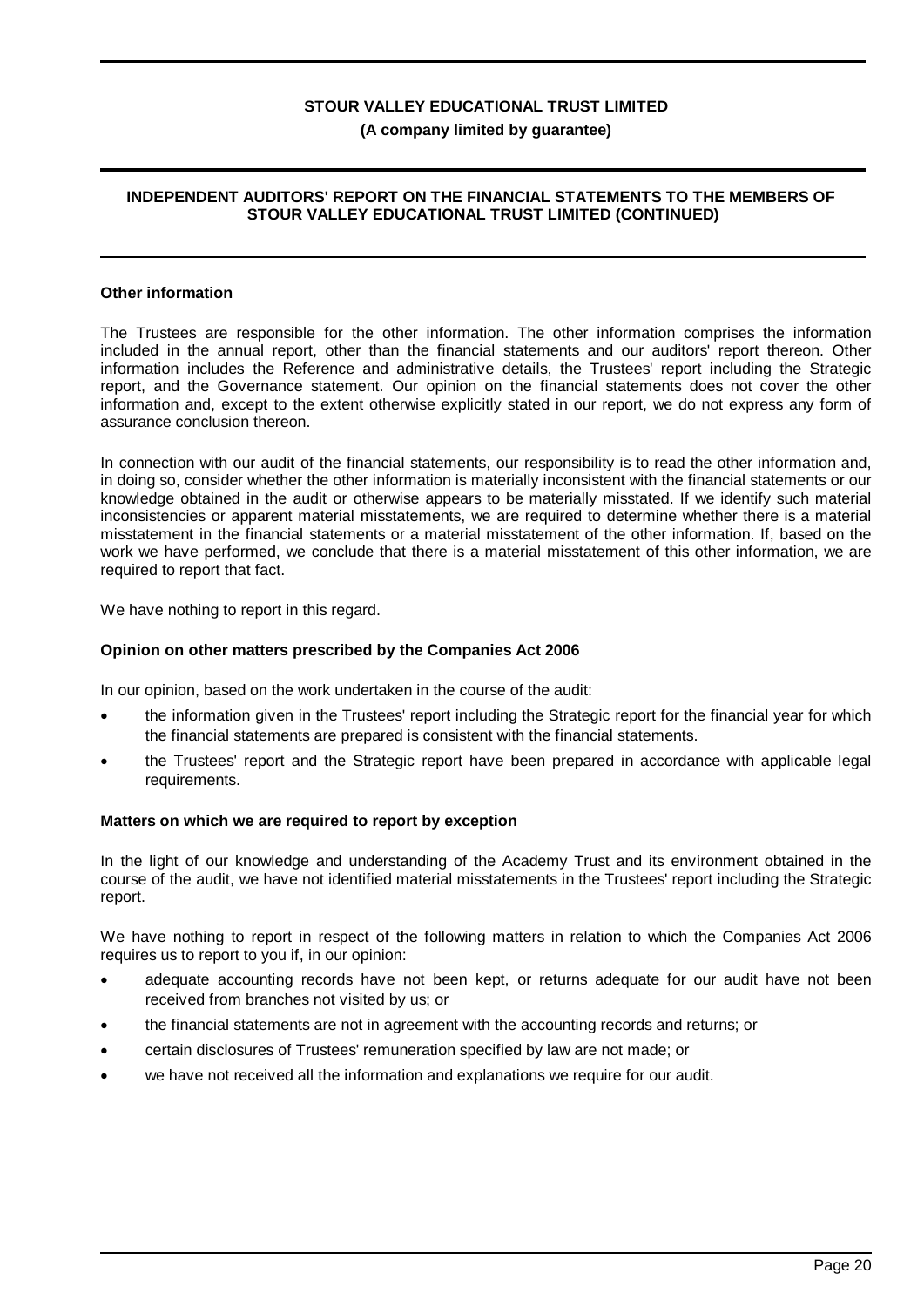### **INDEPENDENT AUDITORS' REPORT ON THE FINANCIAL STATEMENTS TO THE MEMBERS OF STOUR VALLEY EDUCATIONAL TRUST LIMITED (CONTINUED)**

### **Responsibilities of trustees**

As explained more fully in the trustees' responsibilities statement, the Trustees (who are also the directors of the Academy Trust for the purposes of company law) are responsible for the preparation of the financial statements and for being satisfied that they give a true and fair view, and for such internal control as the Trustees determine is necessary to enable the preparation of financial statements that are free from material misstatement, whether due to fraud or error.

In preparing the financial statements, the Trustees are responsible for assessing the Academy Trust's ability to continue as a going concern, disclosing, as applicable, matters related to going concern and using the going concern basis of accounting unless the Trustees either intend to liquidate the Academy Trust or to cease operations, or have no realistic alternative but to do so.

### **Auditors' responsibilities for the audit of the financial statements**

Our objectives are to obtain reasonable assurance about whether the financial statements as a whole are free from material misstatement, whether due to fraud or error, and to issue an auditors' report that includes our opinion. Reasonable assurance is a high level of assurance, but is not a guarantee that an audit conducted in accordance with ISAs (UK) will always detect a material misstatement when it exists. Misstatements can arise from fraud or error and are considered material if, individually or in the aggregate, they could reasonably be expected to influence the economic decisions of users taken on the basis of these financial statements.

A further description of our responsibilities for the audit of the financial statements is located on the Financial Reporting Council's website at: www.frc.org.uk/auditorsresponsibilities. This description forms part of our auditors' report.

### **Use of our report**

This report is made solely to the Academy Trust's members, as a body, in accordance with Chapter 3 of Part 16 of the Companies Act 2006. Our audit work has been undertaken so that we might state to the Academy Trust's members those matters we are required to state to them in an auditors' report and for no other purpose. To the fullest extent permitted by law, we do not accept or assume responsibility to anyone other than the Academy Trust and its members, as a body, for our audit work, for this report, or for the opinions we have formed.

MHA Lali, Gower

### **Giles Kerkham FCA DChA (senior statutory auditor)**

for and on behalf of **MHA Larking Gowen**

Ipswich

18 December 2020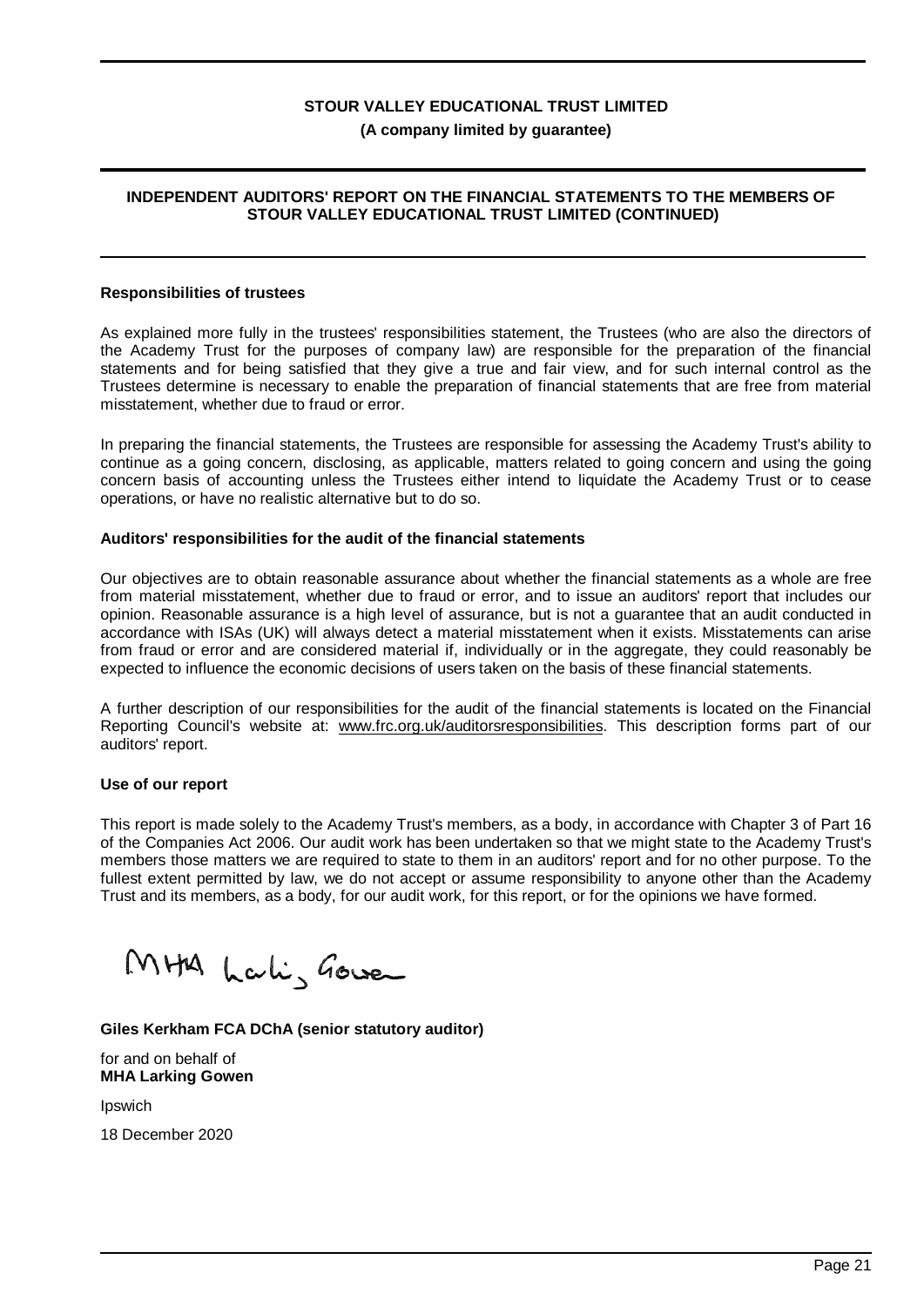### **(A company limited by guarantee)**

### **INDEPENDENT REPORTING ACCOUNTANT'S ASSURANCE REPORT ON REGULARITY TO STOUR VALLEY EDUCATIONAL TRUST LIMITED AND THE EDUCATION AND SKILLS FUNDING AGENCY**

In accordance with the terms of our engagement letter dated 10 May 2019 and further to the requirements of the Education and Skills Funding Agency (ESFA) as included in the Academies Accounts Direction 2019 to 2020, we have carried out an engagement to obtain limited assurance about whether the expenditure disbursed and income received by Stour Valley Educational Trust Limited during the year 1 September 2019 to 31 August 2020 have been applied to the purposes identified by Parliament and the financial transactions conform to the authorities which govern them.

This report is made solely to Stour Valley Educational Trust Limited and ESFA in accordance with the terms of our engagement letter. Our work has been undertaken so that we might state to Stour Valley Educational Trust Limited and ESFA those matters we are required to state in a report and for no other purpose. To the fullest extent permitted by law, we do not accept or assume responsibility to anyone other than Stour Valley Educational Trust Limited and ESFA, for our work, for this report, or for the conclusion we have formed.

### **Respective responsibilities of Stour Valley Educational Trust Limited's accounting officer and the reporting accountant**

The accounting officer is responsible, under the requirements of Stour Valley Educational Trust Limited's funding agreement with the Secretary of State for Education dated December 2014 and the Academies Financial Handbook, extant from 1 September 2019, for ensuring that expenditure disbursed and income received is applied for the purposes intended by Parliament and the financial transactions conform to the authorities which govern them.

Our responsibilities for this engagement are established in the United Kingdom by our profession's ethical guidance and are to obtain limited assurance and report in accordance with our engagement letter and the requirements of the Academies Accounts Direction 2019 to 2020. We report to you whether anything has come to our attention in carrying out our work which suggests that in all material respects, expenditure disbursed and income received during the year 1 September 2019 to 31 August 2020 have not been applied to purposes intended by Parliament or that the financial transactions do not conform to the authorities which govern them.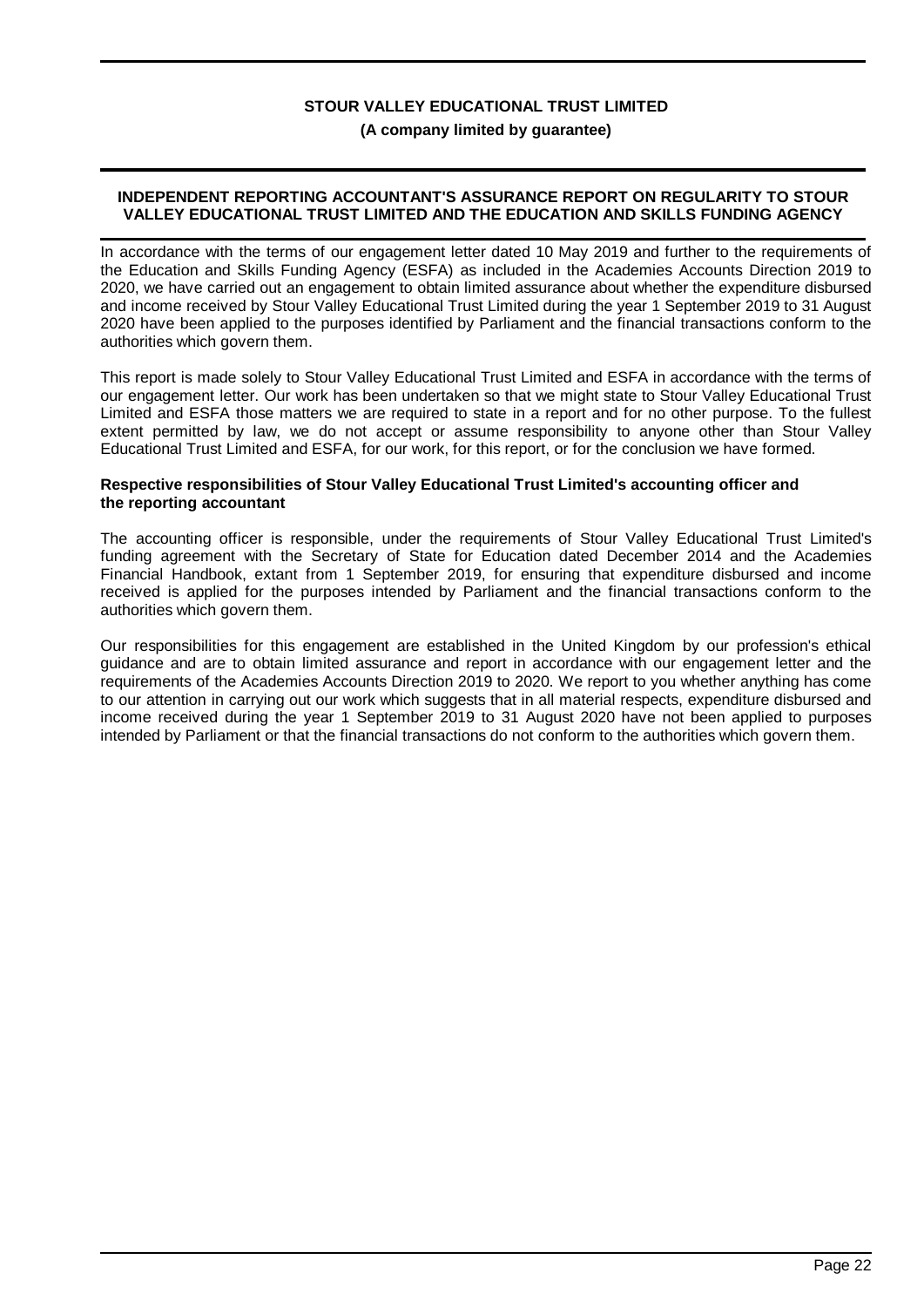### **(A company limited by guarantee)**

### **INDEPENDENT REPORTING ACCOUNTANT'S ASSURANCE REPORT ON REGULARITY TO STOUR VALLEY EDUCATIONAL TRUST LIMITED AND THE EDUCATION & SKILLS FUNDING AGENCY (CONTINUED)**

### **Approach**

We conducted our engagement in accordance with the Academies Accounts Direction 2019 to 2020 issued by ESFA. We performed a limited assurance engagement as defined in our engagement letter.

The objective of a limited assurance engagement is to perform such procedures as to obtain information and explanations in order to provide us with sufficient appropriate evidence to express a negative conclusion on regularity.

A limited assurance engagement is more limited in scope than a reasonable assurance engagement and consequently does not enable us to obtain assurance that we would become aware of all significant matters that might be identified in a reasonable assurance engagement. Accordingly, we do not express a positive opinion.

Our engagement includes examination, on a test basis, of evidence relevant to the regularity and propriety of the Academy Trust's income and expenditure.

In planning and conducting our work we had due regard to professional guidance, including the Academies Accounts Direction 2019 to 2020 and the ICAEW Assurance Sourcebook. The work undertaken to draw to our conclusion, inlcudes, but is not limited to:

- Enquiry of senior management and the Academy's Governors
- Inspection and review of the accounting records, meeting minutes, prior year regularity report, internal control procedures, management representations and declarations of interest
- Observation and re-performance of the financial controls
- Review of the results of the Academy's process of independent checking of financial controls, systems, transactions and risks

### **Conclusion**

In the course of our work, nothing has come to our attention which suggest in all material respects the expenditure disbursed and income received during the year 1 September 2019 to 31 August 2020 has not been applied to purposes intended by Parliament and the financial transactions do not conform to the authorities which govern them.

MHA Lali, Gower

Giles Kerkham FCA DChA **MHA Larking Gowen**

Date: 18 December 2020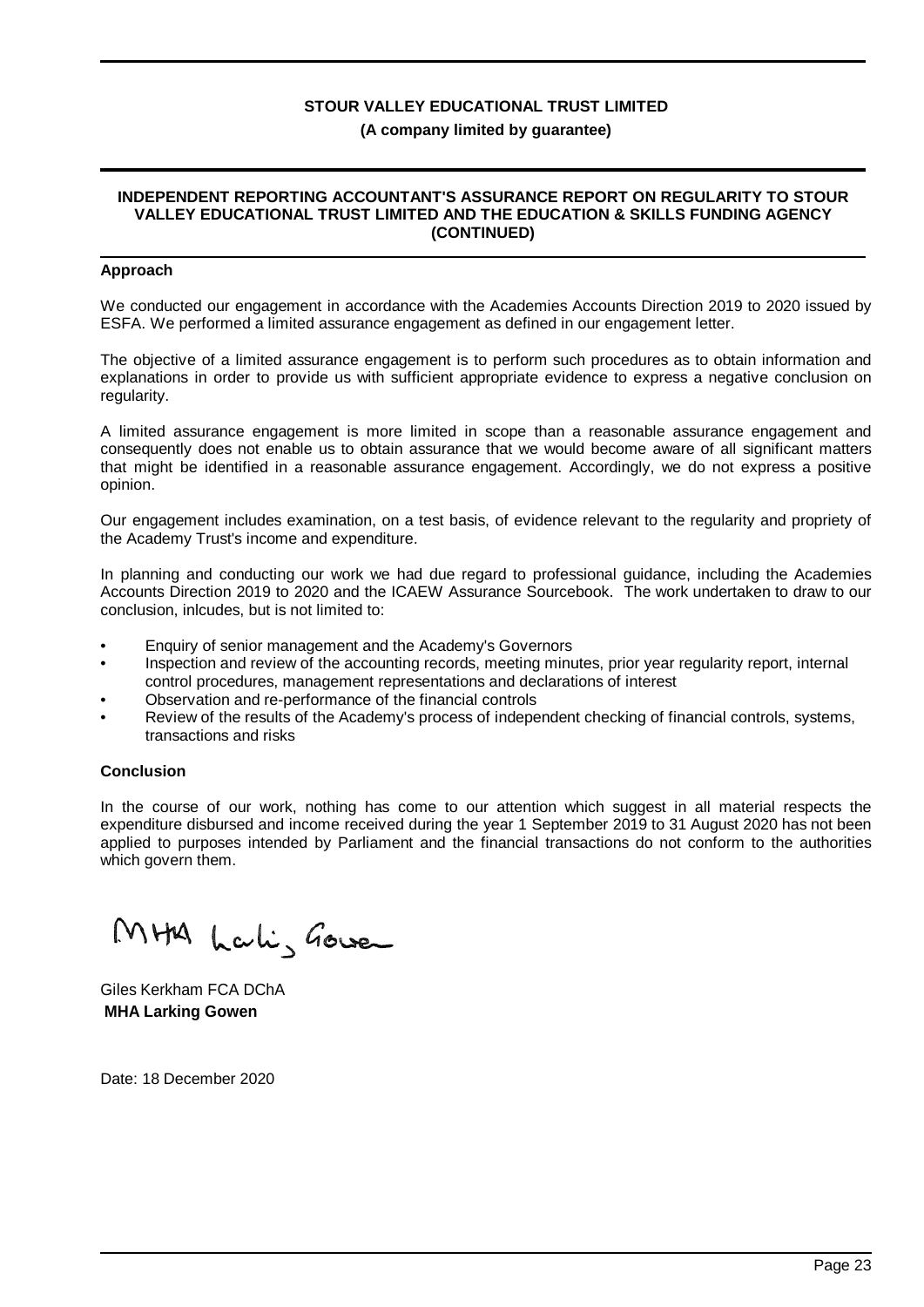**(A company limited by guarantee)**

|                                     | <b>Note</b> | <b>Unrestricted</b><br>funds<br>2020<br>£ | <b>Restricted</b><br>funds<br>2020<br>£ | <b>Restricted</b><br>fixed asset<br>funds<br>2020<br>£ | <b>Total</b><br>funds<br>2020<br>£ | Total<br>funds<br>2019<br>£ |
|-------------------------------------|-------------|-------------------------------------------|-----------------------------------------|--------------------------------------------------------|------------------------------------|-----------------------------|
| Income from:                        |             |                                           |                                         |                                                        |                                    |                             |
| Donations and capital               |             |                                           |                                         |                                                        |                                    |                             |
| grants                              | 3           |                                           | 3,490                                   | 19,700                                                 | 23,190                             | 63,840                      |
| Charitable activities               |             | 6,477                                     | 4,009,348                               |                                                        | 4,015,825                          | 3,852,620                   |
| Other trading activities            |             | 104,741                                   | 9,857                                   |                                                        | 114,598                            | 212,658                     |
| Investments                         | 6           | 254                                       |                                         |                                                        | 254                                | 250                         |
| <b>Total income</b>                 |             | 111,472                                   | 4,022,695                               | 19,700                                                 | 4,153,867                          | 4,129,368                   |
| <b>Expenditure on:</b>              |             |                                           |                                         |                                                        |                                    |                             |
| Charitable activities               |             | 114,908                                   | 4,173,267                               | 236,697                                                | 4,524,872                          | 4,364,040                   |
| <b>Total expenditure</b>            |             | 114,908                                   | 4,173,267                               | 236,697                                                | 4,524,872                          | 4,364,040                   |
| Net expenditure                     |             | (3, 436)                                  | (150, 572)                              | (216, 997)                                             | (371,005)                          | (234, 672)                  |
| Transfers between<br>funds          | 18          | (7, 583)                                  |                                         | 7,583                                                  |                                    |                             |
| <b>Net</b><br>income/(expenditure)  |             | (11, 019)                                 | (150, 572)                              | (209, 414)                                             | (371,005)                          | (234, 672)                  |
| Other recognised<br>gains/(losses): |             |                                           |                                         |                                                        |                                    |                             |
| Actuarial losses on                 |             |                                           |                                         |                                                        |                                    |                             |
| defined benefit pension             |             |                                           |                                         |                                                        |                                    |                             |
| schemes                             | 24          |                                           | (31,000)                                |                                                        | (31,000)                           | (346,000)                   |
| Net movement in<br>funds            |             | (11, 019)                                 | (181, 572)                              | (209, 414)                                             | (402, 005)                         | (580, 672)                  |

### **STATEMENT OF FINANCIAL ACTIVITIES (INCORPORATING INCOME AND EXPENDITURE ACCOUNT) FOR THE YEAR ENDED 31 AUGUST 2020**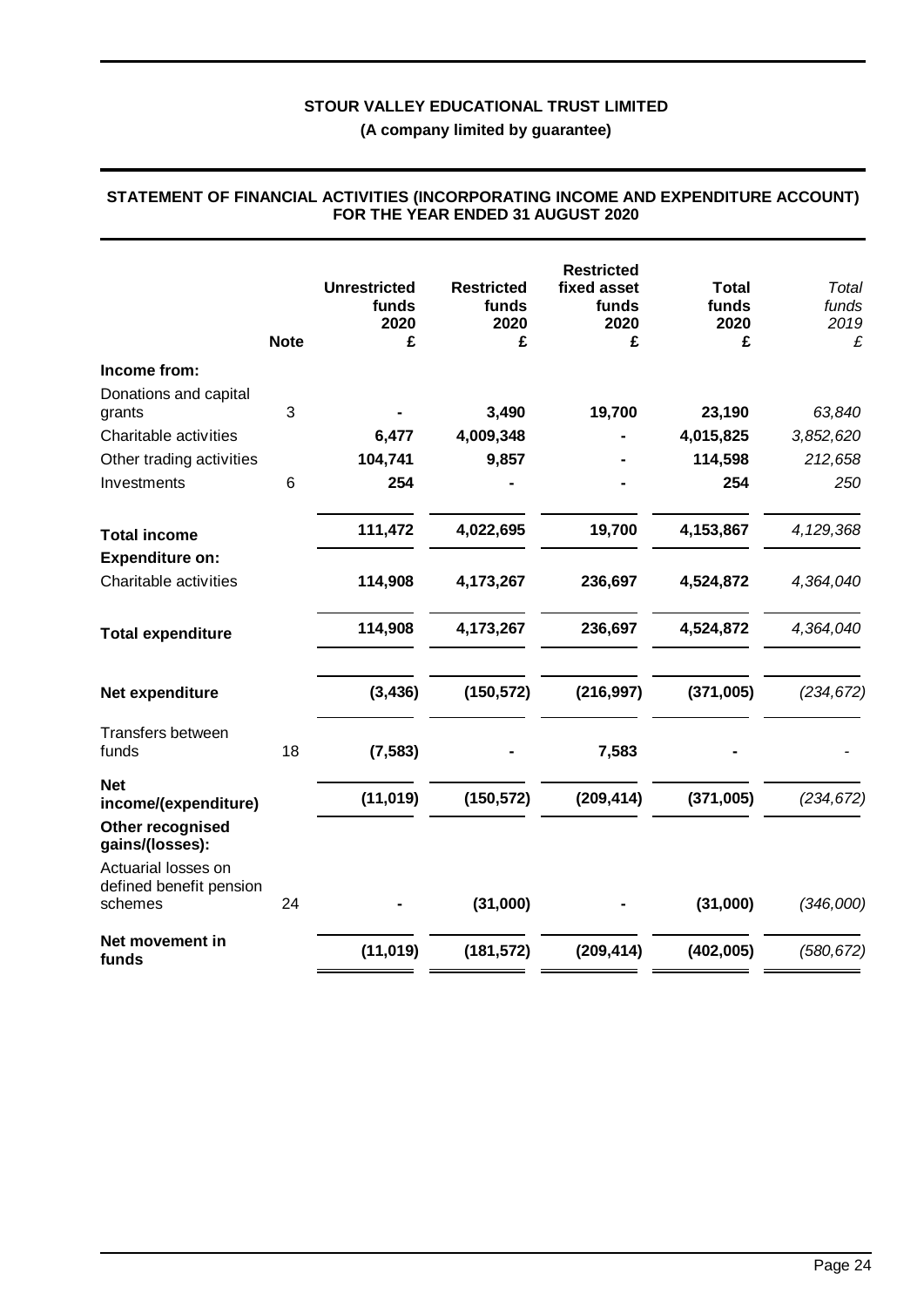### **STATEMENT OF FINANCIAL ACTIVITIES (INCORPORATING INCOME AND EXPENDITURE ACCOUNT) (CONTINUED) FOR THE YEAR ENDED 31 AUGUST 2020**

|                                       | <b>Note</b> | <b>Unrestricted</b><br>funds<br>2020<br>£ | <b>Restricted</b><br>funds<br>2020<br>£ | <b>Restricted</b><br>fixed asset<br>funds<br>2020<br>£ | Total<br>funds<br>2020<br>£ | Total<br>funds<br>2019<br>£ |
|---------------------------------------|-------------|-------------------------------------------|-----------------------------------------|--------------------------------------------------------|-----------------------------|-----------------------------|
| <b>Reconciliation of</b><br>funds:    |             |                                           |                                         |                                                        |                             |                             |
| Total funds brought<br>forward        |             | 233,129                                   | (565, 141)                              | 8,563,521                                              | 8,231,509                   | 8,812,181                   |
| Net movement in funds                 |             | (11, 019)                                 | (181, 572)                              | (209, 414)                                             | (402,005)                   | (580, 672)                  |
| <b>Total funds carried</b><br>forward |             | 222,110                                   | (746,713)                               | 8,354,107                                              | 7,829,504                   | 8,231,509                   |

All income and expenditure derive from continuing activities.

The Statement of financial activities includes all gains and losses recognised in the year.

The notes on pages 29 to 60 form part of these financial statements.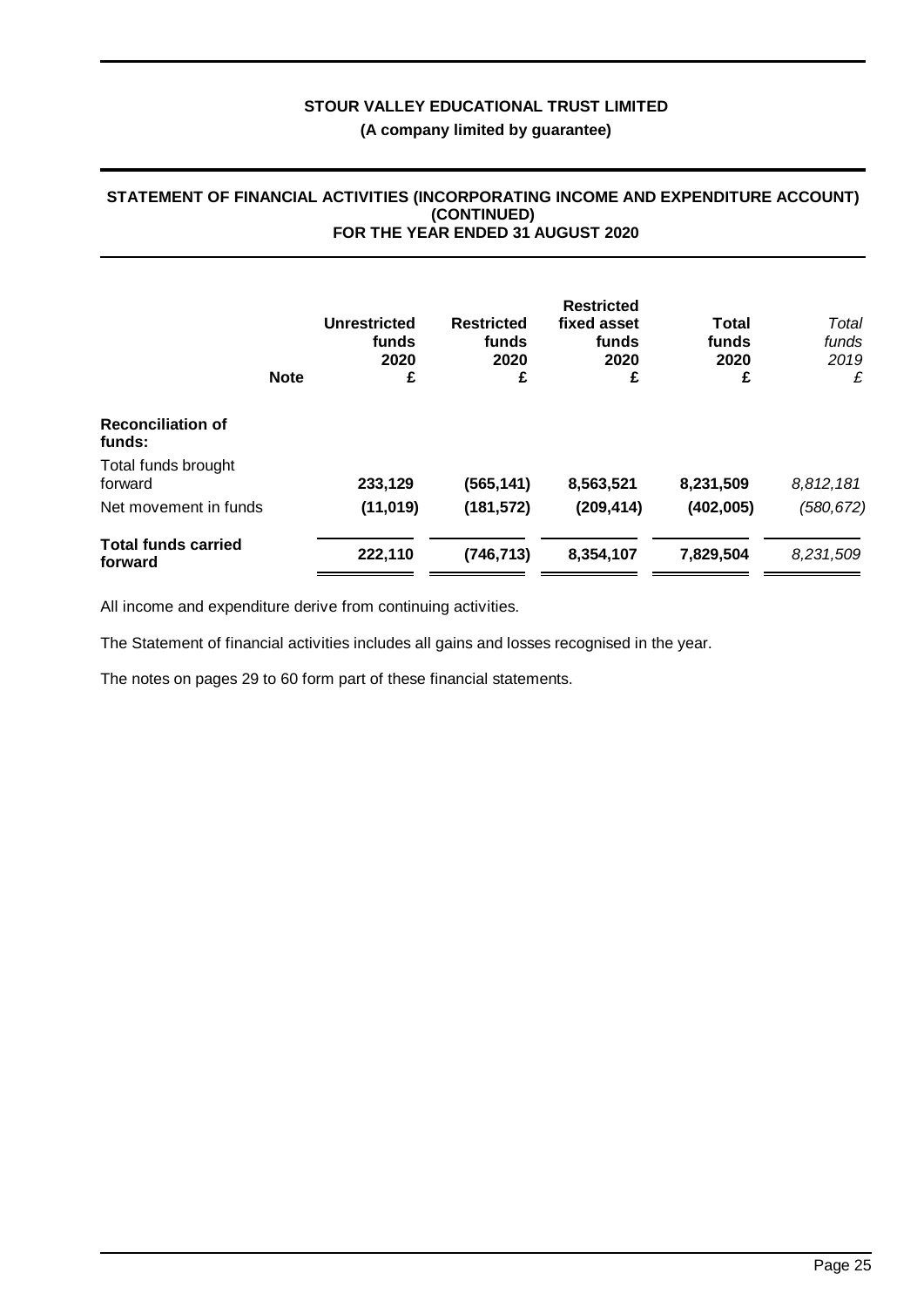### **(A company limited by guarantee) REGISTERED NUMBER: 07226557**

|                                                               |             | <b>BALANCE SHEET</b><br>AS AT 31 AUGUST 2020 |           |            |           |
|---------------------------------------------------------------|-------------|----------------------------------------------|-----------|------------|-----------|
|                                                               | <b>Note</b> |                                              | 2020<br>£ |            | 2019<br>£ |
| <b>Fixed assets</b>                                           |             |                                              |           |            |           |
| Intangible assets                                             | 14          |                                              |           |            | 612       |
| Tangible assets                                               | 15          |                                              | 8,353,189 |            | 8,566,345 |
|                                                               |             |                                              | 8,353,189 |            | 8,566,957 |
| <b>Current assets</b>                                         |             |                                              |           |            |           |
| <b>Debtors</b>                                                | 16          | 69,239                                       |           | 71,437     |           |
| Cash at bank and in hand                                      |             | 303,679                                      |           | 349,242    |           |
|                                                               |             | 372,918                                      |           | 420,679    |           |
| Creditors: amounts falling due within one<br>year             | 17          | (138, 603)                                   |           | (165, 127) |           |
| <b>Net current assets</b>                                     |             |                                              | 234,315   |            | 255,552   |
| <b>Total assets less current liabilities</b>                  |             |                                              | 8,587,504 |            | 8,822,509 |
| Net assets excluding pension liability                        |             |                                              | 8,587,504 |            | 8,822,509 |
| Defined benefit pension scheme liability                      | 24          |                                              | (758,000) |            | (591,000) |
| <b>Total net assets</b>                                       |             |                                              | 7,829,504 |            | 8,231,509 |
| <b>Funds of the Academy Trust</b><br><b>Restricted funds:</b> |             |                                              |           |            |           |
| Fixed asset funds                                             | 18          | 8,354,107                                    |           | 8,563,521  |           |
| Restricted income funds                                       | 18          | 11,287                                       |           | 25,859     |           |
| Restricted funds excluding pension asset                      | 18          | 8,365,394                                    |           | 8,589,380  |           |
| Pension reserve                                               | 18          | (758,000)                                    |           | (591,000)  |           |
| <b>Total restricted funds</b>                                 | 18          |                                              | 7,607,394 |            | 7,998,380 |
| <b>Unrestricted income funds</b>                              | 18          |                                              | 222,110   |            | 233,129   |
| <b>Total funds</b>                                            |             |                                              | 7,829,504 |            | 8,231,509 |

The financial statements on pages 24 to 60 were approved and authorised for issue by the Trustees and are signed on their behalf, by: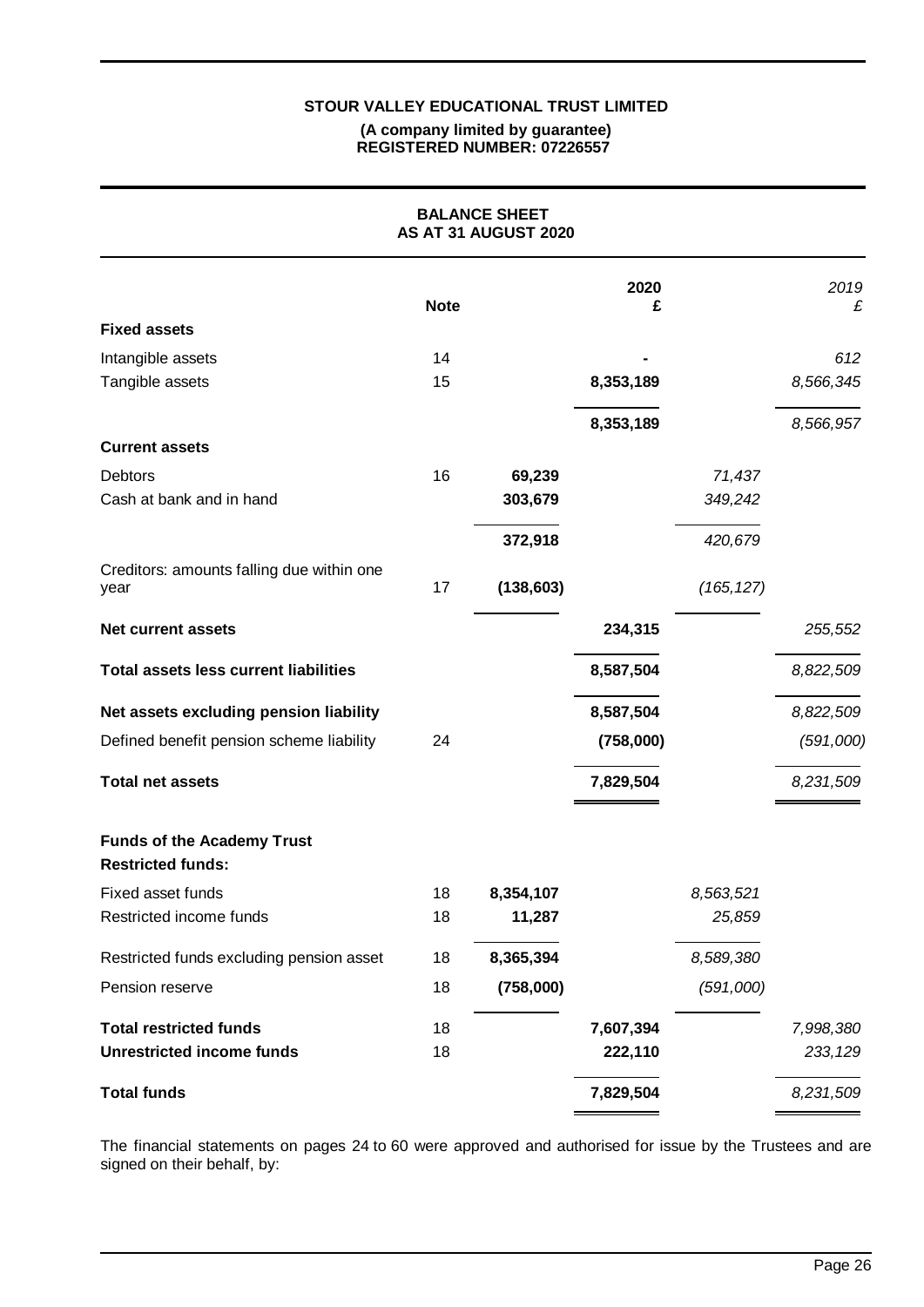**(A company limited by guarantee) REGISTERED NUMBER: 07226557**

## **BALANCE SHEET (CONTINUED) AS AT 31 AUGUST 2020**

beith havonu

................................................

**K Haisman** Chair of Trustees Date: 16 December 2020

The notes on pages 29 to 60 form part of these financial statements.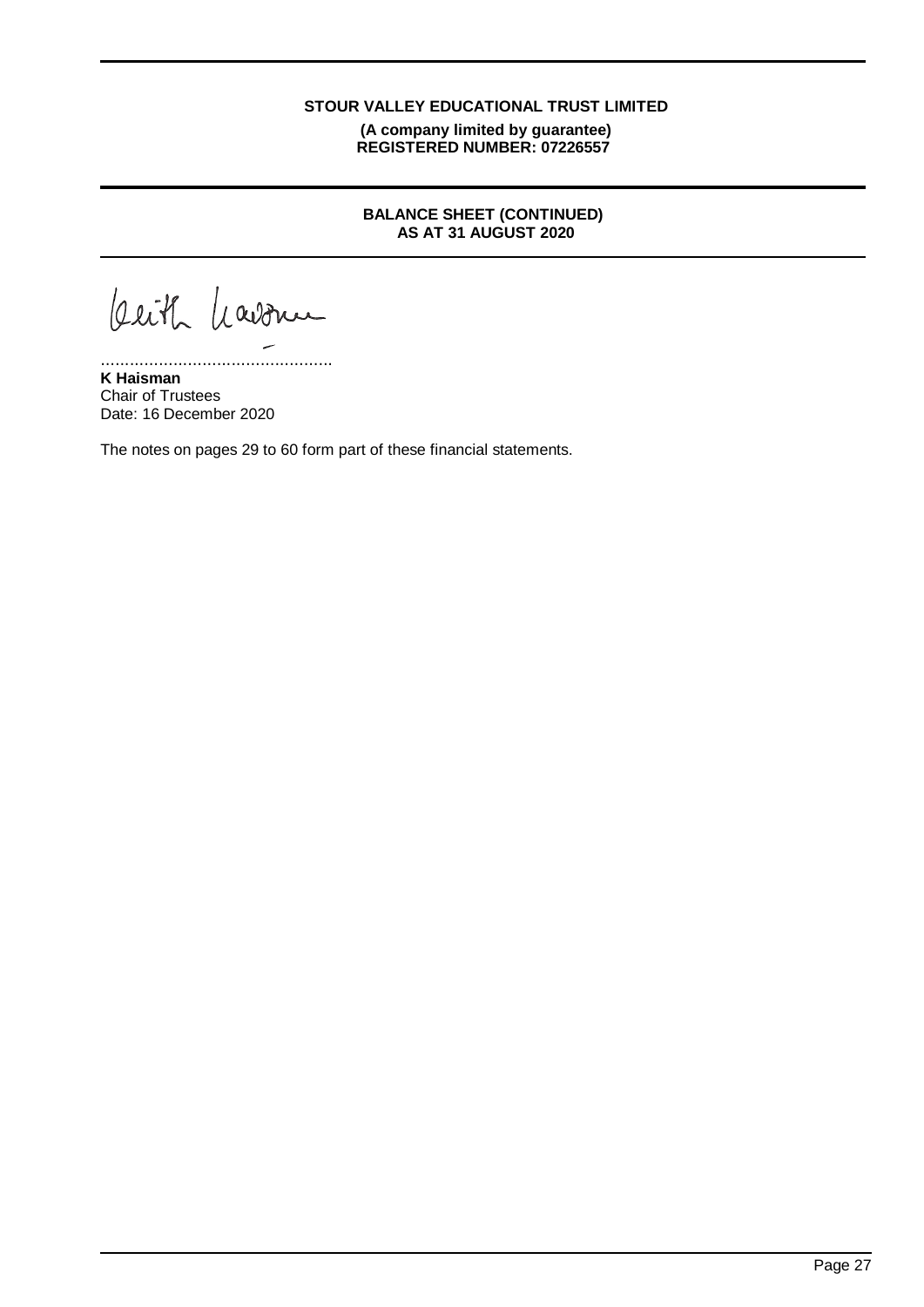**(A company limited by guarantee)**

### **STATEMENT OF CASH FLOWS FOR THE YEAR ENDED 31 AUGUST 2020**

|                                                        | <b>Note</b> | 2020<br>£ | 2019<br>£ |
|--------------------------------------------------------|-------------|-----------|-----------|
| Cash flows from operating activities                   |             |           |           |
| Net cash (used in)/provided by operating activities    | 20          | (42, 588) | 78,936    |
| Cash flows from investing activities                   | 21          | (2, 975)  | 41,282    |
| Change in cash and cash equivalents in the year        |             | (45, 563) | 120,218   |
| Cash and cash equivalents at the beginning of the year |             | 349,242   | 229,024   |
| Cash and cash equivalents at the end of the year       | 22.23       | 303.679   | 349,242   |

The notes on pages 29 to 60 form part of these financial statements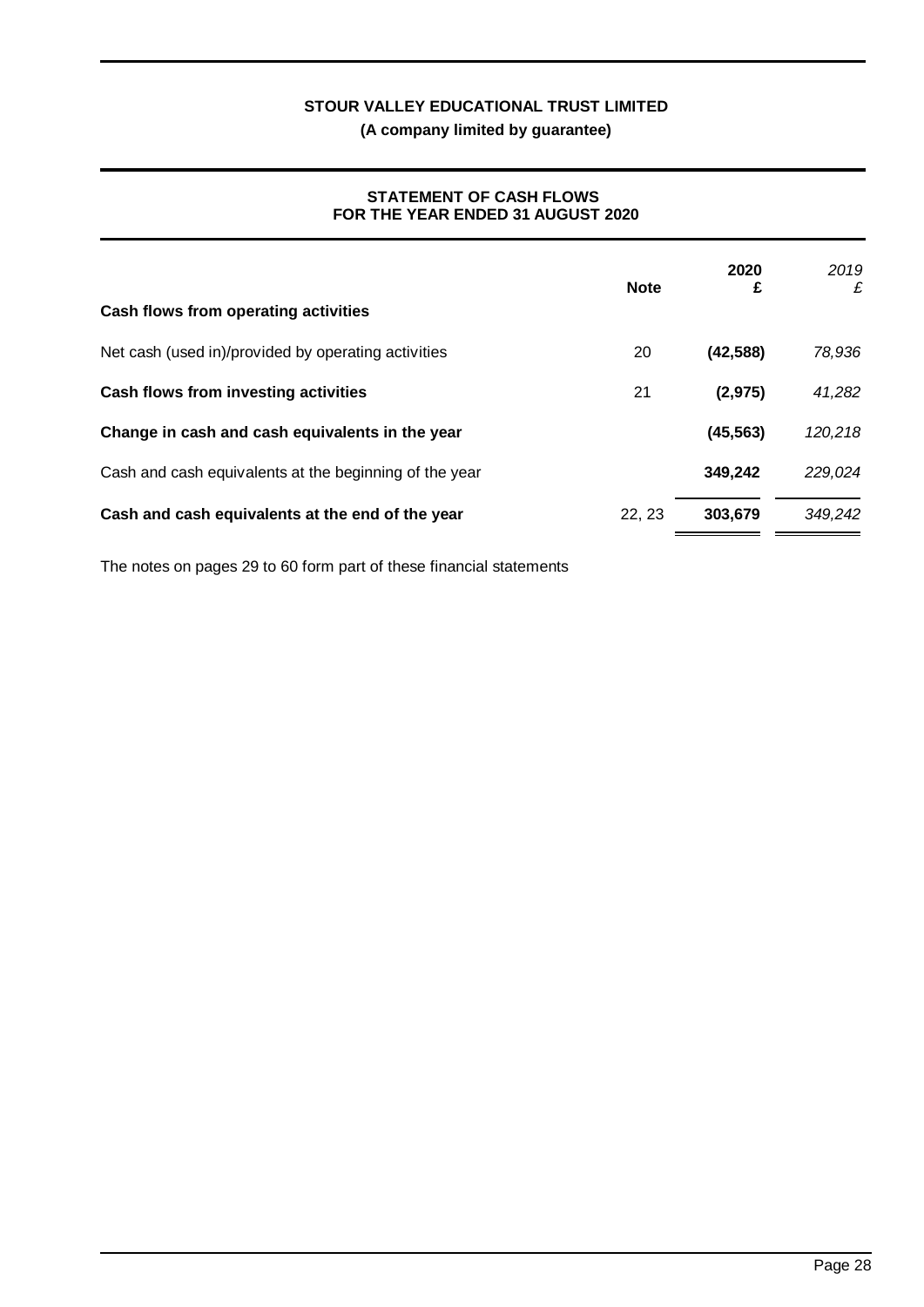# **NOTES TO THE FINANCIAL STATEMENTS**

### **FOR THE YEAR ENDED 31 AUGUST 2020**

### **1. Accounting policies**

Stour Valley Educational Trust Limited is a company limited by guarantee incorporated in England, registration number 07226557. The registered office is Cavendish Road, Clare, Sudbury, Suffolk, CO10 8PJ.

A summary of the principal accounting policies adopted (which have been applied consistently, except where noted), judgments and key sources of estimation uncertainty, is set out below.

### **1.1 Basis of preparation of financial statements**

The financial statements of the Academy Trust, which is a public benefit entity under FRS 102, have been prepared under the historic cost convention in accordance with the Financial Reporting Standard Applicable in the UK and Republic of Ireland (FRS 102), the Accounting and Reporting by Charities: Statement of Recommended Practice applicable to charities preparing their accounts in accordance with the Financial Reporting Standard applicable in the UK and Republic of Ireland (FRS 102) (Charities SORP (FRS 102)), the Academies Accounts Direction 2019 to 2020 issued by ESFA, the Charities Act 2011 and the Companies Act 2006.

Stour Valley Educational Trust Limited meets the definition of a public benefit entity under FRS 102.

### **1.2 Going concern**

The Trustees assess whether the use of going concern is appropriate i.e. whether there are any material uncertainties related to events or conditions that may cast significant doubt on the ability of the Academy Trust to continue as a going concern. The Trustees make this assessment in respect of a period of at least one year from the date of authorisation for issue of the financial statements and have concluded that the Academy Trust has adequate resources to continue in operational existence for the foreseeable future and there are no material uncertainties about the Academy Trust's ability to continue as a going concern, thus they continue to adopt the going concern basis of accounting in preparing the financial statements.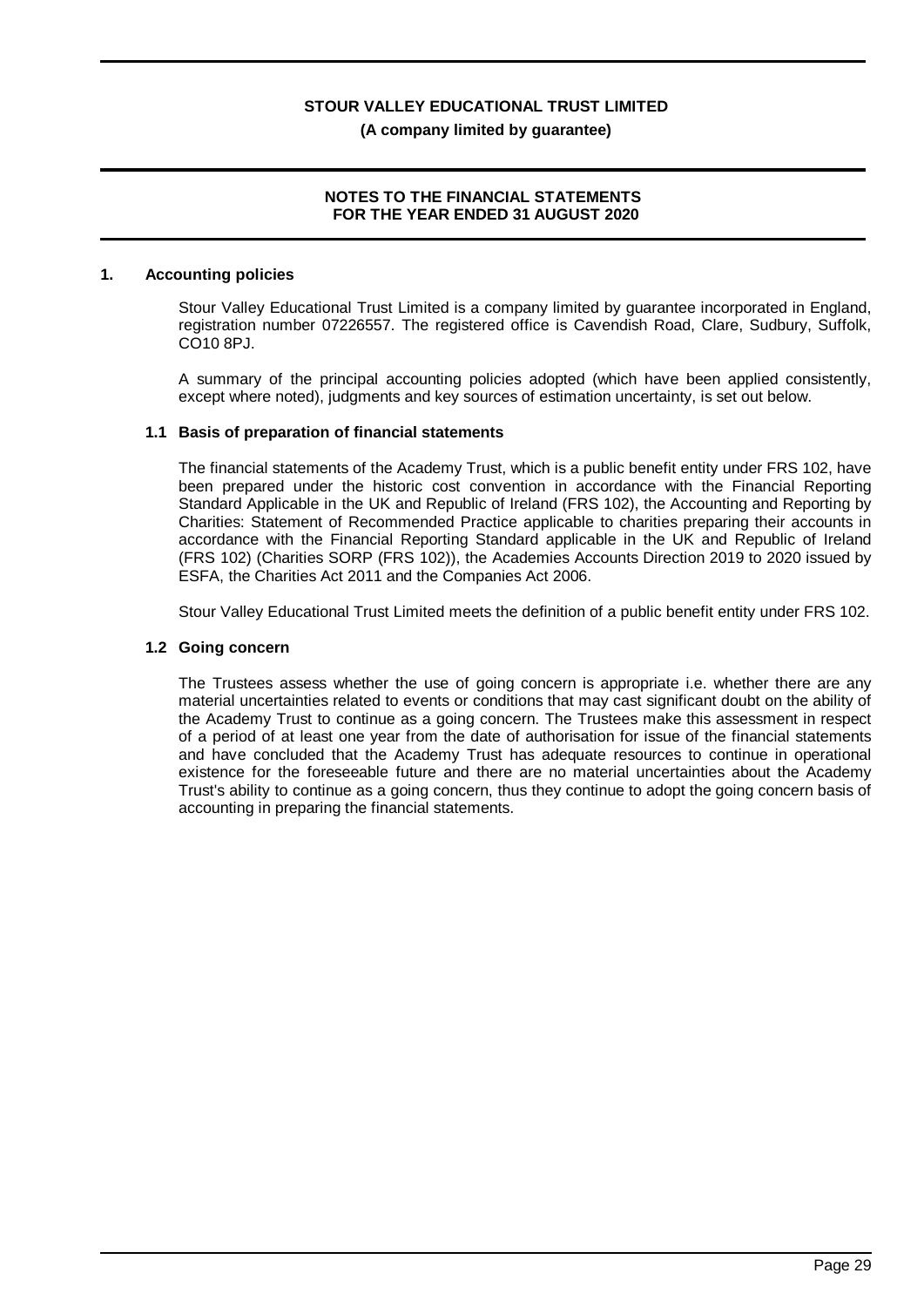**(A company limited by guarantee)**

### **NOTES TO THE FINANCIAL STATEMENTS FOR THE YEAR ENDED 31 AUGUST 2020**

### **1. Accounting policies (continued)**

### **1.3 Income**

All incoming resources are recognised when the Academy Trust has entitlement to the funds, the receipt is probable and the amount can be measured reliably.

### · **Grants**

Grants are included in the statement of financial activities on a receivable basis. The balance of income received for specific purposes but not expended during the period is shown in the relevant funds on the balance sheet. Where income is received in advance of meeting any performancerelated conditions there is not unconditional entitlement to the income and its recognition is deferred and included in creditors as deferred income until the performance-related conditions are met. Where entitlement occurs before income is received, the income is accrued.

General Annual Grant is recognised in full in the statement of financial activities in the year for which it is receivable and any abatement in respect of the year is deducted from income and recognised as a liability.

Capital grants are recognised in full when there is an unconditional entitlement to the grant. Unspent amounts of capital grants are reflected in the balance sheet in the restricted fixed asset fund. Capital grants are recognised when there is entitlement and are not deferred over the life of the asset on which they are expended.

### · **Donations**

Donations are recognised on a receivable basis (where there are no performance-related conditions) where the receipt is probable and the amount can be reliably measured.

### **Other income**

Other income, including the hire of facilities, is recognised in the year it is receivable and to the extent the Academy Trust has provided the goods or services.

### · **Donated goods, facilities and services**

Goods donated for resale are included at fair value, being the expected proceeds from sale less the expected costs of sale. If it is practical to assess the fair value at receipt, it is recognised in 'Stocks' and 'Income from Other Trading Activities'. Upon sale, the value of the stock is charged against 'Income from Other Trading Activities' and the proceeds are recognised as 'Income from Other Trading Activities'. Where it is impractical to fair value the items due to the volume of low value items they are not recognised in the financial statements until they are sold. This income is recognised within 'Income from Other Trading Activities'.

### **1.4 Expenditure**

Expenditure is recognised once there is a legal or constructive obligation to transfer economic benefit to a third party, it is probable that a transfer of economic benefits will be required in settlement and the amount of the obligation can be measured reliably. Expenditure is classified by activity. The costs of each activity are made up of the total of direct costs and shared costs, including support costs involved in undertaking each activity. Direct costs attributable to a single activity are allocated directly to that activity. Shared costs which contribute to more than one activity and support costs which are not attributable to a single activity are apportioned between those activities on a basis consistent with the use of resources. Central staff costs are allocated on the basis of time spent, and depreciation charges allocated on the portion of the asset's use.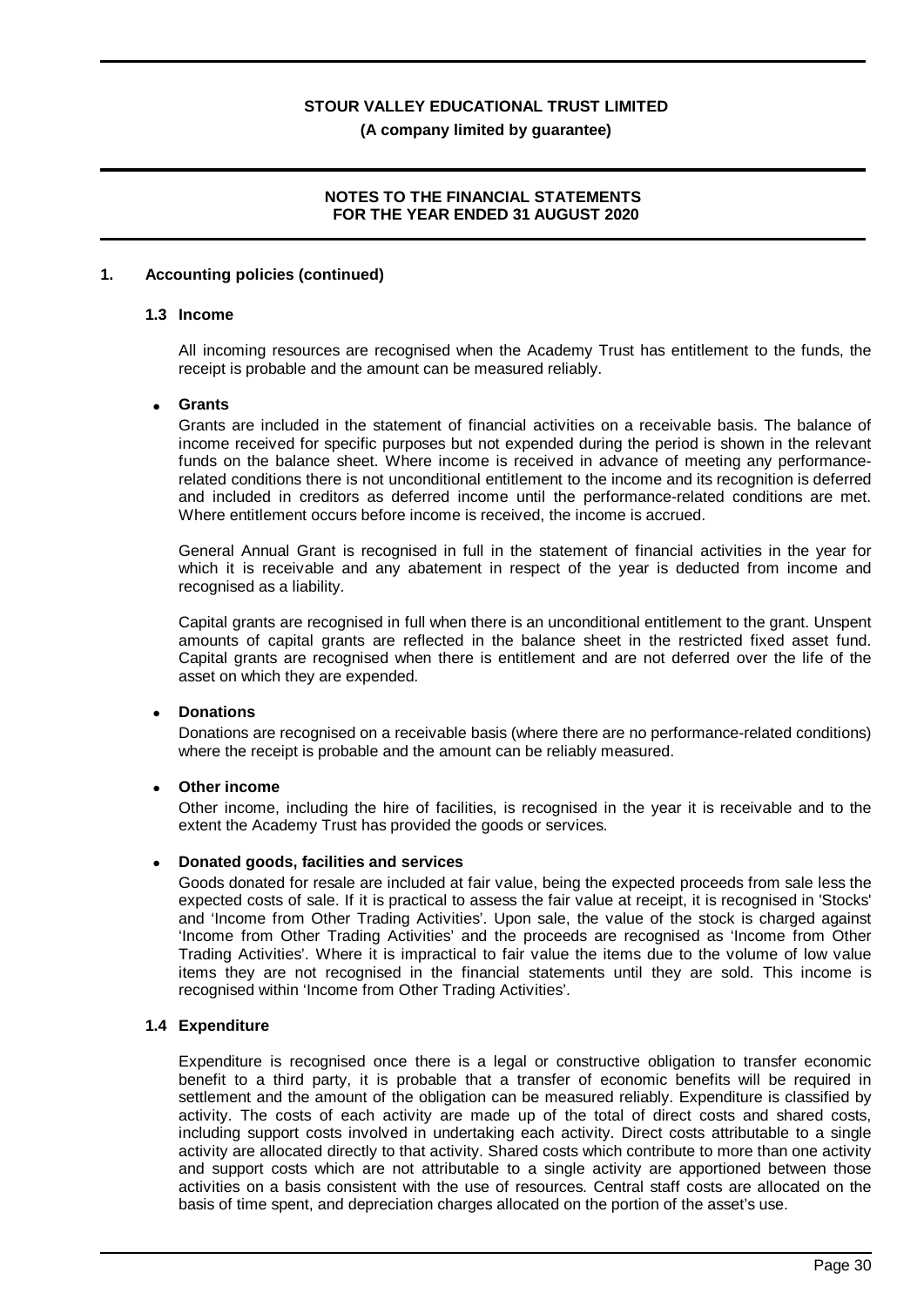**(A company limited by guarantee)**

### **NOTES TO THE FINANCIAL STATEMENTS FOR THE YEAR ENDED 31 AUGUST 2020**

### **1. Accounting policies (continued)**

### **1.4 Expenditure (continued)**

### · **Expenditure on raising funds**

This includes all expenditure incurred by the Academy Trust to raise funds for its charitable purposes and includes costs of all fundraising activities events and non-charitable trading.

### · **Charitable activities**

These are costs incurred on the Academy Trust's educational operations, including support costs and costs relating to the governance of the Academy Trust apportioned to charitable activities.

All resources expended are inclusive of irrecoverable VAT.

### **1.5 Interest receivable**

Interest on funds held on deposit is included when receivable and the amount can be measured reliably by the Academy Trust; this is normally upon notification of the interest paid or payable by the institution with whom the funds are deposited.

### **1.6 Taxation**

The Academy Trust is considered to pass the tests set out in Paragraph 1 Schedule 6 of the Finance Act 2010 and therefore it meets the definition of a charitable company for UK corporation tax purposes.

Accordingly, the Academy Trust is potentially exempt from taxation in respect of income or capital gains received within categories covered by Part 11, chapter 3 of the Corporation Tax Act 2010 or Section 256 of the Taxation of Chargeable Gains Act 1992, to the extent that such income or gains are applied exclusively to charitable purposes.

### **1.7 Intangible assets**

Intangible assets costing £1,000 or more are capitalised and recognised when future economic benefits are probable and the cost or value of the asset can be measured reliably.

Intangible assets are initially recognised at cost and are subsequently measured at cost net of amortisation and any provision for impairment.

Amortisation is provided on intangible assets at rates calculated to write off the cost of each asset on a straight-line basis over its expected useful life.

The estimated useful lives are as follows:

Amortisation is provided on the following basis:

Computer software **- 3** years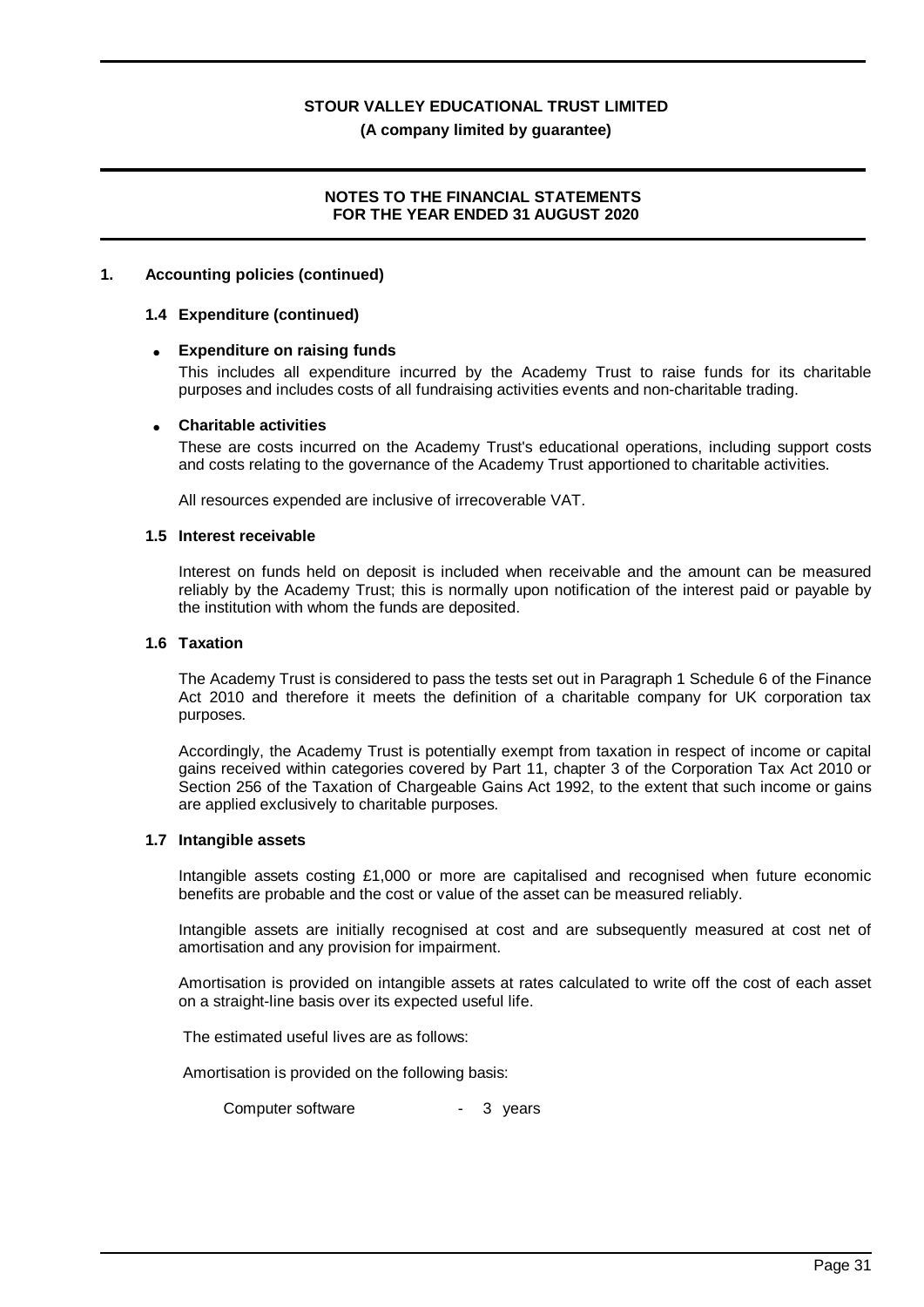### **(A company limited by guarantee)**

### **NOTES TO THE FINANCIAL STATEMENTS FOR THE YEAR ENDED 31 AUGUST 2020**

### **1. Accounting policies (continued)**

### **1.8 Tangible fixed assets**

Assets costing £1,000 or more are capitalised as tangible fixed assets and are carried at cost, net of depreciation and any provision for impairment.

Where tangible fixed assets have been acquired with the aid of specific grants, either from the government or from the private sector, they are included in the balance sheet at cost and depreciated over their expected useful economic life. Where there are specific conditions attached to the funding requiring the continued use of the asset, the related grants are credited to a restricted fixed asset fund in the statement of financial activities and carried forward in the balance sheet. Depreciation on the relevant assets is charged directly to the restricted fixed asset fund in the statement of financial activities. Where tangible fixed assets have been acquired with unrestricted funds, depreciation on such assets is charged to the unrestricted fund.

Depreciation is provided on all tangible fixed assets other than freehold land and assets under construction, at rates calculated to write off the cost of each asset on a straight-line basis over its expected useful life, as follows:

Depreciation is provided on the following bases:

Leasehold land and buildings - 50 / 51 years straight line Furniture, fixtures & equipment - 3-10 years straight line Computer equipment - 3 years straight line

A review for impairment of a fixed asset is carried out if events or changes in circumstances indicate that the carrying value of any fixed asset may not be recoverable. Shortfalls between the carrying value of fixed assets and their recoverable amounts are recognised as impairments. Impairment losses are recognised in the statement of financial activities.

### **1.9 Debtors**

Trade and other debtors are recognised at the settlement amount after any trade discount offered. Prepayments are valued at the amount prepaid net of any trade discounts due.

#### **1.10 Cash at bank and in hand**

Cash at bank and in hand includes cash and short-term highly liquid investments with a short maturity of three months or less from the date of acquisition or opening of the deposit or similar account.

### **1.11 Liabilities**

Liabilities are recognised when there is an obligation at the balance sheet date as a result of a past event, it is probable that a transfer of economic benefit will be required in settlement, and the amount of the settlement can be estimated reliably. Liabilities are recognised at the amount that the Academy Trust anticipates it will pay to settle the debt or the amount it has received as advanced payments for the goods or services it must provide.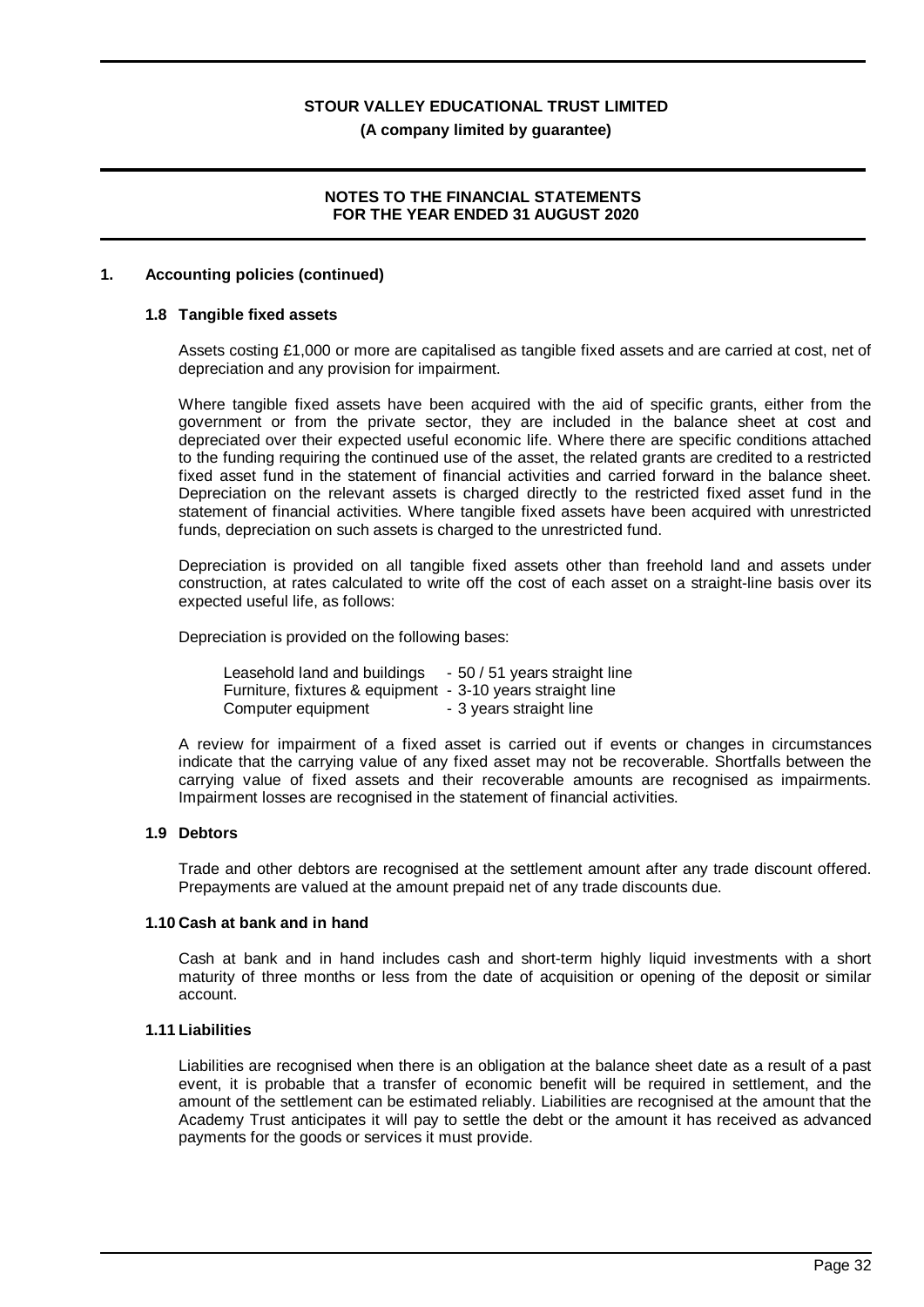### **(A company limited by guarantee)**

### **NOTES TO THE FINANCIAL STATEMENTS FOR THE YEAR ENDED 31 AUGUST 2020**

### **1. Accounting policies (continued)**

### **1.12 Provisions**

Provisions are recognised when the Academy Trust has an obligation at the reporting date as a result of a past event which it is probable will result in the transfer of economic benefits and the obligation can be estimated reliably.

Provisions are measured at the best estimate of the amounts required to settle the obligation. Where the effect of the time value of money is material, the provision is based on the present value of those amounts, discounted at the pre-tax discount rate that reflects the risks specific to the liability. The unwinding of the discount is recognised within interest payable and similar charges.

### **1.13 Operating leases**

Rentals paid under operating leases are charged to the statement of financial activities on a straight line basis over the lease term.

### **1.14 Financial instruments**

The Academy Trust only holds basic financial instruments as defined in FRS 102. The financial assets and financial liabilities of the Academy Trust and their measurement bases are as follows:

*Financial assets* - trade and other debtors are basic financial instruments and are debt instruments measured at amortised cost as detailed in note 16. Prepayments are not financial instruments. Amounts due to the Academy Trust's wholly owned subsidiary are held at face value less any impairment. Cash at bank is classified as a basic financial instrument and is measured at face value.

Cash at bank is classified as a basic financial instrument and is measured at face value.

*Financial liabilities* - trade creditors, accruals and other creditors are financial instruments, and are measured at amortised cost as detailed in note 17. Taxation and social security are not included in the financial instruments disclosure definition. Deferred income is not deemed to be a financial liability, as the cash settlement has already taken place and there is an obligation to deliver services rather than cash or another financial instrument. Amounts due to the Academy Trust's wholly owned subsidiary are held at face value less any impairment.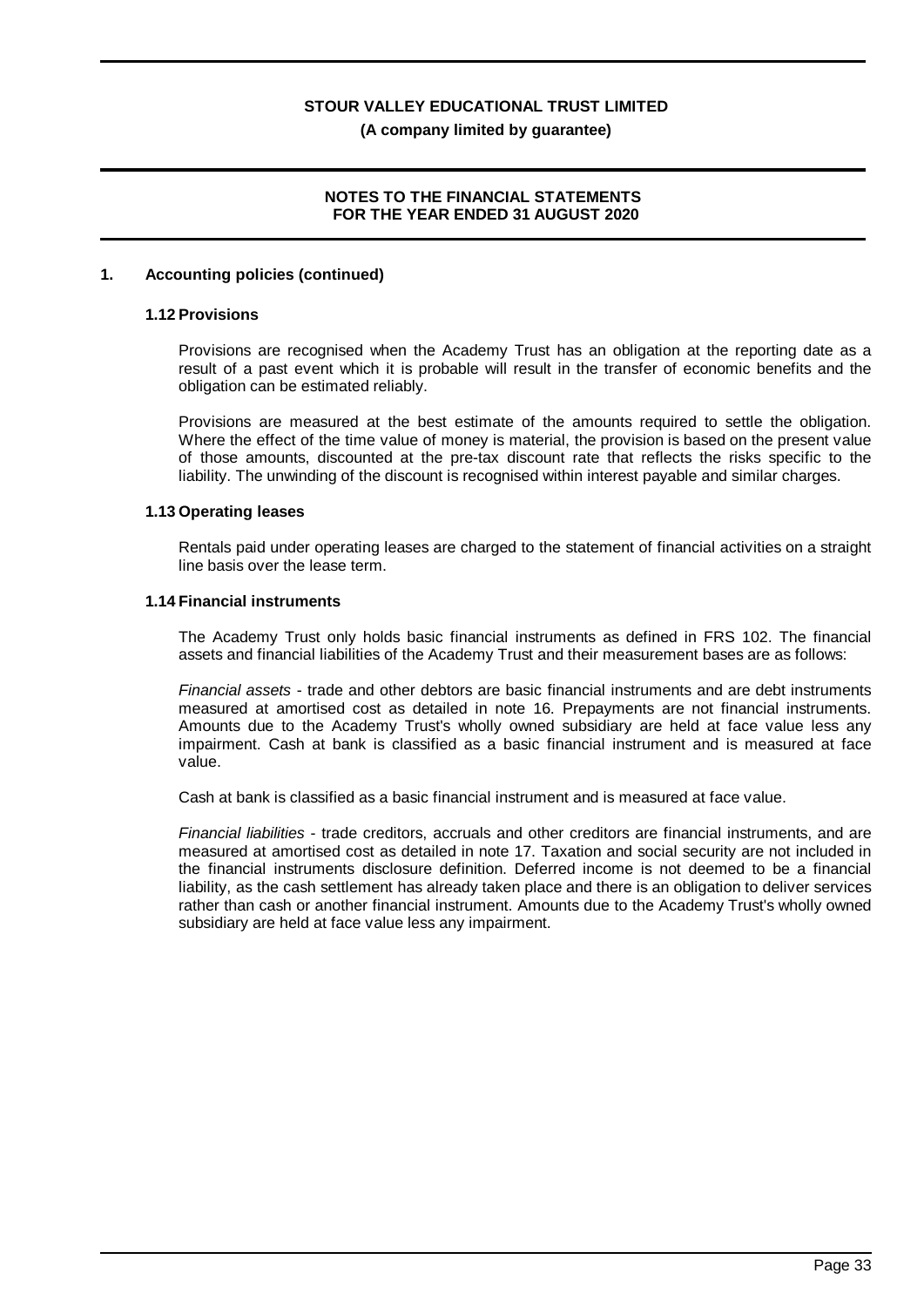## **(A company limited by guarantee)**

### **NOTES TO THE FINANCIAL STATEMENTS FOR THE YEAR ENDED 31 AUGUST 2020**

### **1. Accounting policies (continued)**

### **1.15 Pensions**

Retirement benefits to employees of the Academy Trust are provided by the Teachers' Pension Scheme ("TPS") and the Local Government Pension Scheme ("LGPS"). These are defined benefit schemes.

The TPS is an unfunded scheme and contributions are calculated so as to spread the cost of pensions over employees' working lives with the Academy Trust in such a way that the pension cost is a substantially level percentage of current and future pensionable payroll. The contributions are determined by the Government Actuary on the basis of quadrennial valuations using a prospective unit credit method. TPS is an unfunded multi-employer scheme with no underlying assets to assign between employers. Consequently, the TPS is treated as a defined contribution scheme for accounting purposes and the contributions recognised in the period to which they relate.

The LGPS is a funded multi-employer scheme and the assets are held separately from those of the Academy Trust in separate trustee administered funds. Pension scheme assets are measured at fair value and liabilities are measured on an actuarial basis using the projected unit credit method and discounted at a rate equivalent to the current rate of return on a high quality corporate bond of equivalent term and currency to the liabilities. The actuarial valuations are obtained at least triennially and are updated at each balance sheet date. The amounts charged to operating surplus are the current service costs and the costs of scheme introductions, benefit changes, settlements and curtailments. They are included as part of staff costs as incurred. Net interest on the net defined benefit liability/asset is also recognised in the statement of financial activities and comprises the interest cost on the defined benefit obligation and interest income on the scheme assets, calculated by multiplying the fair value of the scheme assets at the beginning of the period by the rate used to discount the benefit obligations. The difference between the interest income on the scheme assets and the actual return on the scheme assets is recognised in other recognised gains and losses.

Actuarial gains and losses are recognised immediately in other recognised gains and losses.

### **1.16 Fund accounting**

Unrestricted income funds represent those resources which may be used towards meeting any of the charitable objects of the Academy Trust at the discretion of the Trustees.

Restricted fixed asset funds are resources which are to be applied to specific capital purposes imposed by the funders where the asset acquired or created is held for a specific purpose.

Restricted general funds comprise all other restricted funds received with restrictions imposed by the funder/donor and include grants from the Department for Education Group.

Investment income, gains and losses are allocated to the appropriate fund.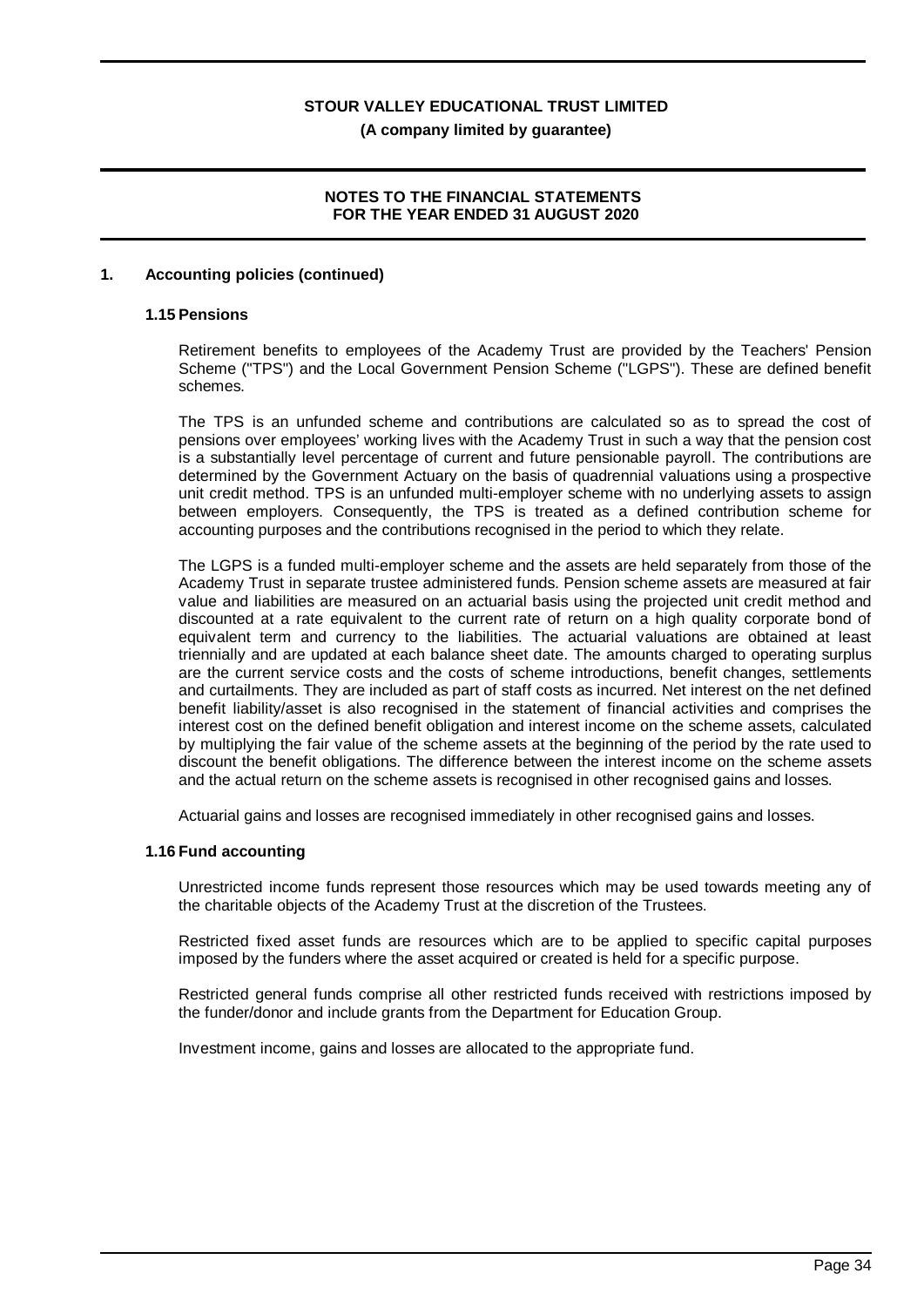**(A company limited by guarantee)**

### **NOTES TO THE FINANCIAL STATEMENTS FOR THE YEAR ENDED 31 AUGUST 2020**

### **2. Critical accounting estimates and areas of judgment**

Estimates and judgments are continually evaluated and are based on historical experience and other factors, including expectations of future events that are believed to be reasonable under the circumstances.

Critical accounting estimates and assumptions:

The Academy Trust trust makes estimates and assumptions concerning the future. The resulting accounting estimates and assumptions will, by definition, seldom equal the related actual results. The estimates and assumptions that have a significant risk of causing a material adjustment to the carrying amounts of assets and liabilities within the next financial year are discussed below.

The present value of the Local Government Pension Scheme defined benefit liability depends on a number of factors that are determined on an actuarial basis using a variety of assumptions. The assumptions used in determining the net cost or income for pensions include the discount rate. Any changes in these assumptions, which are disclosed in note 24, will impact the carrying amount of the pension liability. Furthermore a roll forward approach which projects results from the latest full actuarial valuation performed at 31 March 2016 has been used by the actuary in valuing the pensions liability at 31 August 2020. Any differences between the figures derived from the roll forward approach and a full actuarial valuation would impact on the carrying amount of the pension liability.

### **3. Income from donations and capital grants**

|                | <b>Restricted</b><br>funds<br>2020<br>£ | <b>Restricted</b><br>fixed asset<br>funds<br>2020<br>£ | <b>Total</b><br>funds<br>2020<br>£ |
|----------------|-----------------------------------------|--------------------------------------------------------|------------------------------------|
| Donations      | 3,490                                   |                                                        | 3,490                              |
| Capital grants |                                         | 19,700                                                 | 19,700                             |
|                | 3,490                                   | 19,700                                                 | 23,190                             |
|                |                                         | Restricted                                             |                                    |
|                | Restricted                              | fixed asset                                            | Total                              |
|                | funds                                   | funds                                                  | funds                              |
|                | 2019                                    | 2019                                                   | 2019                               |

Donations *4,436 - 4,436* Capital grants *- 59,404 59,404*

*£ £ £*

*4,436 59,404 63,840*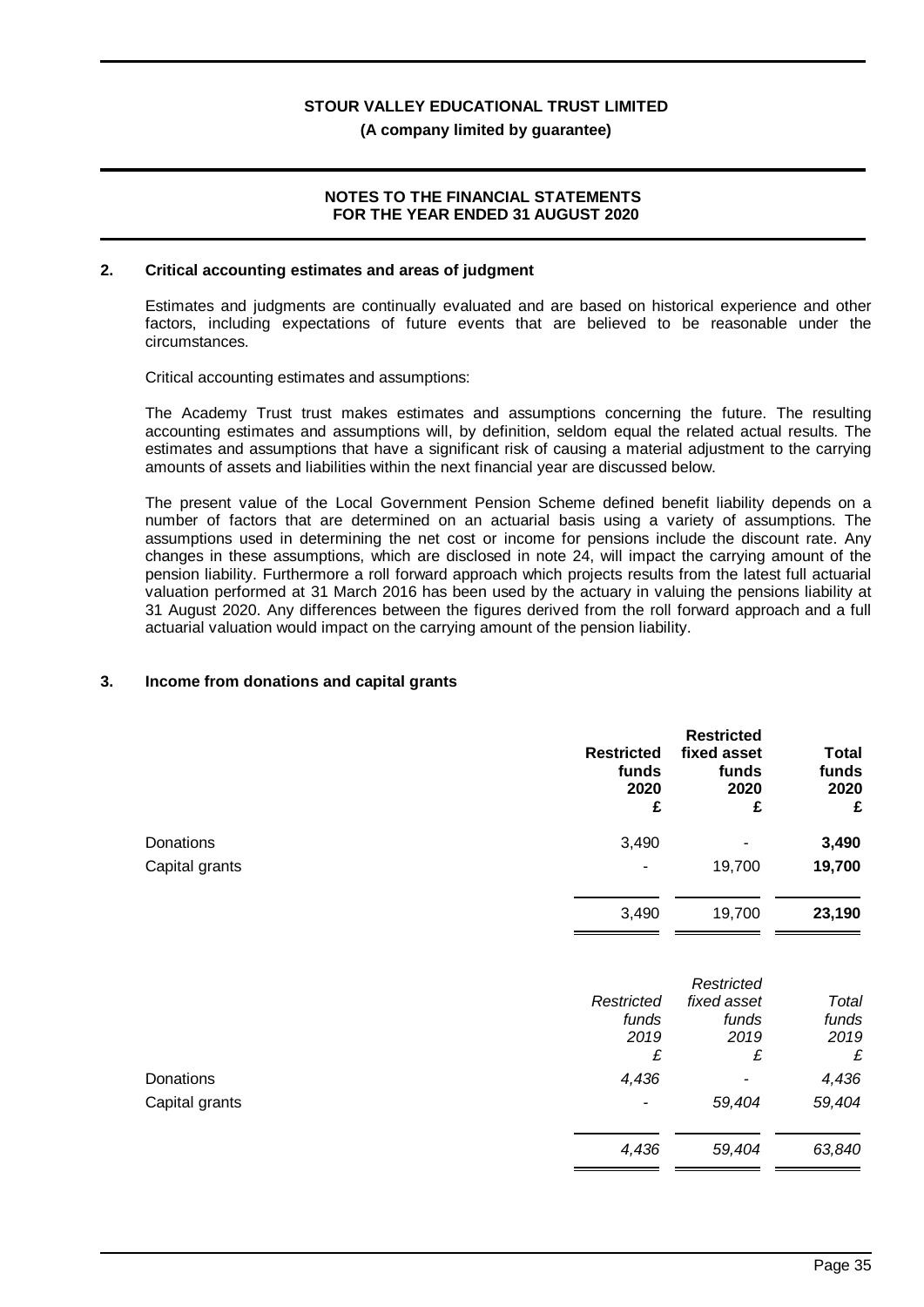### **NOTES TO THE FINANCIAL STATEMENTS FOR THE YEAR ENDED 31 AUGUST 2020**

### **4. Funding for the academy's educational operations**

| <b>Unrestricted</b><br>funds<br>2020 | <b>Restricted</b><br>funds<br>2020 | <b>Total</b><br>funds<br>2020<br>£ |
|--------------------------------------|------------------------------------|------------------------------------|
|                                      |                                    |                                    |
|                                      | 3,497,680                          | 3,497,680                          |
|                                      | 436,583                            | 436,583                            |
|                                      | 3,934,263                          | 3,934,263                          |
|                                      |                                    |                                    |
|                                      | 43,935                             | 43,935                             |
|                                      | 43,935                             | 43,935                             |
|                                      |                                    |                                    |
| 6,477                                |                                    | 6,477                              |
|                                      | 14,495                             | 14,495                             |
| 6,477                                | 14,495                             | 20,972                             |
|                                      |                                    |                                    |
|                                      | 16,655                             | 16,655                             |
|                                      | 16,655                             | 16,655                             |
| 6,477                                | 4,009,348                          | 4,015,825                          |
|                                      | £                                  | £                                  |

The academy trust has been eligible to claim additional funding in year from government support schemes in response to the coronavirus outbreak. The funding received is shown above under "exceptional government funding".

The funding received for coronavirus exceptional support covers £16,655 of costs incurred for additional resources required as a result of the Covid-19 pandemic, such as cleaning and home working supplies. These costs are included in notes 8 and 9 below as appropriate.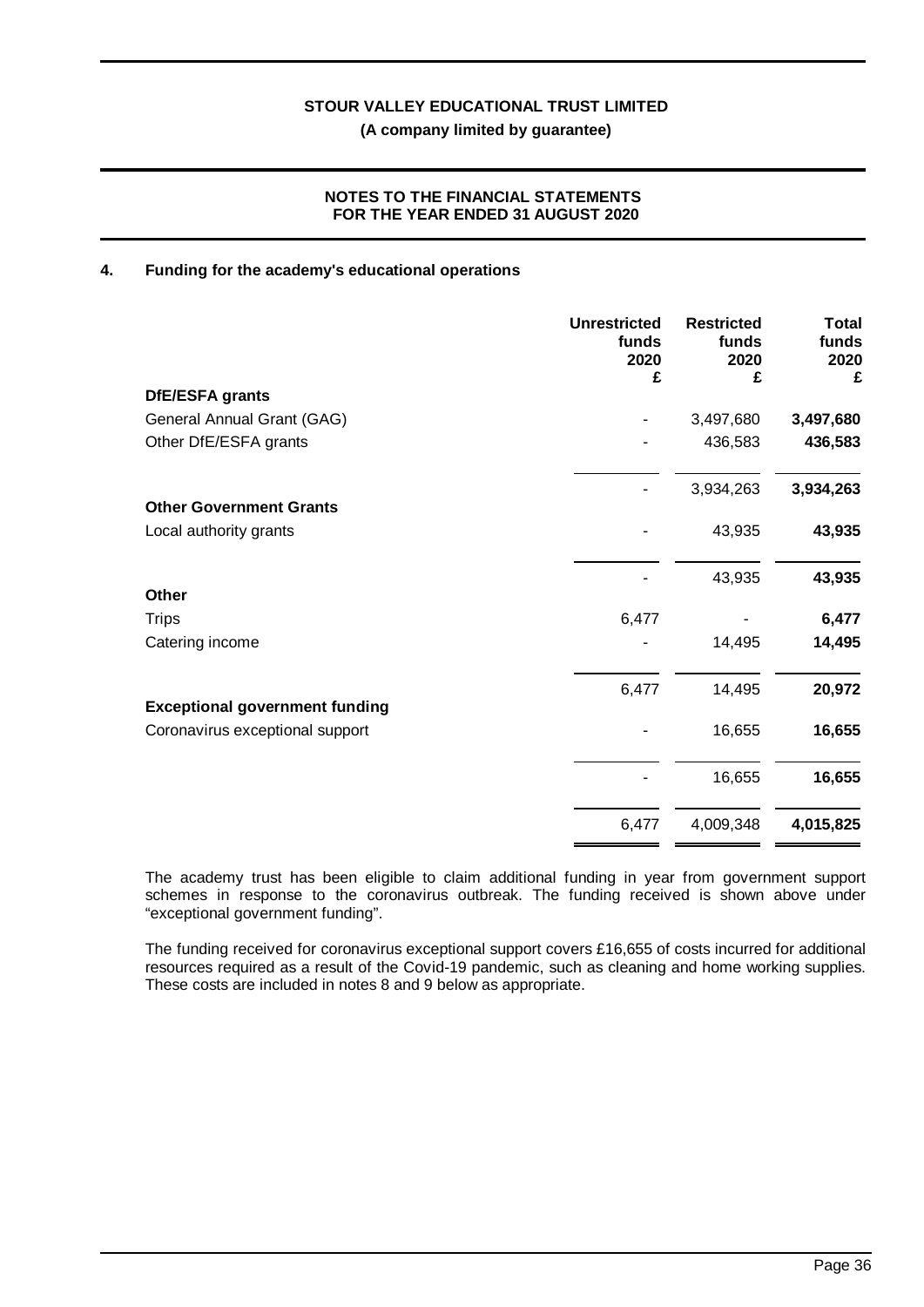### **NOTES TO THE FINANCIAL STATEMENTS FOR THE YEAR ENDED 31 AUGUST 2020**

## **4. Funding for the academy's educational operations (continued)**

|                                | Unrestricted<br>funds<br>2019<br>£ | Restricted<br>funds<br>2019<br>£ | Total<br>funds<br>2019<br>£ |
|--------------------------------|------------------------------------|----------------------------------|-----------------------------|
| DfE/ESFA grants                |                                    |                                  |                             |
| General Annual Grant (GAG)     |                                    | 3,482,601                        | 3,482,601                   |
| Other DfE/ESFA grants          |                                    | 229,129                          | 229,129                     |
|                                |                                    | 3,711,730                        | 3,711,730                   |
| <b>Other Government Grants</b> |                                    |                                  |                             |
| Local authority grants         |                                    | 39,986                           | 39,986                      |
|                                |                                    | 39,986                           | 39,986                      |
| <b>Other</b>                   |                                    |                                  |                             |
| <b>Trips Fund</b>              | 78,124                             |                                  | 78,124                      |
| Catering Income                |                                    | 17,720                           | 17,720                      |
| <b>Other Grants</b>            | 5,060                              |                                  | 5,060                       |
|                                | 83,184                             | 17,720                           | 100,904                     |
|                                | 83,184                             | 3,769,436                        | 3,852,620                   |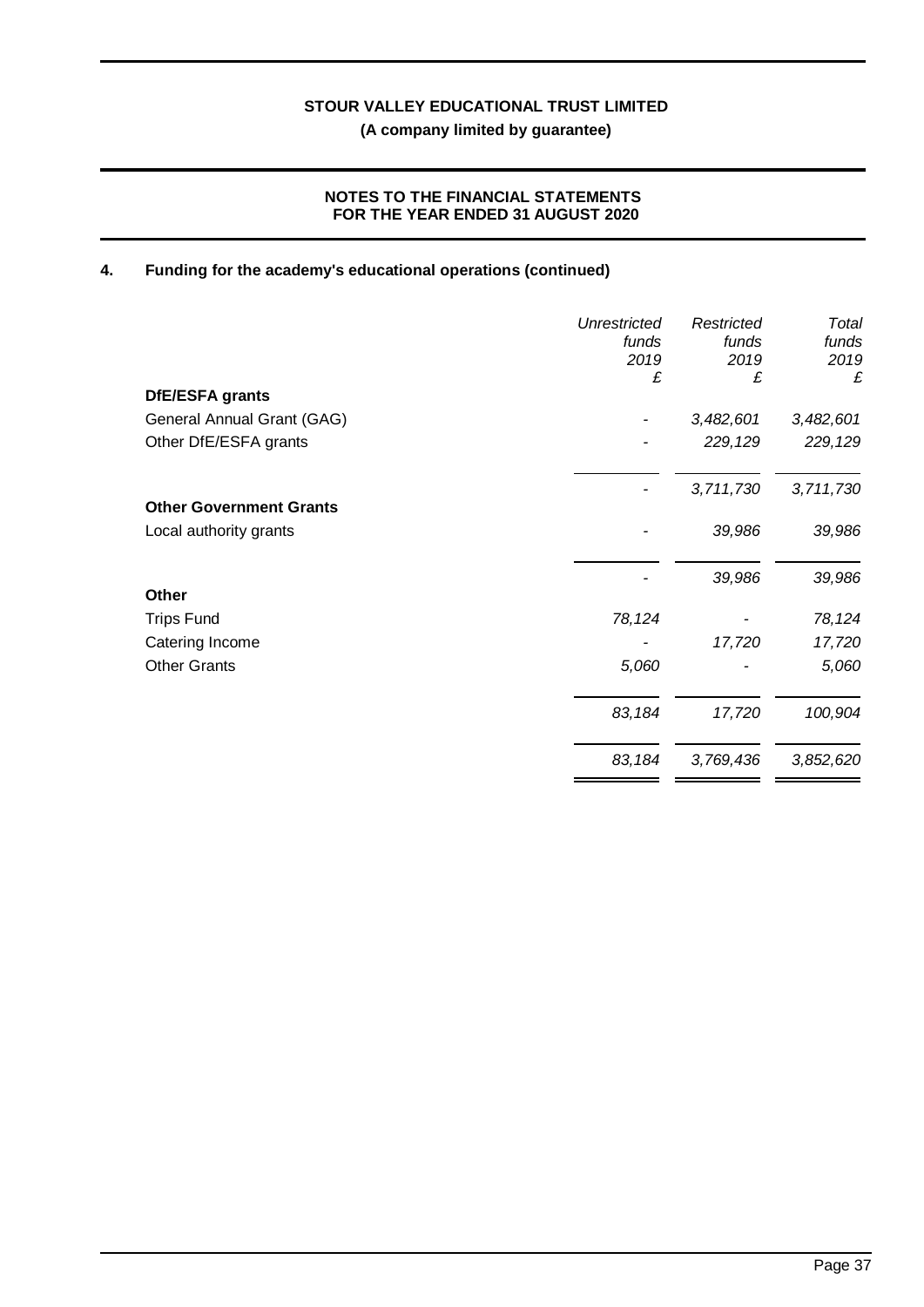### **NOTES TO THE FINANCIAL STATEMENTS FOR THE YEAR ENDED 31 AUGUST 2020**

## **5. Income from other trading activities**

|                    | <b>Unrestricted</b><br>funds<br>2020<br>£ | <b>Restricted</b><br>funds<br>2020<br>£ | <b>Total</b><br>funds<br>2020<br>£ |
|--------------------|-------------------------------------------|-----------------------------------------|------------------------------------|
| Hire of facilities | 9,086                                     |                                         | 9,086                              |
| Department income  | $\overline{a}$                            | 9,857                                   | 9,857                              |
| Productions income | (2, 488)                                  |                                         | (2, 488)                           |
| Solar PV income    | 3,374                                     |                                         | 3,374                              |
| Other income       | 37,907                                    |                                         | 37,907                             |
| Insurance income   | 14,163                                    |                                         | 14,163                             |
| Transport          | 42,151                                    |                                         | 42,151                             |
| Uniform            | 528                                       |                                         | 528                                |
| Music fees         | 20                                        |                                         | 20                                 |
|                    | 104,741                                   | 9,857                                   | 114,598                            |
|                    | <b>Unrestricted</b><br>funds<br>2019<br>£ | Restricted<br>funds<br>2019<br>£        | Total<br>funds<br>2019<br>£        |
| Hire of facilities | 8,279                                     |                                         | 8,279                              |
| Rental income      | 6,763                                     |                                         | 6,763                              |
| Department income  |                                           | 12,770                                  | 12,770                             |
| Productions income | 6,061                                     |                                         | 6,061                              |
| Solar PV income    | 5,026                                     |                                         | 5,026                              |
| Other income       | 73,243                                    |                                         | 73,243                             |
| Insurance income   | 18,021                                    |                                         | 18,021                             |
| Transport          | 80,749                                    |                                         | 80,749                             |
| Uniform            | 727                                       |                                         | 727                                |
| Music fees         | 1,019                                     |                                         | 1,019                              |
|                    | 199,888                                   | 12,770                                  | 212,658                            |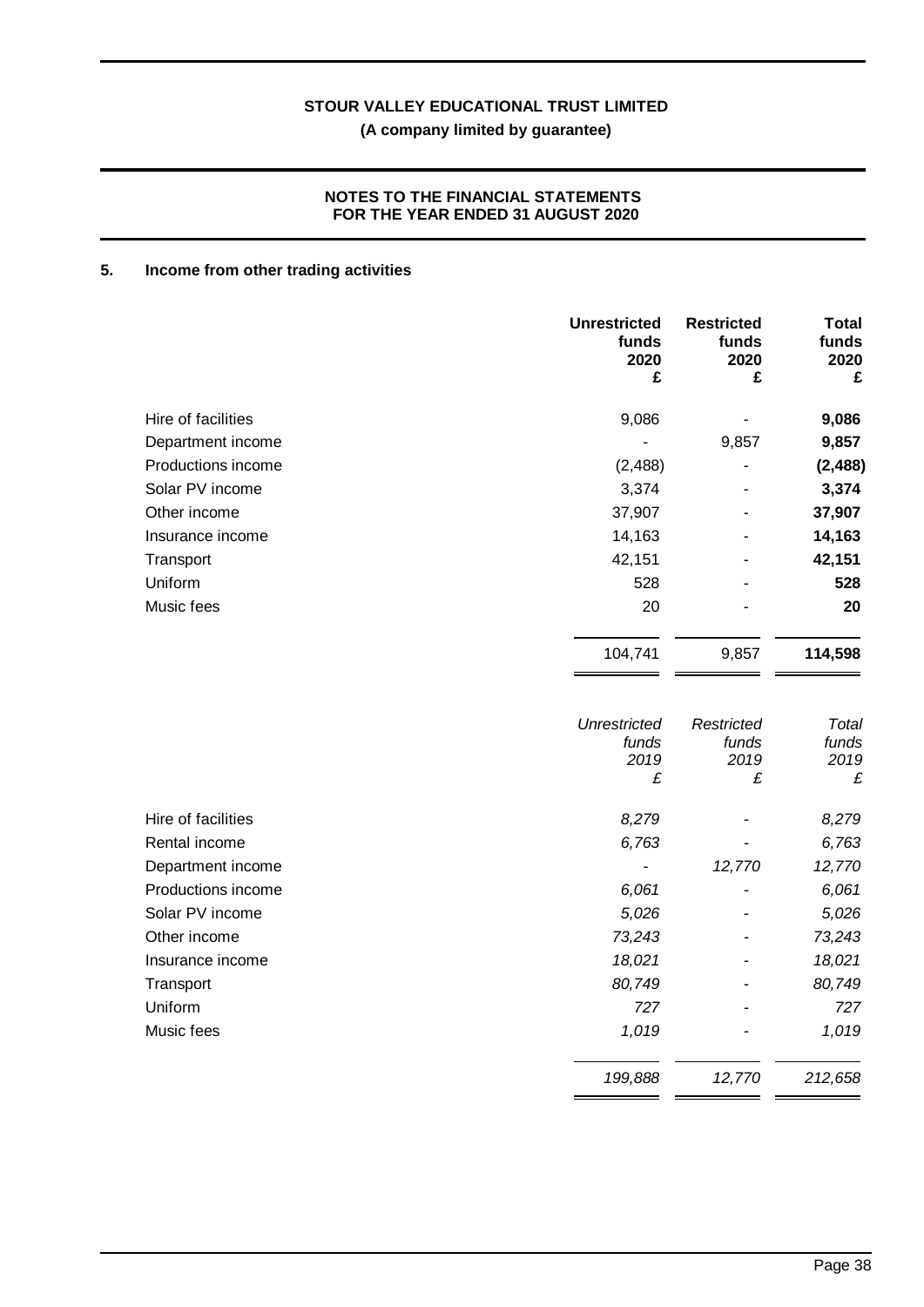## **(A company limited by guarantee)**

### **NOTES TO THE FINANCIAL STATEMENTS FOR THE YEAR ENDED 31 AUGUST 2020**

### **6. Investment income**

|                     | <b>Unrestricted</b><br>funds<br>2020<br>£ | <b>Total</b><br>funds<br>2020<br>£ |
|---------------------|-------------------------------------------|------------------------------------|
| Short term deposits | 254                                       | 254                                |
|                     | Unrestricted<br>funds<br>2019<br>£        | Total<br>funds<br>2019<br>£        |
| Short term deposits | 250                                       | 250                                |

### **7. Expenditure**

|                                        | <b>Staff Costs</b><br>2020<br>£ | <b>Premises</b><br>2020<br>£ | <b>Other</b><br>2020<br>£ | <b>Total</b><br>2020<br>£ |
|----------------------------------------|---------------------------------|------------------------------|---------------------------|---------------------------|
| Academy Trust's educational operations |                                 |                              |                           |                           |
| Direct costs                           | 3,114,574                       |                              | 295,286                   | 3,409,860                 |
| Allocated support costs                | 330,620                         | 150,723                      | 621,669                   | 1,103,012                 |
|                                        | 3,445,194                       | 150,723                      | 916,955                   | 4,512,872                 |
|                                        | <b>Staff Costs</b><br>2019<br>£ | Premises<br>2019<br>£        | Other<br>2019<br>£        | Total<br>2019<br>£        |
| Academy Trust's educational operations |                                 |                              |                           |                           |
| Direct costs                           | 2,874,780                       |                              | 403,951                   | 3,278,731                 |
| Allocated support costs                | 378,875                         | 112,678                      | 593,756                   | 1,085,309                 |
|                                        | 3,253,655                       | 112,678                      | 997,707                   | 4,364,040                 |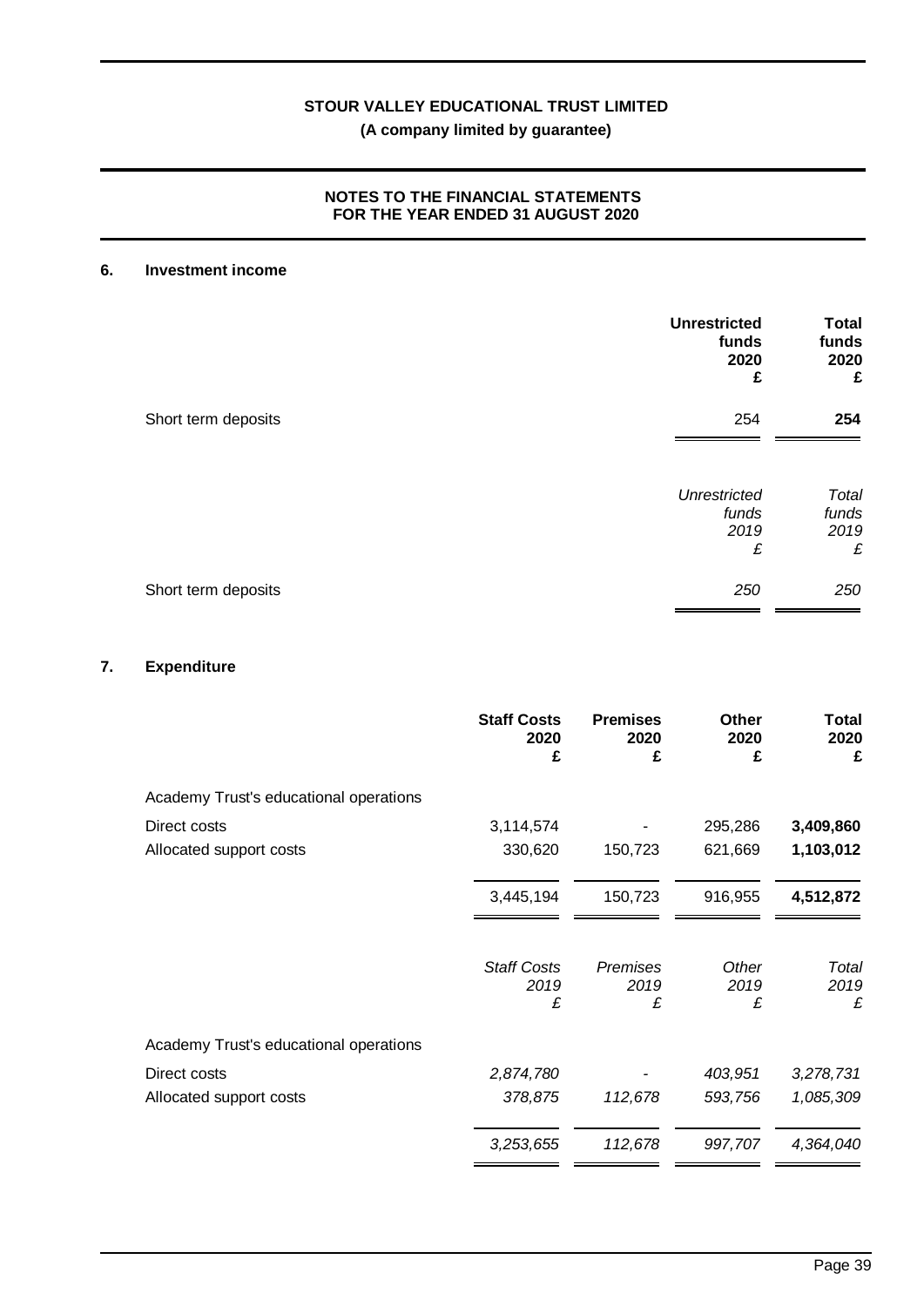## **(A company limited by guarantee)**

### **NOTES TO THE FINANCIAL STATEMENTS FOR THE YEAR ENDED 31 AUGUST 2020**

### **8. Analysis of expenditure by activities**

|                               | <b>Activities</b><br>undertaken<br>directly<br>2020<br>£ | <b>Support</b><br>costs<br>2020<br>£ | Total<br>funds<br>2020<br>£ |
|-------------------------------|----------------------------------------------------------|--------------------------------------|-----------------------------|
| <b>Educational operations</b> | 3,409,860                                                | 1,103,012                            | 4,512,872                   |
|                               | Activities<br>undertaken<br>directly<br>2019<br>£        | Support<br>costs<br>2019<br>£        | Total<br>funds<br>2019<br>£ |
| <b>Educational operations</b> | 3,278,731                                                | 1,085,309                            | 4,364,040                   |

### **Analysis of support costs**

|                               | <b>Activities</b><br>2020<br>£ | <b>Total</b><br>funds<br>2020<br>£ |
|-------------------------------|--------------------------------|------------------------------------|
| Staff costs                   | 330,620                        | 330,620                            |
| Depreciation and amortisation | 236,697                        | 236,697                            |
| Premises costs                | 150,723                        | 150,723                            |
| Other support costs           | 369,912                        | 369,912                            |
| Governance costs              | 15,060                         | 15,060                             |
|                               | 1,103,012                      | 1,103,012                          |

Governance costs comprise audit and accountancy fees incurred in the year.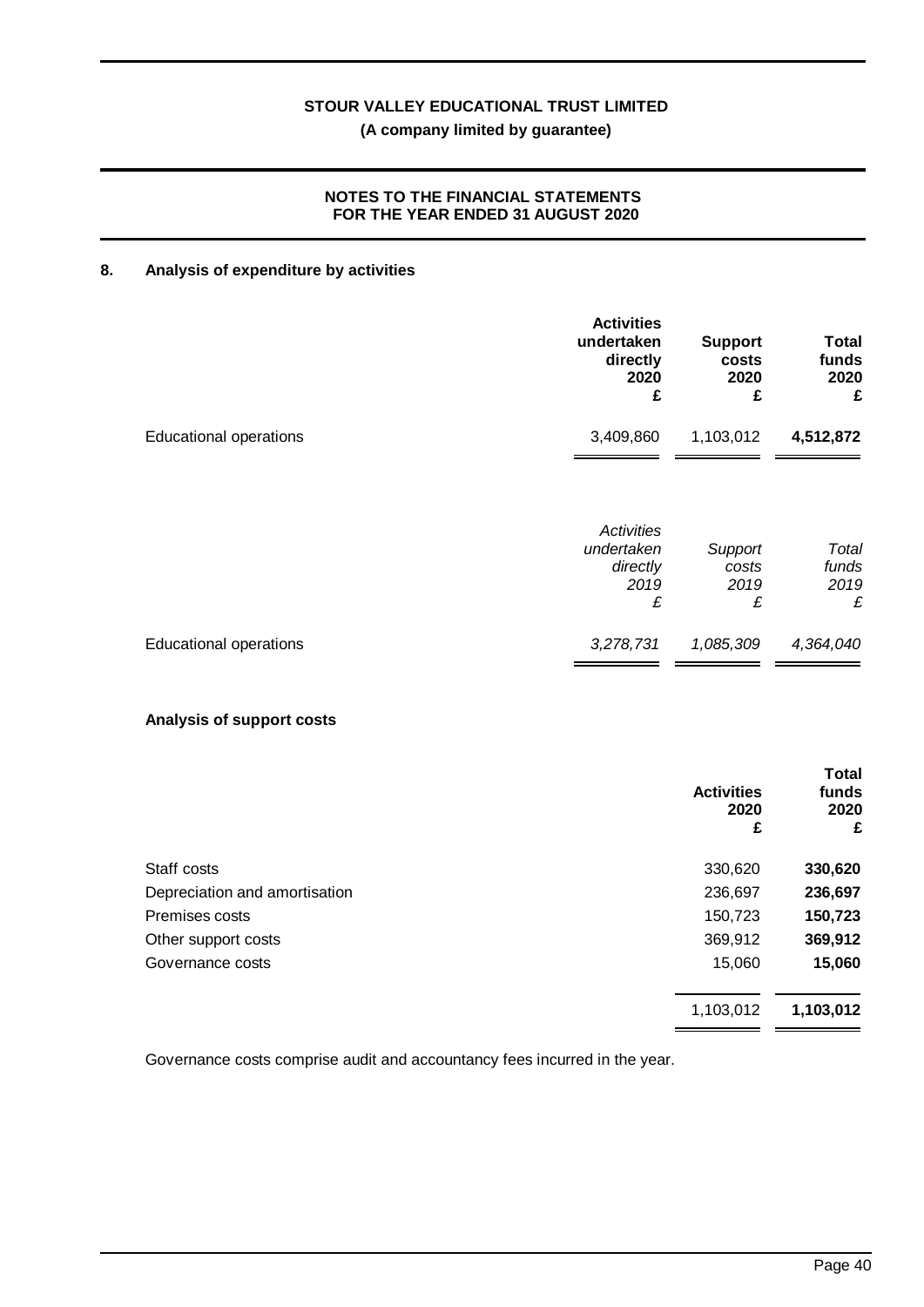**(A company limited by guarantee)**

### **NOTES TO THE FINANCIAL STATEMENTS FOR THE YEAR ENDED 31 AUGUST 2020**

### **8. Analysis of expenditure by activities (continued)**

## **Analysis of support costs (continued)**

|            | Total                                     |
|------------|-------------------------------------------|
| Activities | funds                                     |
| 2019       | 2019                                      |
| £          | £                                         |
| 378,875    | 378,875                                   |
| 239,330    | 239,330                                   |
|            | 112,678                                   |
|            | 329,138                                   |
|            | 25,288                                    |
|            | 1,085,309                                 |
|            | 112,678<br>329,138<br>25,288<br>1,085,309 |

### **9. Net expenditure**

Net expenditure for the year includes:

|                                       | 2020<br>£ | 2019<br>£ |
|---------------------------------------|-----------|-----------|
| Operating lease rentals               | 20,238    | 9.195     |
| Depreciation of tangible fixed assets | 236,085   | 238,597   |
| Amortisation of intangible assets     | 612       | 733       |
| Fees paid to auditors for:            |           |           |
| - audit                               | 8,750     | 8,500     |
| - other services                      | 5,050     | 4,900     |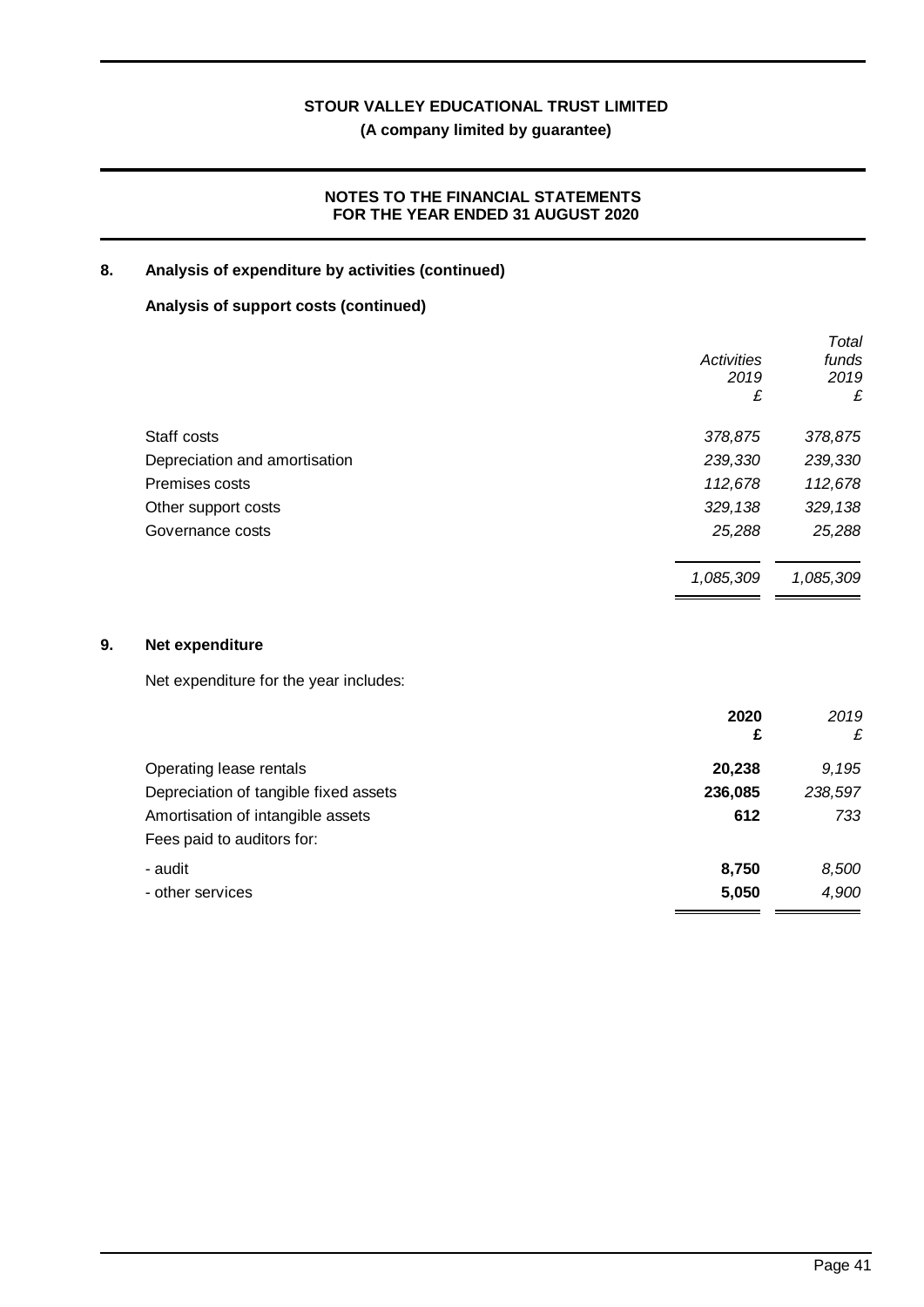### **NOTES TO THE FINANCIAL STATEMENTS FOR THE YEAR ENDED 31 AUGUST 2020**

### **10. Staff**

### **a. Staff costs**

Staff costs during the year were as follows:

|                       | 2020<br>£ | 2019<br>£ |
|-----------------------|-----------|-----------|
| Wages and salaries    | 2,536,638 | 2,512,247 |
| Social security costs | 252,747   | 238,158   |
| Pension costs         | 655,809   | 503,250   |
|                       | 3,445,194 | 3,253,655 |

### **b. Staff numbers**

The average number of persons employed by the Academy Trust during the year was as follows:

|                                                               | 2020<br>No. | 2019<br>No.    |
|---------------------------------------------------------------|-------------|----------------|
| <b>Teachers</b>                                               | 43          | 43             |
| Administration and support                                    | 46          | 47             |
| Management                                                    | 7           | $\overline{7}$ |
|                                                               | 96          | 97             |
| The average headcount expressed as full-time equivalents was: |             |                |
|                                                               | 2020<br>No. | 2019<br>No.    |
| <b>Teachers</b>                                               | 40          | 42             |
| Administration and support                                    | 34          | 36             |
| Management                                                    | 7           | $\overline{7}$ |
|                                                               | 81          | 85             |

### **c. Higher paid staff**

The number of employees whose employee benefits (excluding employer pension costs) exceeded £60,000 was: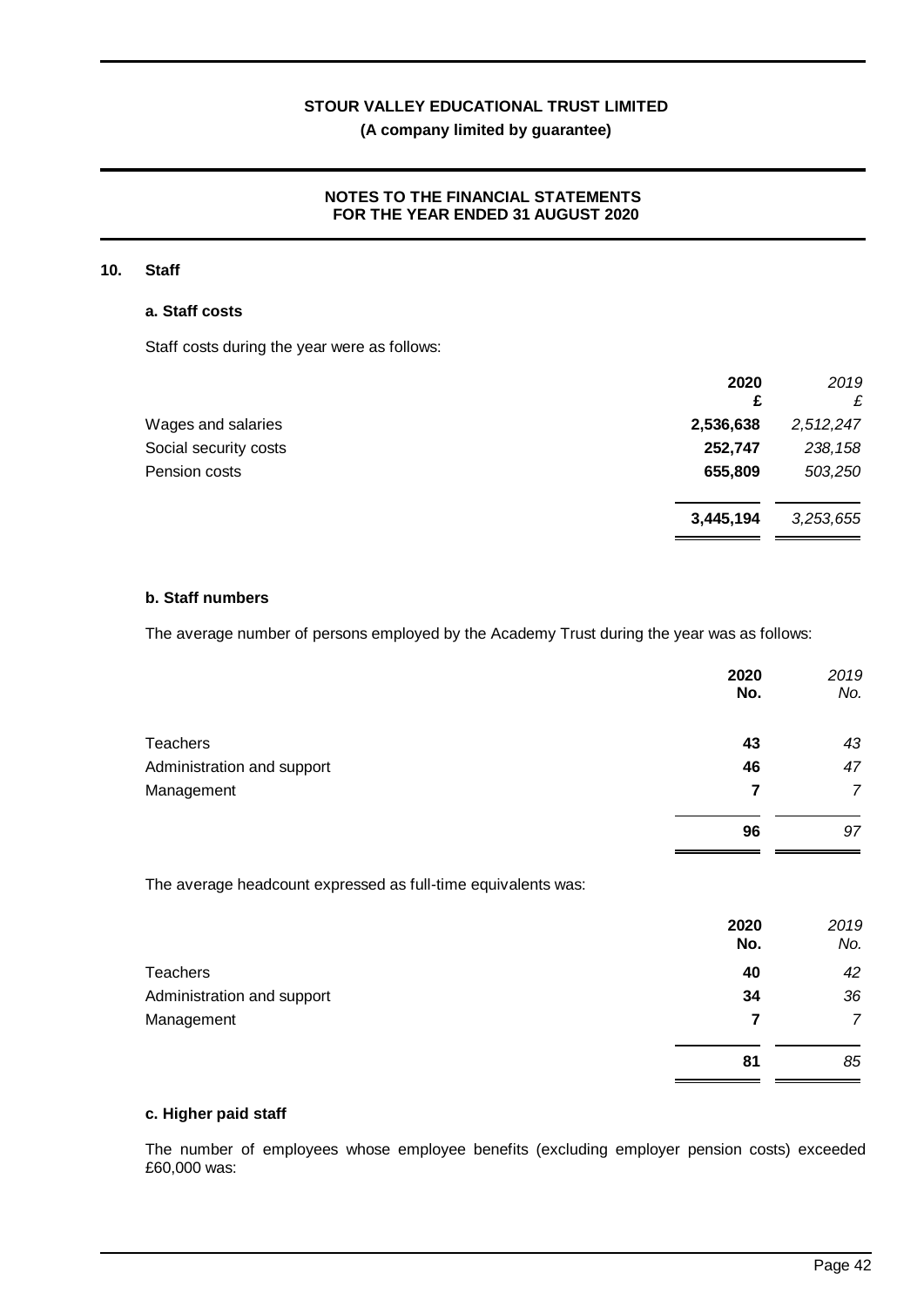### **(A company limited by guarantee)**

### **NOTES TO THE FINANCIAL STATEMENTS FOR THE YEAR ENDED 31 AUGUST 2020**

### **10. Staff (continued)**

### **c. Higher paid staff (continued)**

|                               | 2020<br>No. | 2019<br>No. |
|-------------------------------|-------------|-------------|
| In the band £60,001 - £70,000 |             |             |
| In the band £70,001 - £80,000 |             |             |
|                               |             |             |

### **d. Key management personnel**

The key management personnel of the Academy Trust comprise the Trustees and the senior management team as listed on page 1. The total amount of employee benefits (including employer pension contributions and employer national insurance contributions) received by key management personnel for their services to the Academy Trust was £465,822 *(2019 £401,197)*.

### **11. Central services**

The Academy Trust has provided the following central services to its academies during the year:

- Executive leadership
- · Financial administration services (Hub finance support, outsourced payroll service)
- HR services (employee contract administration, wellbeing and employee relations including legal and professional services)
- Centralised ICT support
- Centralised GDPR support
- · Centralised Site Management and Caretaking

The Academy Trust charges for these services on the following basis:

The proportion of time spent at each school has been calculated and staffing costs, including all oncosts, have been charged accordingly.

The actual amounts charged during the year were as follows:

|                                       | 2020<br>£ | 2019<br>£ |
|---------------------------------------|-----------|-----------|
| <b>Stour Valley Community School</b>  | 125,562   | 199,877   |
| <b>Clare Community Primary School</b> | 37,032    | 28,500    |
| <b>Total</b>                          | 162.594   | 228,377   |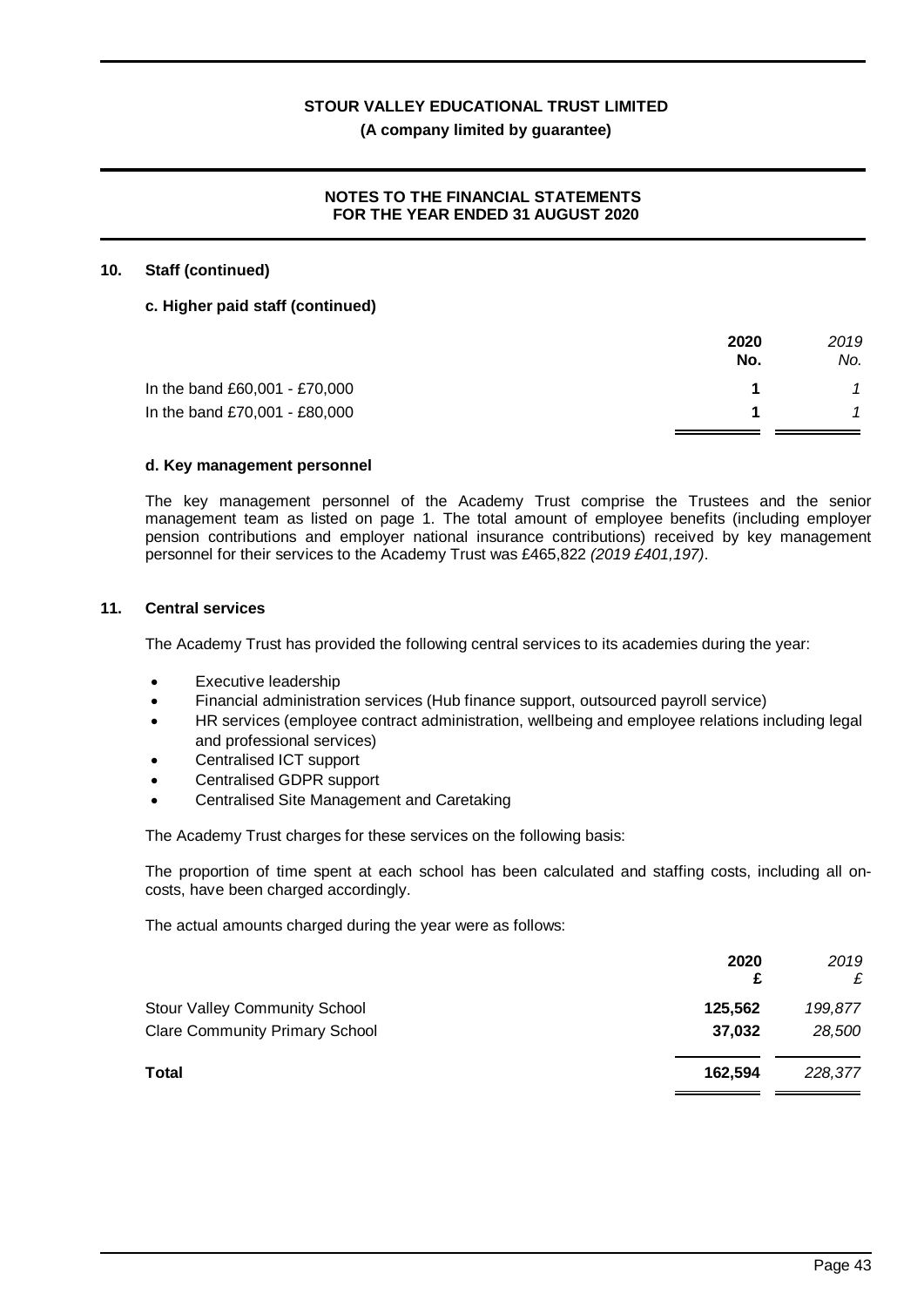### **NOTES TO THE FINANCIAL STATEMENTS FOR THE YEAR ENDED 31 AUGUST 2020**

### **12. Trustees' remuneration and expenses**

One or more Trustees has been paid remuneration or has received other benefits from an employment with the Academy Trust. The principal and other staff Trustees only receive remuneration in respect of services they provide undertaking the roles of principal and staff members under their contracts of employment. The value of Trustees' remuneration and other benefits was as follows:

|           |                            |            | 2019          |
|-----------|----------------------------|------------|---------------|
|           |                            | 2020       | (as restated) |
|           |                            |            |               |
| R A Kelly | Remuneration               | $70,000 -$ | 70,000 -      |
|           |                            | 75,000     | 75,000        |
|           | Pension contributions paid | $15,000 -$ | $10,000 -$    |
|           |                            | 20,000     | 15,000        |
|           |                            |            |               |

During the year ended 31 August 2020, expenses totalling *£*Nil were reimbursed or paid directly to any Trustee *(2019 - £186 to 1 Trustee)*.

### **13. Trustees' and Officers' insurance**

The Academy Trust has opted into the Department of Education's risk protection arrangement (RPA), an alternative to insurance where UK government funds cover losses that arise. This scheme protects Trustees and officers from claims arising from negligent acts, errors or omissions occurring whilst on academy business, and provides cover up to £10,000,000. It is not possible to quantify the Trustees and officers indemnity element from the overall cost of the RPA scheme membership.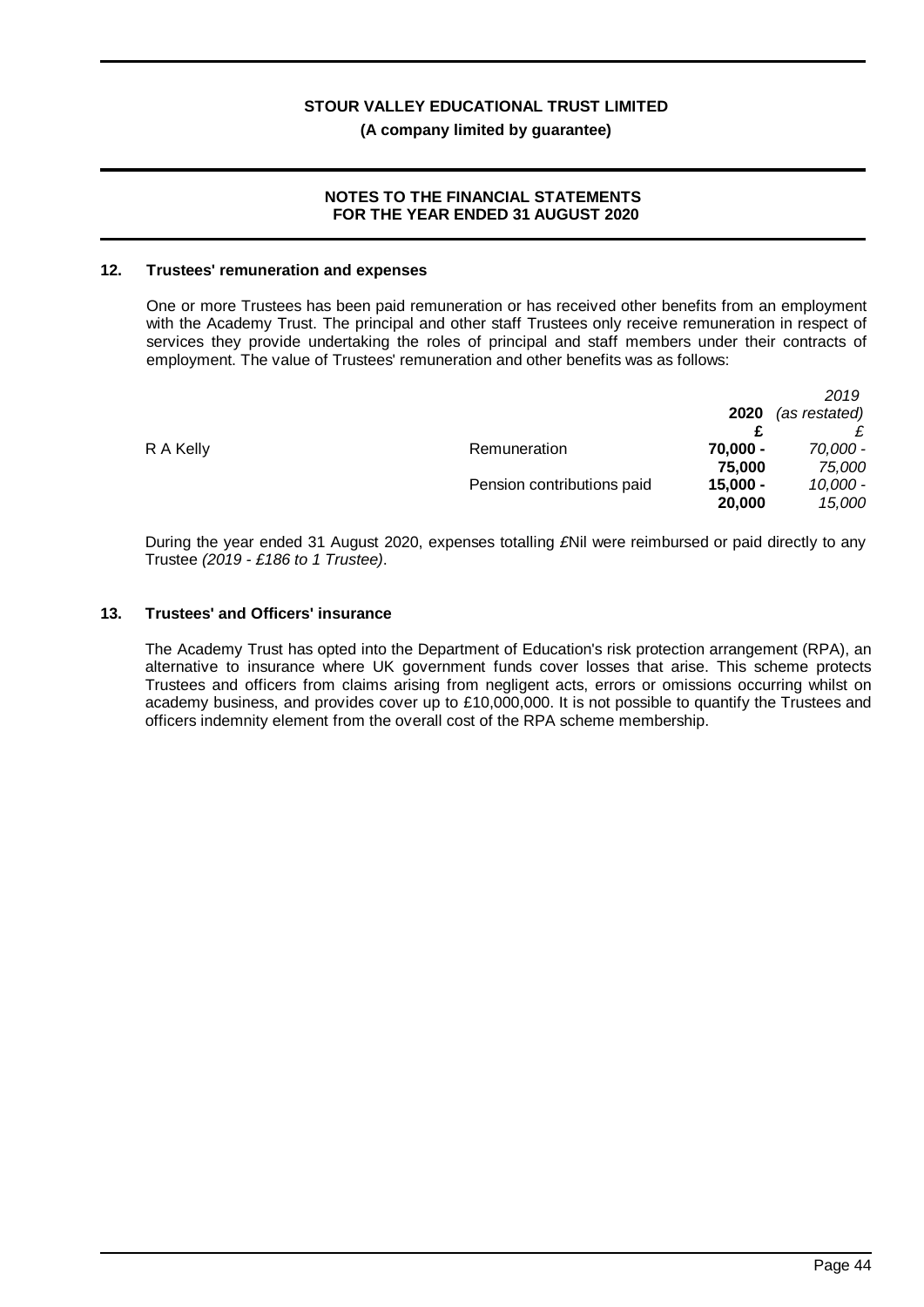**(A company limited by guarantee)**

### **NOTES TO THE FINANCIAL STATEMENTS FOR THE YEAR ENDED 31 AUGUST 2020**

## **14. Intangible assets**

|                     | <b>Computer</b><br>software<br>£ |
|---------------------|----------------------------------|
| <b>Cost</b>         |                                  |
| At 1 September 2019 | 2,200                            |
| At 31 August 2020   | 2,200                            |
| <b>Amortisation</b> |                                  |
| At 1 September 2019 | 1,588                            |
| Charge for the year | 612                              |
| At 31 August 2020   | 2,200                            |
| Net book value      |                                  |
| At 31 August 2020   |                                  |
| At 31 August 2019   | 612                              |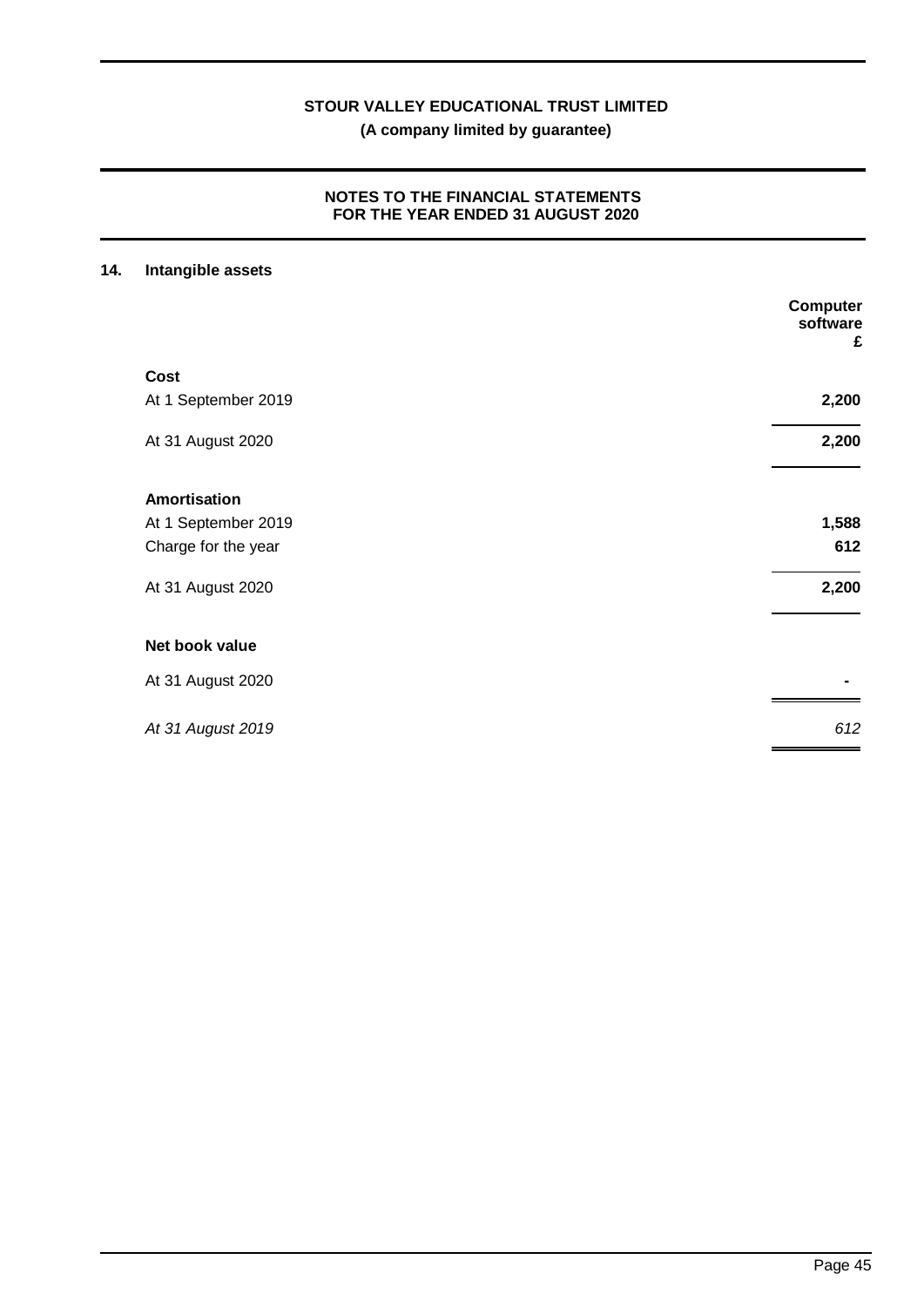### **NOTES TO THE FINANCIAL STATEMENTS FOR THE YEAR ENDED 31 AUGUST 2020**

## **15. Tangible fixed assets**

| Leasehold<br>land and<br>buildings<br>£ | Furniture,<br>fixtures &<br>equipment<br>£ | <b>Computer</b><br>equipment<br>£ | <b>Total</b><br>£ |
|-----------------------------------------|--------------------------------------------|-----------------------------------|-------------------|
|                                         |                                            |                                   |                   |
| 9,241,844                               | 246,516                                    | 494,463                           | 9,982,823         |
|                                         | 2,876                                      | 20,053                            | 22,929            |
| 9,241,844                               | 249,392                                    | 514,516                           | 10,005,752        |
|                                         |                                            |                                   |                   |
| 818,135                                 | 137,700                                    | 460,643                           | 1,416,478         |
| 183,878                                 | 28,188                                     | 24,019                            | 236,085           |
| 1,002,013                               | 165,888                                    | 484,662                           | 1,652,563         |
|                                         |                                            |                                   |                   |
| 8,239,831                               | 83,504                                     | 29,854                            | 8,353,189         |
| 8,423,709                               | 108,816                                    | 33,820                            | 8,566,345         |
|                                         |                                            |                                   |                   |

### **16. Debtors**

|                                | 2020           | 2019   |
|--------------------------------|----------------|--------|
|                                | £              | £      |
| Due within one year            |                |        |
| Trade debtors                  | $\blacksquare$ | 1,165  |
| Other debtors                  | 4,062          | 17,738 |
| Prepayments and accrued income | 65,177         | 52,534 |
|                                | 69,239         | 71,437 |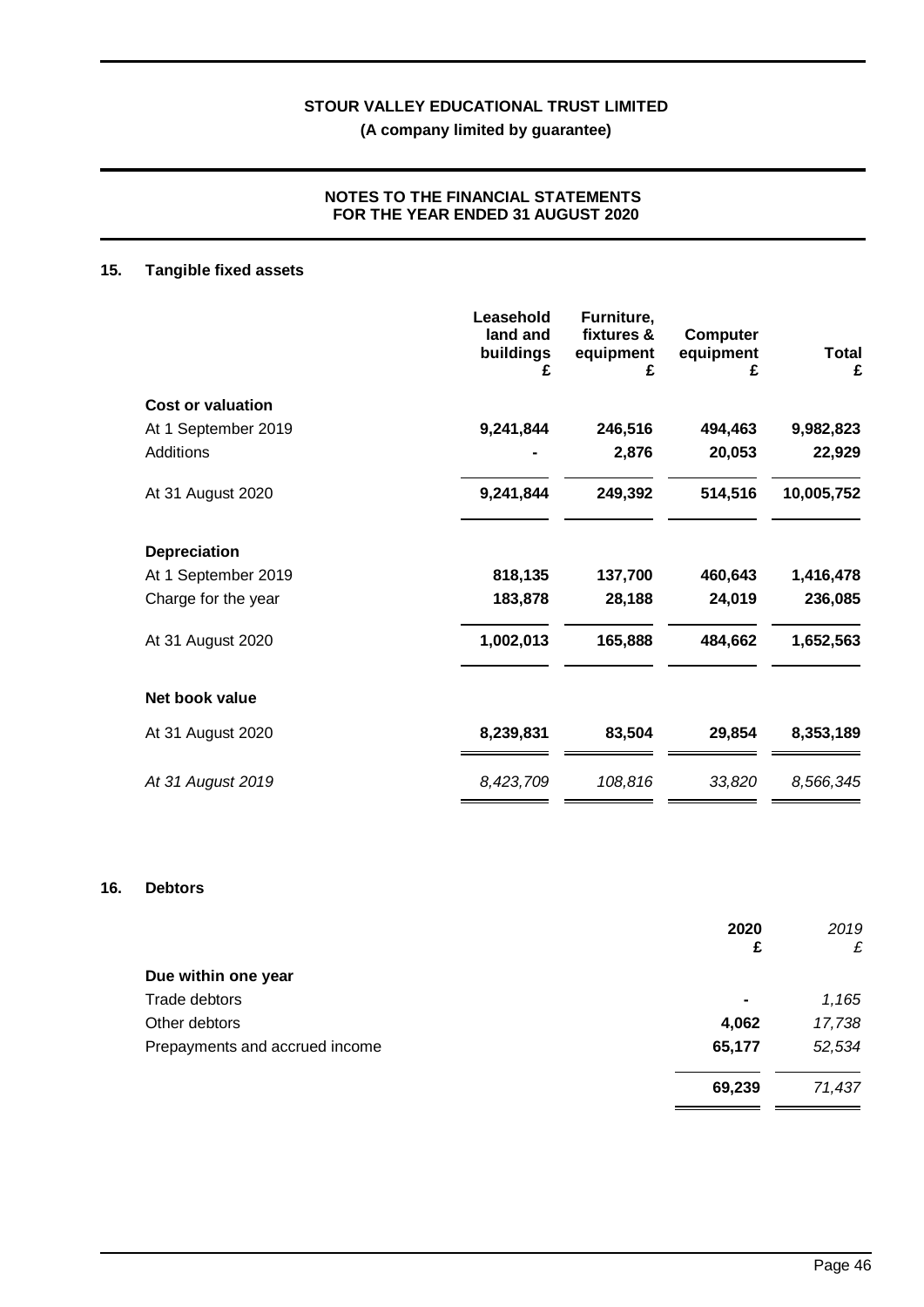**(A company limited by guarantee)**

### **NOTES TO THE FINANCIAL STATEMENTS FOR THE YEAR ENDED 31 AUGUST 2020**

### **17. Creditors: Amounts falling due within one year**

|                                        | 2020<br>£ | 2019<br>£ |
|----------------------------------------|-----------|-----------|
| <b>Trade creditors</b>                 | 1,693     | 51,725    |
| Other taxation and social security     | 62,712    | 59,971    |
| Accruals and deferred income           | 74,198    | 53,431    |
|                                        | 138,603   | 165, 127  |
|                                        | 2020<br>£ | 2019<br>£ |
| Deferred income at 1 September 2019    | 14,576    | 14,913    |
| Resources deferred during the year     | 41,888    | 14,576    |
| Amounts released from previous periods | (14, 576) | (14, 913) |
|                                        | 41,888    | 14,576    |
|                                        |           |           |

At the balance sheet date the academy trust was holding funds received in advance in regard to the Universal Infant Free School Meals funding which was paid during the financial year, but related to grant allocations for the 2020/21 financial year. Deferred income also includes rates relief income, which was received in advance of the 2020/21 year to which it relates.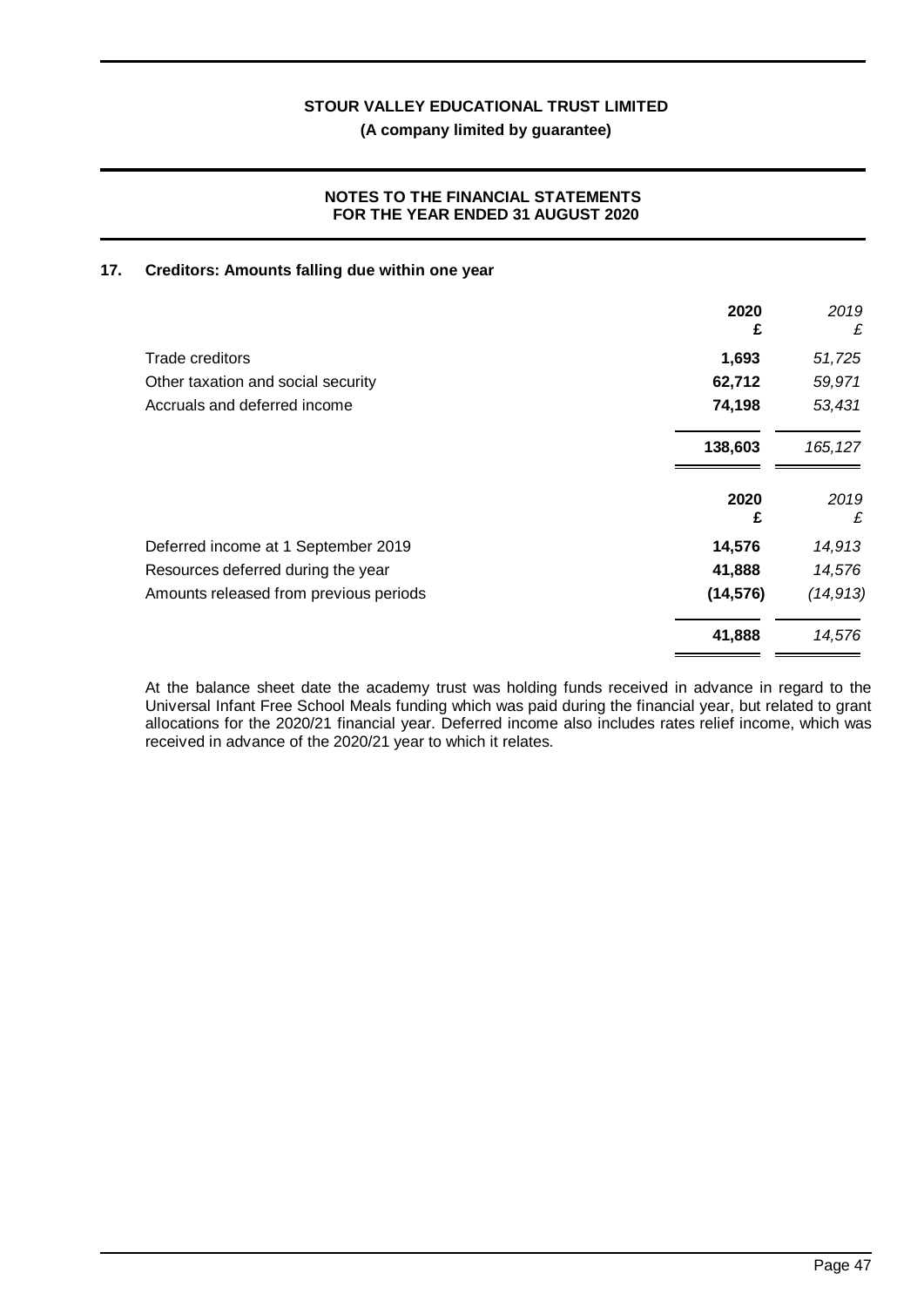### **NOTES TO THE FINANCIAL STATEMENTS FOR THE YEAR ENDED 31 AUGUST 2020**

### **18. Statement of funds**

|                                                        | <b>Balance at 1</b><br><b>September</b><br>2019<br>£ | Income Expenditure<br>£ | £             | <b>Transfers</b><br>in/out<br>£ | Gains/<br>(Losses)<br>£ | <b>Balance at</b><br>31 August<br>2020<br>£ |
|--------------------------------------------------------|------------------------------------------------------|-------------------------|---------------|---------------------------------|-------------------------|---------------------------------------------|
| <b>Unrestricted</b><br>funds                           |                                                      |                         |               |                                 |                         |                                             |
| <b>General Funds</b>                                   | 223,373                                              | 62,844                  | (56, 524)     | (7, 583)                        |                         | 222,110                                     |
| <b>Transport fund</b>                                  |                                                      | 42,151                  | (42, 151)     |                                 |                         |                                             |
| <b>Trips fund</b>                                      | 9,756                                                | 6,477                   | (16, 233)     |                                 |                         |                                             |
|                                                        | 233,129                                              | 111,472                 | (114,908)     | (7, 583)                        |                         | 222,110                                     |
| <b>Restricted general</b><br>funds                     |                                                      |                         |               |                                 |                         |                                             |
| <b>General Annual</b><br>Grant (GAG)<br>Other DfE/ESFA | 4,972                                                | 3,497,680               | (3,502,652)   |                                 |                         |                                             |
| Grants                                                 | 17,023                                               | 436,583                 | (444, 729)    |                                 |                         | 8,877                                       |
| Other grants                                           | 3,864                                                | 71,777                  | (73, 231)     |                                 |                         | 2,410                                       |
| Covid-19 support                                       |                                                      | 16,655                  | (16, 655)     |                                 |                         |                                             |
| Pension reserve                                        | (591,000)                                            |                         | (136,000)     |                                 | (31,000)                | (758,000)                                   |
|                                                        | (565, 141)                                           | 4,022,695               | (4, 173, 267) |                                 | (31,000)                | (746, 713)                                  |
| <b>Restricted fixed</b><br>asset funds                 |                                                      |                         |               |                                 |                         |                                             |
| Donations<br>Dfe/ESFA Capital                          | 6,904                                                |                         | (2,608)       |                                 |                         | 4,296                                       |
| Grants                                                 | 28,229                                               | 19,700                  | (10, 665)     |                                 |                         | 37,264                                      |
| <b>GAG funded assets</b>                               | 91,195                                               |                         | (34, 453)     |                                 |                         | 56,742                                      |
| Assets purchased<br>from grants                        | 13,483                                               |                         | (5,094)       |                                 |                         | 8,389                                       |
| Gifted assets on<br>conversion                         | 8,423,710                                            |                         | (183, 877)    |                                 |                         | 8,239,833                                   |
| Assets purchased<br>from unrestricted<br>funds         |                                                      |                         |               | 7,583                           |                         | 7,583                                       |
|                                                        | 8,563,521                                            | 19,700                  | (236, 697)    | 7,583                           |                         | 8,354,107                                   |
| <b>Total Restricted</b><br>funds                       | 7,998,380                                            | 4,042,395               | (4,409,964)   | 7,583                           | (31,000)                | 7,607,394                                   |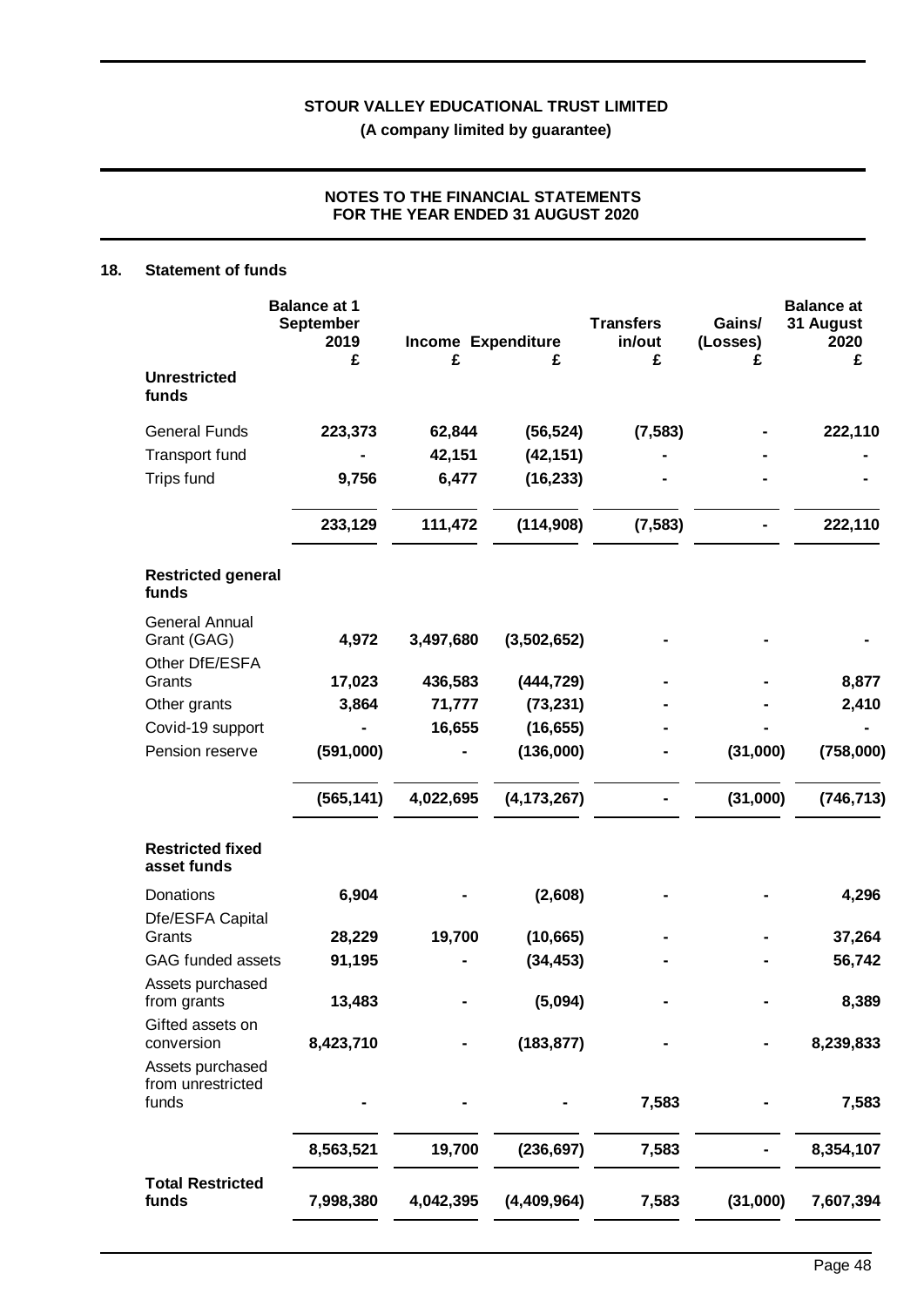### **NOTES TO THE FINANCIAL STATEMENTS FOR THE YEAR ENDED 31 AUGUST 2020**

### **18. Statement of funds (continued)**

|                    | <b>Balance at 1</b><br><b>September</b><br>2019<br>£ |           | <b>Income Expenditure</b> | Transfers<br>in/out | Gains/<br>(Losses) | <b>Balance at</b><br>31 August<br>2020<br>£ |
|--------------------|------------------------------------------------------|-----------|---------------------------|---------------------|--------------------|---------------------------------------------|
| <b>Total funds</b> | 8,231,509                                            | 4,153,867 | (4,524,872)               | $\blacksquare$      | (31,000)           | 7,829,504                                   |

The specific purposes for which the funds are to be applied are as follows:

The General Annual Grant (GAG) is used for the normal running costs of the Academy Trust.

Other ESFA grants are various specific grants provided to the Academy Trust from the ESFA.

Other restricted grants includes SEN funding.

A transfer of £7,583 (2019: £Nil) was made from unrestricted general funds to restricted fixed asset funds in respect of assets purchased.

Under the funding agreement with the Secretary of State, the Academy Trust was not subject to a limit on the amount of GAG it could carry forward at 31 August 2020.

### **Total funds analysis by academy**

Fund balances at 31 August 2020 were allocated as follows:

|                                                    | 2020<br>£ | 2019<br>£ |
|----------------------------------------------------|-----------|-----------|
| Stour Valley Community School                      | 195,611   | 195,098   |
| <b>Clare Community Primary School</b>              | 37,786    | 63,890    |
| Total before fixed asset funds and pension reserve | 233,397   | 258,988   |
| Restricted fixed asset fund                        | 8,354,107 | 8,563,521 |
| Pension reserve                                    | (758,000) | (591,000) |
| Total                                              | 7,829,504 | 8,231,509 |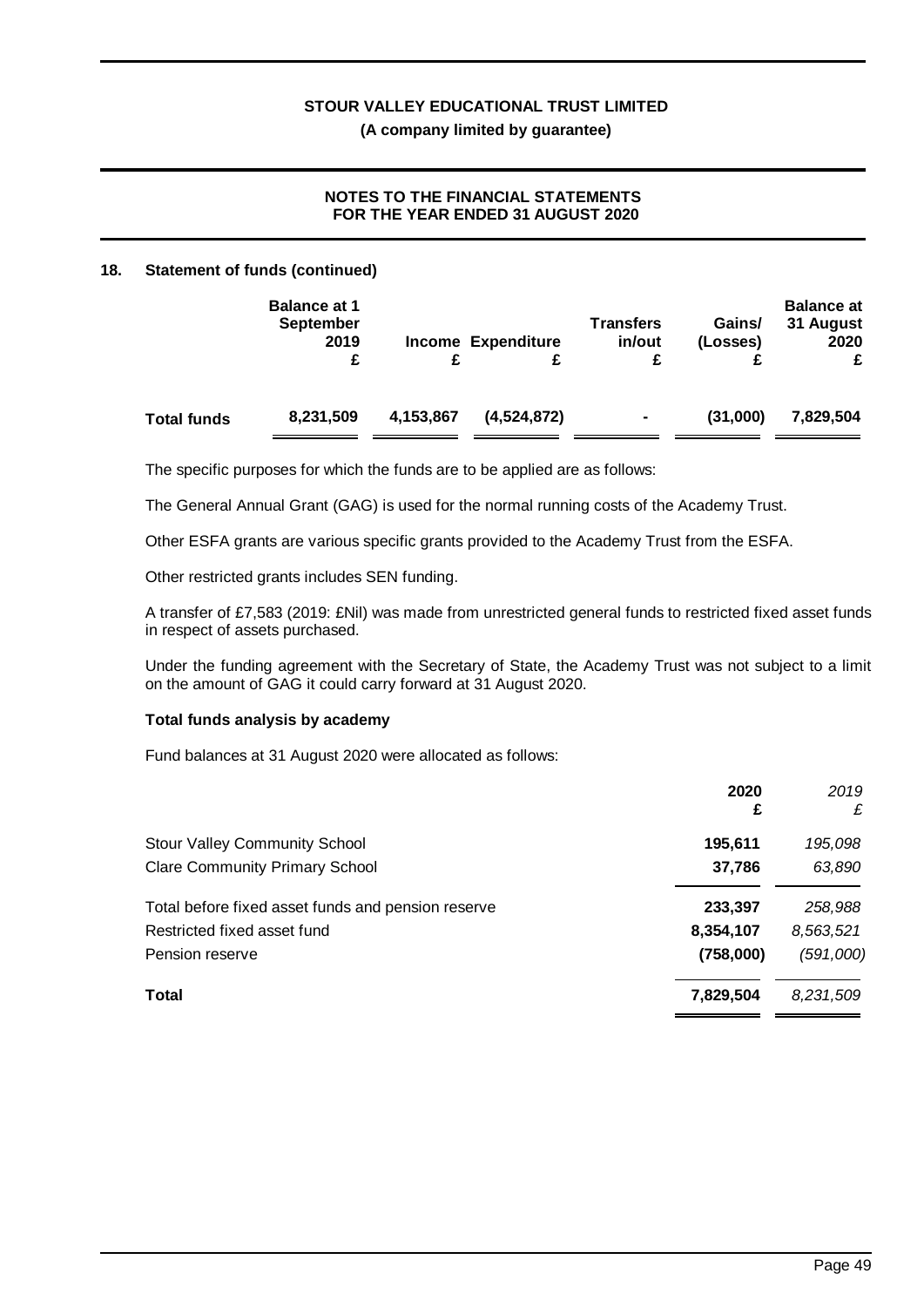### **NOTES TO THE FINANCIAL STATEMENTS FOR THE YEAR ENDED 31 AUGUST 2020**

### **18. Statement of funds (continued)**

### **Total cost analysis by academy**

Expenditure incurred by each academy during the year was as follows:

|                                          | <b>Teaching</b><br>and<br>educational<br>support<br>staff costs<br>£ | Other<br>staff costs<br>£ | support Educational<br>£ | Other costs<br>excluding<br>supplies depreciation<br>£ | Total<br>2020<br>£ |
|------------------------------------------|----------------------------------------------------------------------|---------------------------|--------------------------|--------------------------------------------------------|--------------------|
| <b>Stour Valley Community</b><br>School  | 2.382.092                                                            | 324,355                   | 207,086                  | 388,654                                                | 3,302,187          |
| <b>Clare Community Primary</b><br>School | 642,913                                                              | 95,834                    | 88,200                   | 159.041                                                | 985,988            |
| <b>Academy Trust</b>                     | 3,025,005                                                            | 420,189                   | 295,286                  | 547.695                                                | 4,288,175          |

|                                          | Teaching<br>and<br>educational<br>support staff<br>costs<br>£ | Other<br>support staff<br>costs<br>£ | Educational<br>supplies<br>£ | Other costs<br>excluding<br>depreciation<br>£ | Total<br>2019<br>£ |
|------------------------------------------|---------------------------------------------------------------|--------------------------------------|------------------------------|-----------------------------------------------|--------------------|
| <b>Stour Valley Community</b><br>School  | 2,302,112                                                     | 313,261                              | 172,474                      | 438.932                                       | 3,226,779          |
| <b>Clare Community Primary</b><br>School | 572,668                                                       | 65,614                               | 77,691                       | 181,958                                       | 897,931            |
| <b>Academy Trust</b>                     | 2,874,780                                                     | 378,875                              | 250,165                      | 620,890                                       | 4,124,710          |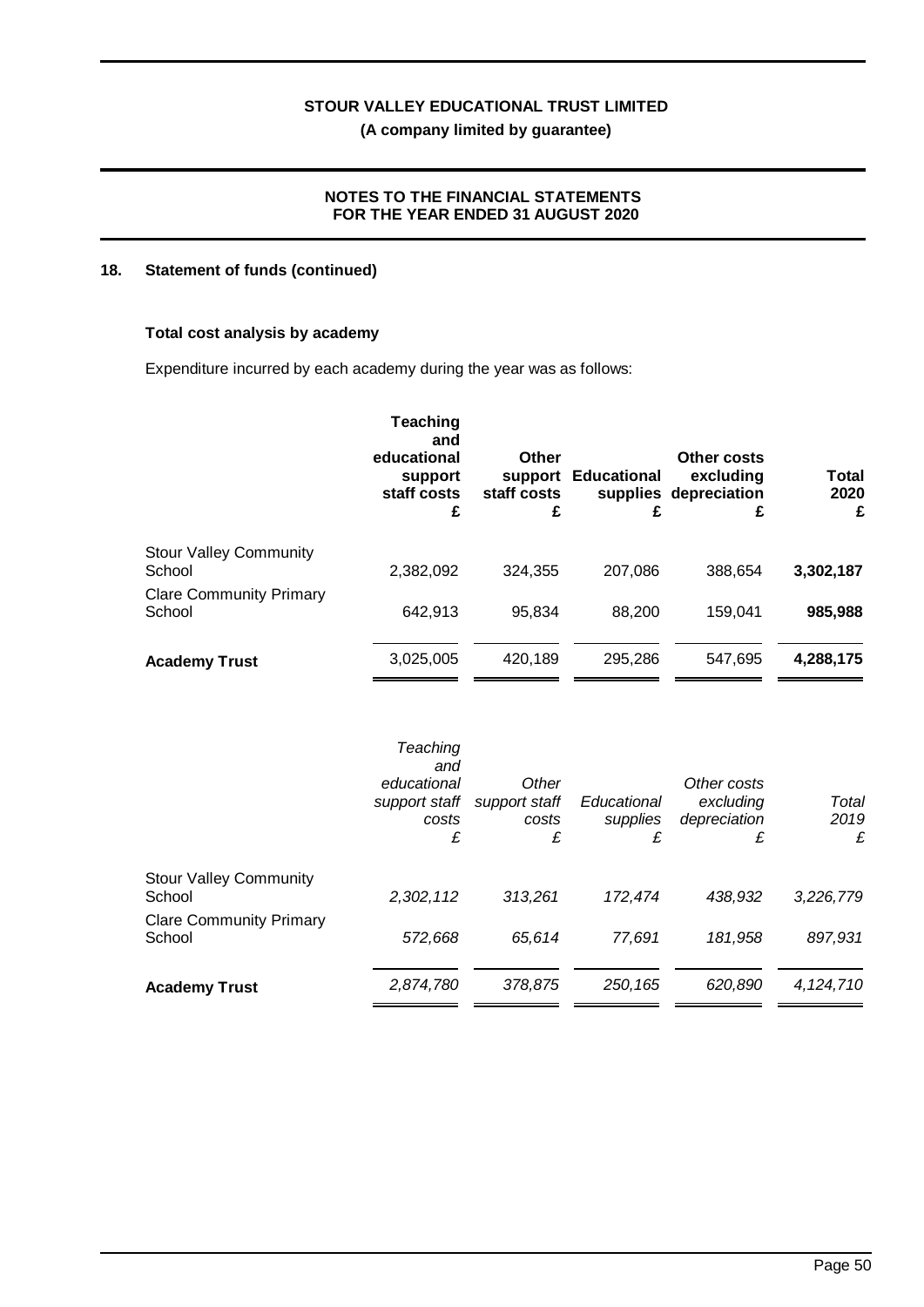### **NOTES TO THE FINANCIAL STATEMENTS FOR THE YEAR ENDED 31 AUGUST 2020**

## **18. Statement of funds (continued)**

Comparative information in respect of the preceding year is as follows:

| <b>Unrestricted</b><br>funds                           | <b>Balance</b> at<br>1 September<br>2018<br>£ | Income<br>£ | Expenditure<br>£ | <b>Transfers</b><br>in/out<br>£ | Gains/<br>(Losses)<br>£ | <b>Balance</b> at<br>31 August<br>2019<br>£ |
|--------------------------------------------------------|-----------------------------------------------|-------------|------------------|---------------------------------|-------------------------|---------------------------------------------|
| <b>General Funds</b>                                   | 175,709                                       | 124,449     | (76, 785)        |                                 |                         | 223,373                                     |
| <b>Transport fund</b>                                  |                                               | 80,749      | (85, 690)        | 4,941                           |                         |                                             |
| <b>Trips fund</b>                                      |                                               | 78,124      | (78, 328)        | 9,960                           |                         | 9,756                                       |
|                                                        | 175,709                                       | 283,322     | (240, 803)       | 14,901                          |                         | 233,129                                     |
| <b>Restricted</b><br>general funds                     |                                               |             |                  |                                 |                         |                                             |
| <b>General Annual</b><br>Grant (GAG)<br>Other DfE/ESFA | 15,097                                        | 3,480,855   | (3, 528, 889)    | 37,909                          |                         | 4,972                                       |
| Grants                                                 |                                               | 229,128     | (212, 105)       |                                 |                         | 17,023                                      |
| Other grants                                           |                                               | 39,986      | (41, 604)        | 1,618                           |                         |                                             |
| <b>Trips fund</b>                                      | 9,960                                         |             |                  | (9,960)                         |                         |                                             |
| Other amounts                                          | 500                                           | 36,673      | (33, 309)        |                                 |                         | 3,864                                       |
| Pension reserve                                        | (177,000)                                     |             | (68,000)         |                                 | (346,000)               | (591,000)                                   |
|                                                        | (151, 443)                                    | 3,786,642   | (3,883,907)      | 29,567                          | (346,000)               | (565, 141)                                  |
| <b>Restricted fixed</b><br>asset funds                 |                                               |             |                  |                                 |                         |                                             |
| Donations                                              | 10,637                                        |             | (3, 733)         |                                 |                         | 6,904                                       |
| Dfe/ESFA<br><b>Capital Grants</b>                      | 23,483                                        | 59,404      | (10, 190)        | (44, 468)                       |                         | 28,229                                      |
| <b>GAG</b> funded<br>assets                            | 124,114                                       |             | (32, 919)        |                                 |                         | 91,195                                      |
| Assets<br>purchased from<br>grants                     | 18,350                                        |             | (4, 867)         |                                 |                         | 13,483                                      |
| Gifted assets on<br>conversion                         | 8,611,331                                     |             | (187, 621)       |                                 |                         | 8,423,710                                   |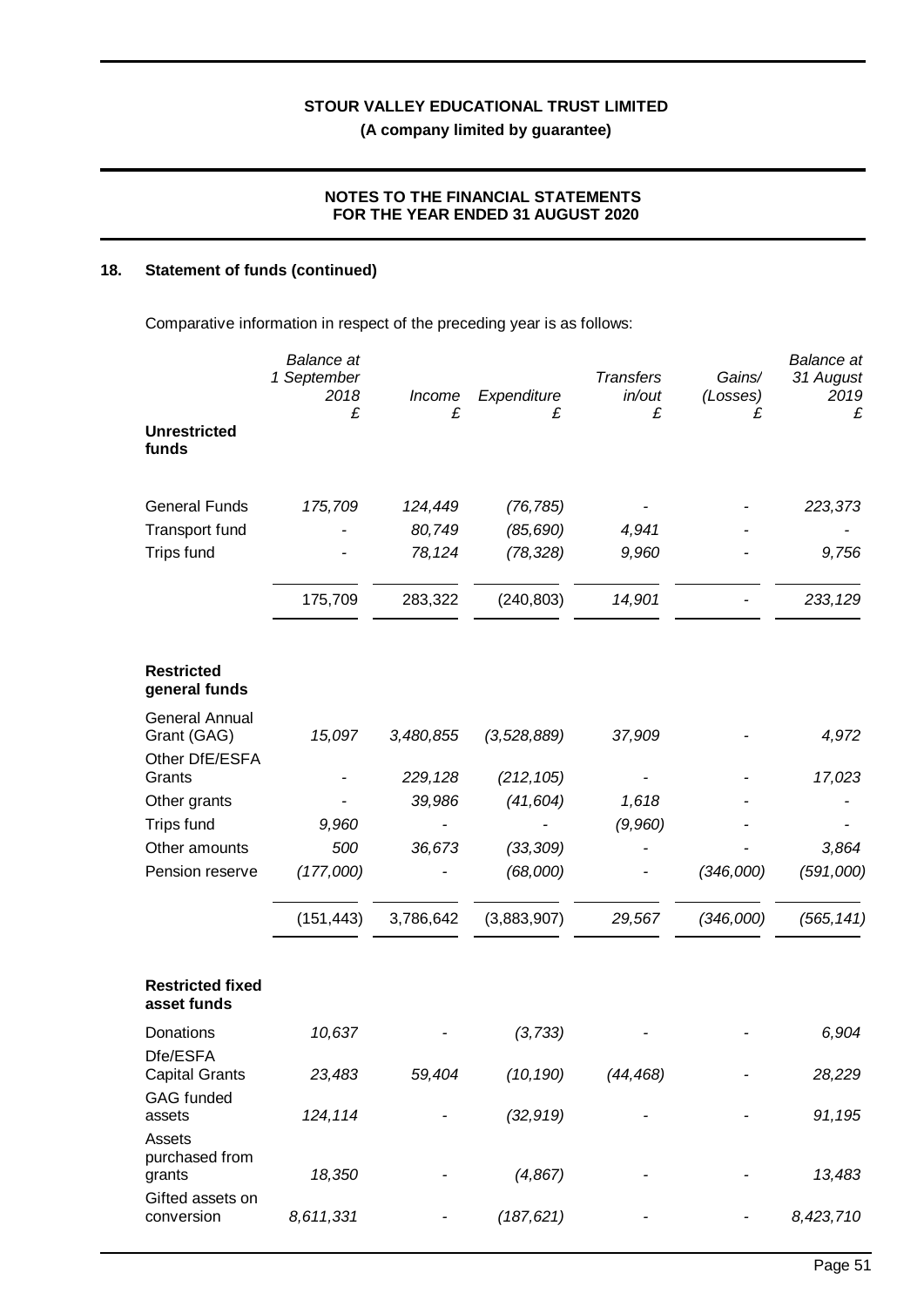## **NOTES TO THE FINANCIAL STATEMENTS FOR THE YEAR ENDED 31 AUGUST 2020**

## **18. Statement of funds (continued)**

|                                     | <b>Balance</b> at<br>1 September<br>2018<br>£ | Income<br>£ | Expenditure<br>£ | <b>Transfers</b><br>in/out<br>£ | Gains/<br>(Losses) | <b>Balance</b> at<br>31 August<br>2019<br>£ |
|-------------------------------------|-----------------------------------------------|-------------|------------------|---------------------------------|--------------------|---------------------------------------------|
|                                     | 8,787,915                                     | 59,404      | (239, 330)       | (44,468)                        |                    | 8,563,521                                   |
| Total<br><b>Restricted</b><br>funds | 8,636,472                                     | 3,846,046   | (4, 123, 237)    | (14,901)                        | (346,000)          | 7,998,380                                   |
| <b>Total funds</b>                  | 8,812,181                                     | 4,129,368   | (4, 364, 040)    |                                 | (346,000)          | 8,231,509                                   |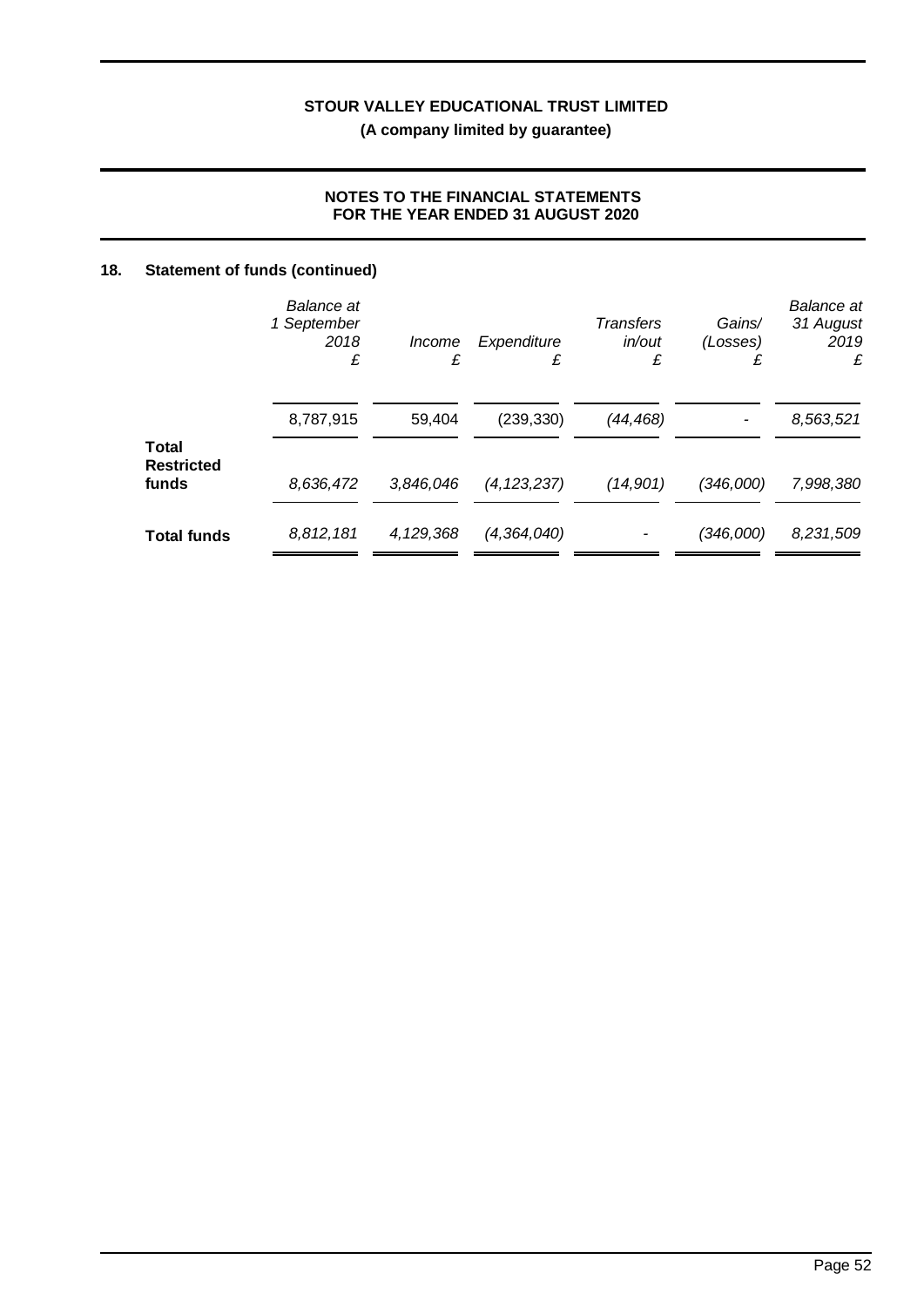**(A company limited by guarantee)**

### **NOTES TO THE FINANCIAL STATEMENTS FOR THE YEAR ENDED 31 AUGUST 2020**

### **19. Analysis of net assets between funds**

### **Analysis of net assets between funds - current period**

|                                        | Unrestricted<br>funds<br>2020<br>£ | <b>Restricted</b><br>funds<br>2020<br>£ | <b>Restricted</b><br>fixed asset<br>funds<br>2020<br>£ | Total<br>funds<br>2020<br>£ |
|----------------------------------------|------------------------------------|-----------------------------------------|--------------------------------------------------------|-----------------------------|
| Tangible fixed assets                  |                                    |                                         | 8,353,189                                              | 8,353,189                   |
| <b>Current assets</b>                  | 222,110                            | 149,890                                 | 918                                                    | 372,918                     |
| Creditors due within one year          | ۰                                  | (138, 603)                              | ۰                                                      | (138, 603)                  |
| Provisions for liabilities and charges | ۰                                  | (758,000)                               | ۰                                                      | (758,000)                   |
| <b>Total</b>                           | 222,110                            | (746, 713)                              | 8,354,107                                              | 7,829,504                   |

### **Analysis of net assets between funds - prior period**

|                                        |              |            | Restricted  |            |
|----------------------------------------|--------------|------------|-------------|------------|
|                                        | Unrestricted | Restricted | fixed asset | Total      |
|                                        | funds        | funds      | funds       | funds      |
|                                        | 2019         | 2019       | 2019        | 2019       |
|                                        | £            | £          | £           | £          |
| Tangible fixed assets                  |              |            | 8,566,345   | 8,566,345  |
| Intangible fixed assets                |              |            | 612         | 612        |
| Current assets                         | 233,129      | 187,550    |             | 420,679    |
| Creditors due within one year          | ۰            | (161, 691) | (3, 436)    | (165, 127) |
| Provisions for liabilities and charges |              | (591,000)  |             | (591,000)  |
| <b>Total</b>                           | 233,129      | (565, 141) | 8,563,521   | 8,231,509  |
|                                        |              |            |             |            |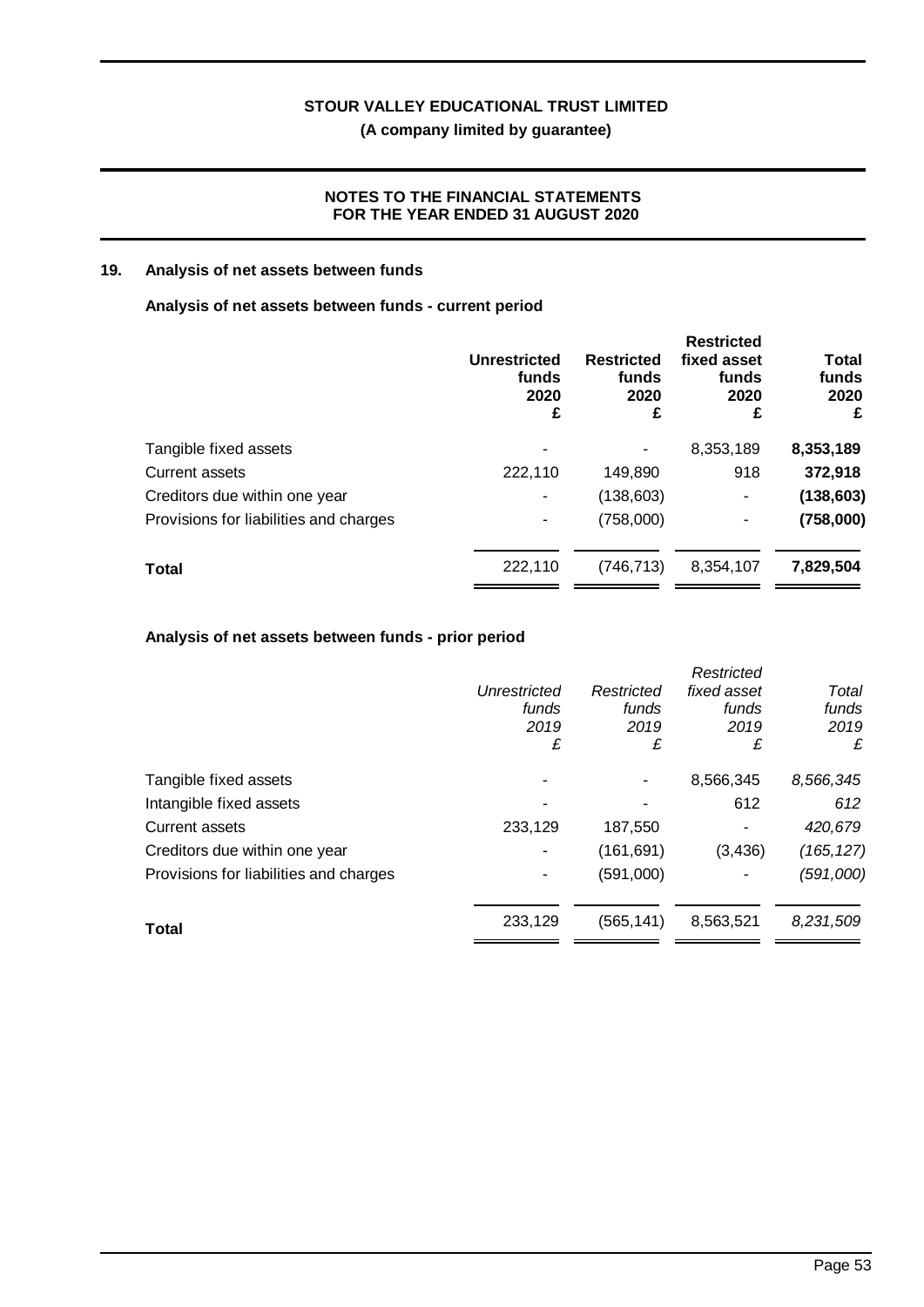**(A company limited by guarantee)**

## **NOTES TO THE FINANCIAL STATEMENTS FOR THE YEAR ENDED 31 AUGUST 2020**

## **20. Reconciliation of net expenditure to net cash flow from operating activities**

|     |                                                                           | 2020<br>£ | 2019<br>£  |
|-----|---------------------------------------------------------------------------|-----------|------------|
|     | Net expenditure for the period (as per statement of financial activities) | (371,005) | (234, 672) |
|     | <b>Adjustments for:</b>                                                   |           |            |
|     | Amortisation                                                              | 612       | 733        |
|     | Depreciation                                                              | 236,085   | 238,597    |
|     | Capital grants from DfE and other capital income                          | (19,700)  | (59, 404)  |
|     | Interest receivable                                                       | (254)     | (250)      |
|     | Defined benefit pension scheme cost less contributions payable            | 124,000   | 63,000     |
|     | Defined benefit pension scheme finance cost                               | 12,000    | 5,000      |
|     | Decrease in debtors                                                       | 2,198     | 2,136      |
|     | (Decrease)/increase in creditors                                          | (26, 524) | 63,796     |
|     | Net cash (used in)/provided by operating activities                       | (42, 588) | 78,936     |
| 21. | Cash flows from investing activities                                      |           |            |
|     |                                                                           | 2020      | 2019       |
|     |                                                                           | £         | £          |
|     | Dividends, interest and rents from investments                            | 254       | 250        |
|     | Purchase of tangible fixed assets                                         | (22, 929) | (18, 372)  |
|     | Capital grants from DfE Group                                             | 19,700    | 59,404     |
|     | Net cash (used in)/provided by investing activities                       | (2, 975)  | 41,282     |
| 22. | Analysis of cash and cash equivalents                                     |           |            |
|     |                                                                           | 2020      | 2019       |
|     |                                                                           | £         | £          |
|     | Cash in hand                                                              | 303,679   | 349,242    |
|     | Total cash and cash equivalents                                           | 303,679   | 349,242    |
|     |                                                                           |           |            |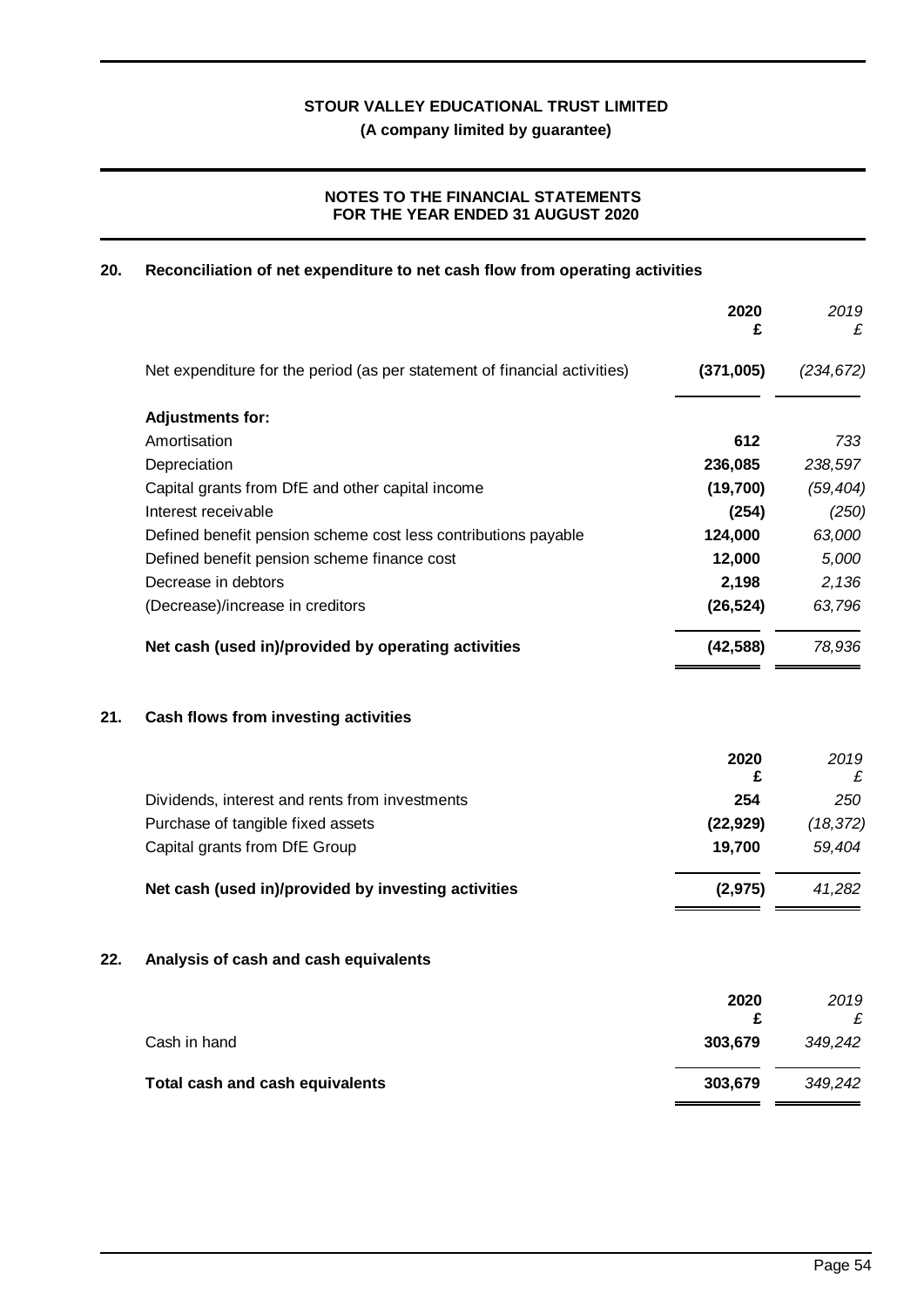### **NOTES TO THE FINANCIAL STATEMENTS FOR THE YEAR ENDED 31 AUGUST 2020**

## **23. Analysis of changes in net debt**

|                          | At $1$<br><b>September</b><br>2019<br>£ | <b>Cash flows</b><br>£ | At 31<br><b>August</b><br>2020<br>£ |
|--------------------------|-----------------------------------------|------------------------|-------------------------------------|
| Cash at bank and in hand | 349,242                                 | (45, 563)              | 303,679                             |
|                          | 349,242                                 | (45, 563)              | 303,679                             |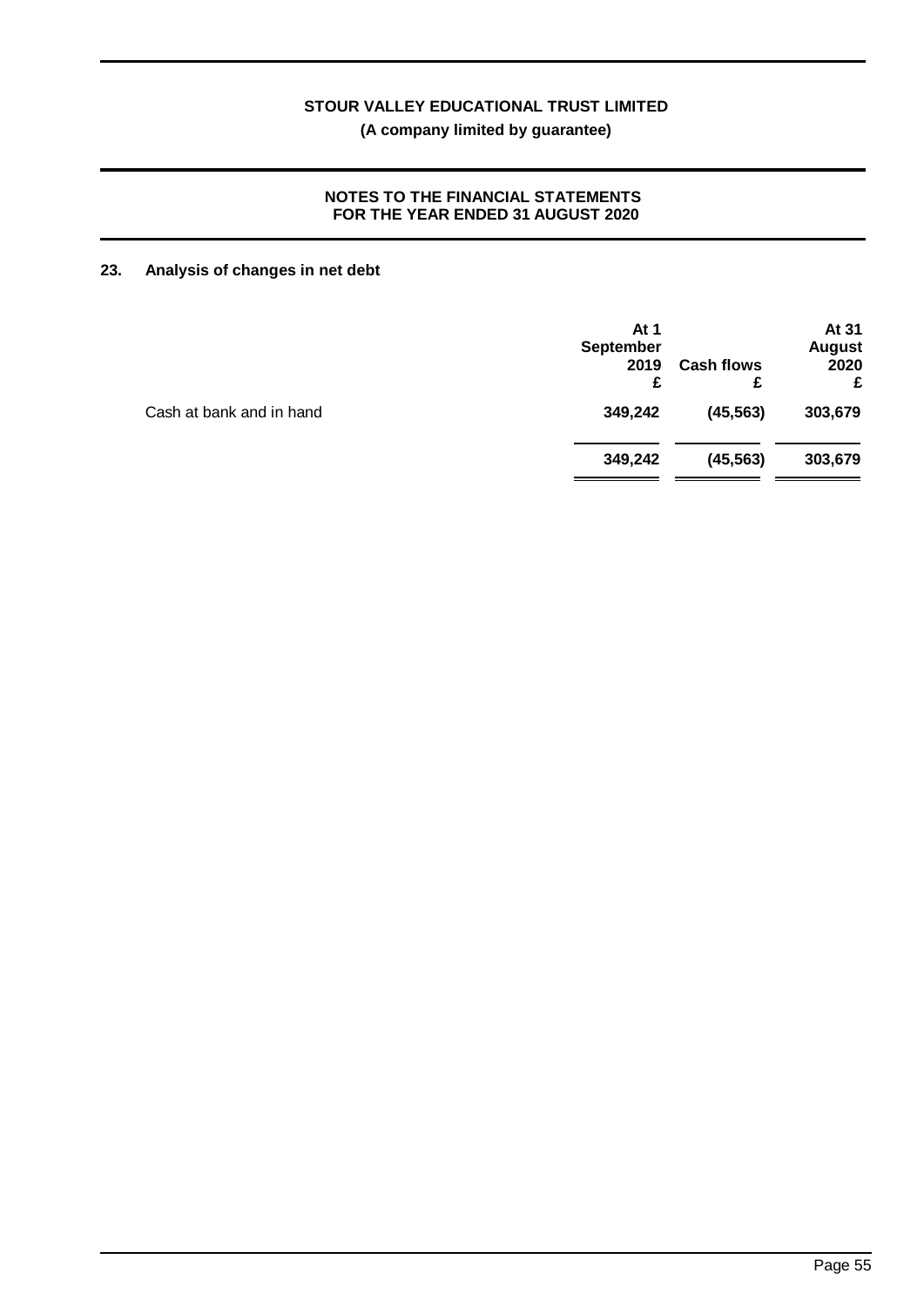### **NOTES TO THE FINANCIAL STATEMENTS FOR THE YEAR ENDED 31 AUGUST 2020**

### **24. Pension commitments**

The Academy Trust's employees belong to two principal pension schemes: the Teachers' Pension Scheme England and Wales (TPS) for academic and related staff; and the Local Government Pension Scheme (LGPS) for non-teaching staff, which is managed by Suffolk County Council. Both are multiemployer defined benefit schemes.

The latest actuarial valuation of the TPS related to the period ended 31 March 2016 and of the LGPS 31 March 2016.

There were no outstanding or prepaid contributions at either the beginning or the end of the financial year.

### **Teachers' Pension Scheme**

The Teachers' Pension Scheme (TPS) is a statutory, contributory, defined benefit scheme, governed by the Teachers' Pension Scheme Regulations 2014. Membership is automatic for full-time teachers in academies. All teachers have the option to opt-out of the TPS following enrolment.

The TPS is an unfunded scheme to which both the member and employer makes contributions, as a percentage of salary - these contributions are credited to the Exchequer. Retirement and other pension benefits are paid by public funds provided by Parliament.

### **Valuation of the Teachers' Pension Scheme**

The Government Actuary, using normal actuarial principles, conducts a formal actuarial review of the TPS in accordance with the Public Service Pensions (Valuations and Employer Cost Cap) Directions 2014 published by HM Treasury every 4 years. The aim of the review is to specify the level of future contributions. Actuarial scheme valuations are dependent on assumptions about the value of future costs, design of benefits and many other factors. The latest actuarial valuation of the TPS was carried out as at 31 March 2016. The valuation report was published by the Department for Education on 5 March 2019. The key elements of the valuation and subsequent consultation are:

- · employer contribution rates set at 23.68% of pensionable pay (including a 0.08% administration levy)
- · total scheme liabilities (pensions currently in payment and the estimated cost of future benefits) for service to the effective date of £218,100 million and notional assets (estimated future contributions together with the notional investments held at the valuation date) of £196,100 million, giving a notional past service deficit of £22,000 million
- the SCAPE rate, set by HMT, is used to determine the notional investment return. The current SCAPE rate is 2.4% above the rate of CPI, assumed real rate of return is 2.4% in excess of prices and 2% in excess of earnings. The rate of real earnings growth is assumed to be 2.2%. The assumed nominal rate of return including earnings growth is 4.45%.

The next valuation result is due to be implemented from 1 April 2023.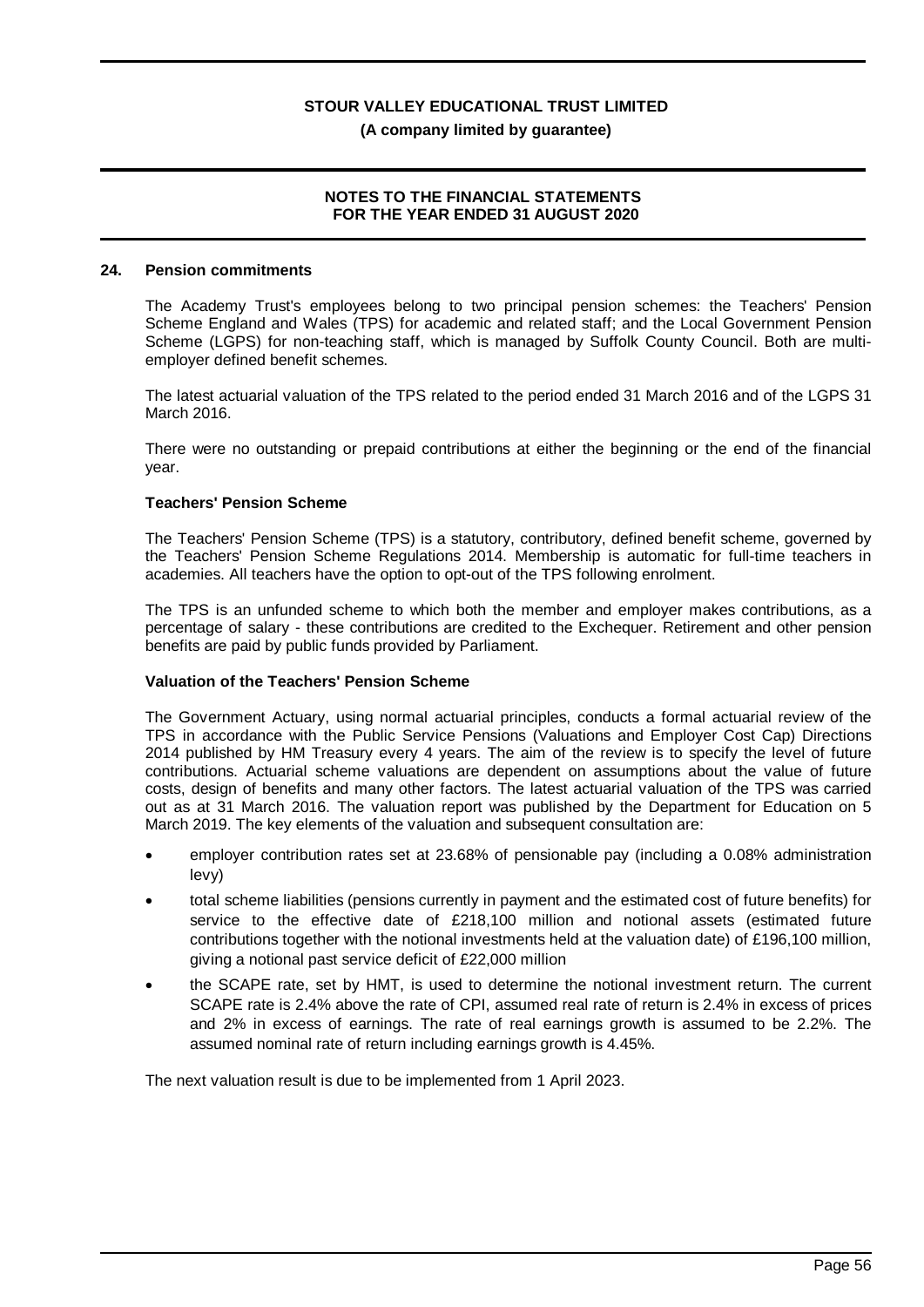### **(A company limited by guarantee)**

### **NOTES TO THE FINANCIAL STATEMENTS FOR THE YEAR ENDED 31 AUGUST 2020**

### **24. Pension commitments (continued)**

The employer's pension costs paid to TPS in the year amounted to £653,129 *(2019 - £478,604)*.

A copy of the valuation report and supporting documentation is on the Teachers' Pensions website (https://www.teacherspensions.co.uk/news/employers/2019/04/teachers-pensions-valuation-report.aspx).

Under the definitions set out in FRS 102, the TPS is an unfunded multi-employer pension scheme. The Academy Trust has accounted for its contributions to the scheme as if it were a defined contribution scheme. The Academy Trust has set out above the information available on the scheme.

### **Local Government Pension Scheme**

The LGPS is a funded defined benefit pension scheme, with the assets held in separate trusteeadministered funds. The total contribution made for the year ended 31 August 2020 was £169,000 *(2019 - £175,000)*, of which employer's contributions totalled £135,000 *(2019 - £140,000)* and employees' contributions totalled £ 34,000 *(2019 - £35,000)*. The agreed contribution rates for future years are 20.9 per cent for employers and 21.7 per cent for employees.

As described in note the LGPS obligation relates to the employees of the Academy Trust, who were the employees transferred as part of the conversion from the maintained school and new employees who were eligible to, and did, join the Scheme in the year. The obligation in respect of employees who transferred on conversion represents their cumulative service at both the predecessor school and the Academy Trust at the balance sheet date.

Parliament has agreed, at the request of the Secretary of State for Education, to a guarantee that, in the event of academy closure, outstanding Local Government Pension Scheme liabilities would be met by the Department for Education. The guarantee came into force on 18 July 2013.

### **Principal actuarial assumptions**

|                                                    | 2020          | 2019 |
|----------------------------------------------------|---------------|------|
|                                                    | $\frac{0}{0}$ | %    |
| Rate of increase in salaries                       | 2.9           | 2.6  |
| Rate of increase for pensions in payment/inflation | 2.2           | 2.3  |
| Discount rate for scheme liabilities               | 1.7           | 2 R  |
| Inflation assumption (CPI)                         | 2.2           | 2.3  |

The current mortality assumptions include sufficient allowance for future improvements in mortality rates. The assumed life expectations on retirement age 65 are: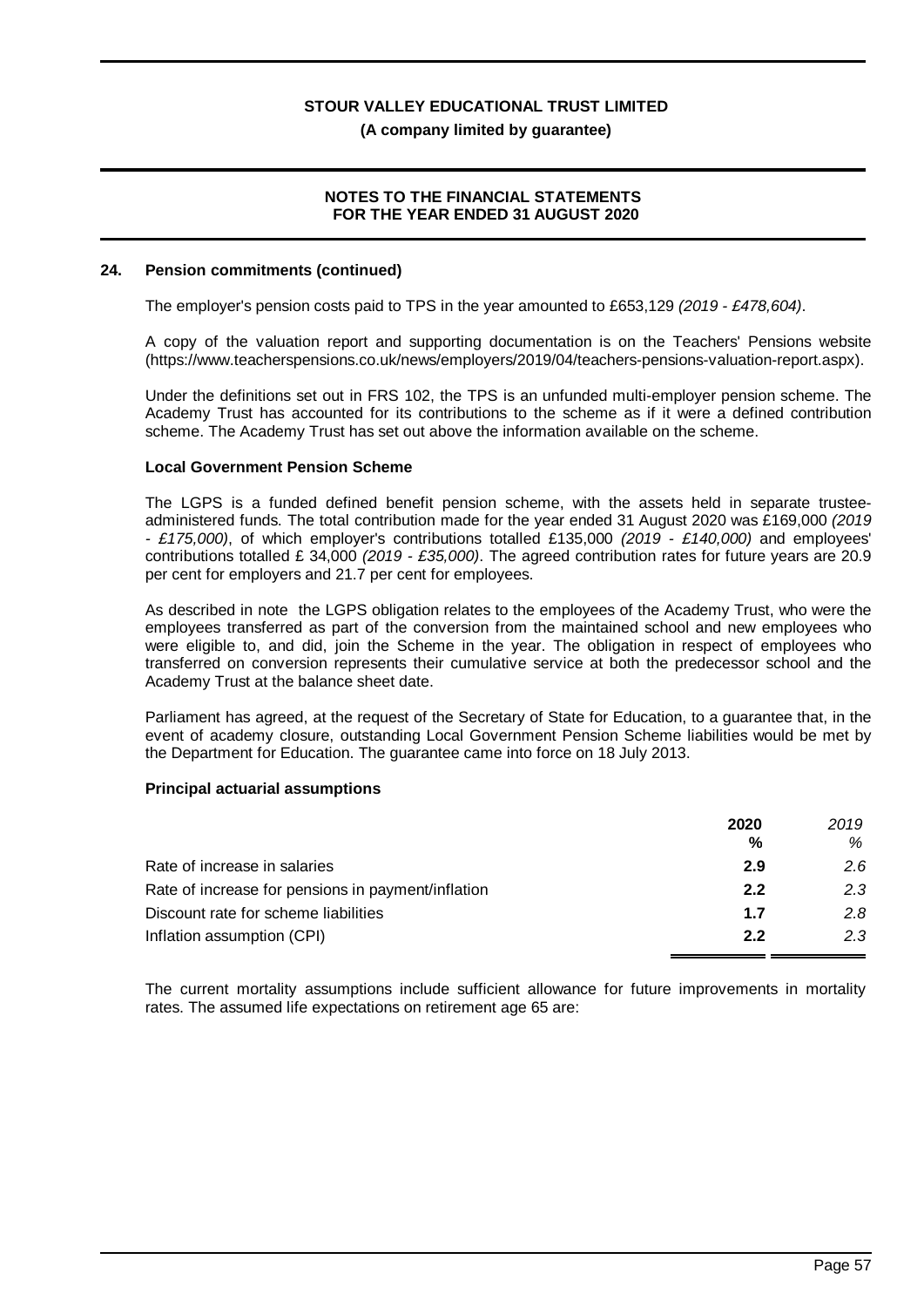## **(A company limited by guarantee)**

### **NOTES TO THE FINANCIAL STATEMENTS FOR THE YEAR ENDED 31 AUGUST 2020**

### **24. Pension commitments (continued)**

| 2020<br>Years | 2019<br>Years |
|---------------|---------------|
|               |               |
| 21.9          | 21.9          |
| 24.1          | 24.4          |
|               |               |
| 22.7          | 23.9          |
| 25.6          | 26.4          |
|               |               |
| 2020<br>£000  | 2019<br>£000  |
| 66            | 64            |
| (66)          | (64)          |
| 97            | 85            |
| (97)          | (85)          |
| 3             | 7             |
| (3)           | (7)           |
|               |               |

The Academy Trust's share of the assets in the scheme was:

|                              | 2020<br>£ | 2019<br>£ |
|------------------------------|-----------|-----------|
| Equities                     | 988,000   | 768,000   |
| Debt instruments             | 435,000   | 415,000   |
| Property                     | 151,000   | 338,000   |
| Cash and other liquid assets | 100,000   | 15,000    |
| Total market value of assets | 1,674,000 | 1,536,000 |
|                              |           |           |

The actual return on scheme assets was £1,674 *(2019 - £79,872)*.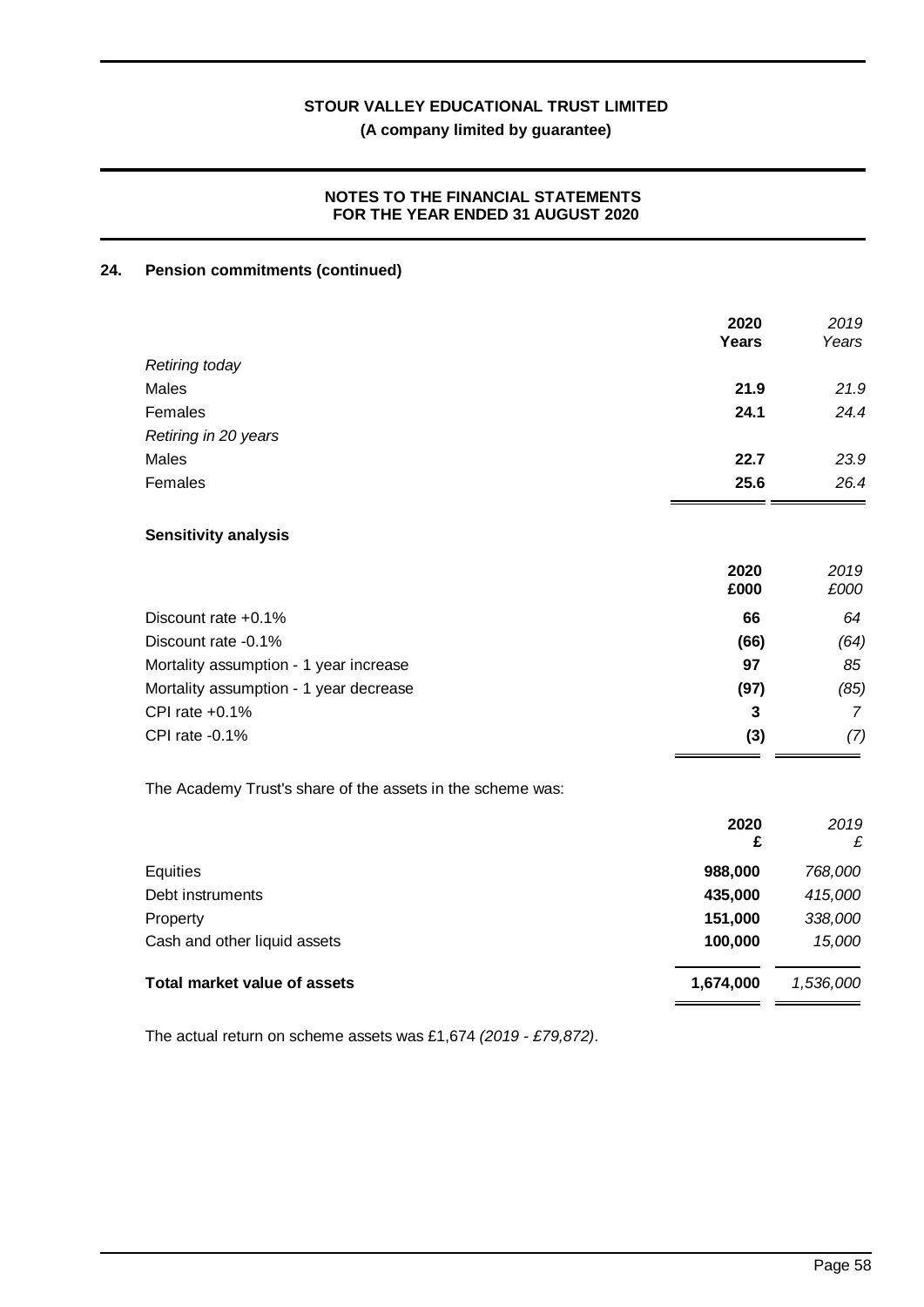## **(A company limited by guarantee)**

### **NOTES TO THE FINANCIAL STATEMENTS FOR THE YEAR ENDED 31 AUGUST 2020**

### **24. Pension commitments (continued)**

The amounts recognised in the Statement of financial activities are as follows:

|                                                                  | 2020<br>£ | 2019<br>£ |
|------------------------------------------------------------------|-----------|-----------|
| Current service cost                                             | (250,000) | (195,000) |
| Past service cost                                                | (9,000)   | (8,000)   |
| Interest income                                                  | 31,000    | 39,000    |
| Interest cost                                                    | (43,000)  | (44,000)  |
| Total amount recognised in the Statement of financial activities | (271,000) | (208,000) |

Changes in the present value of the defined benefit obligations were as follows:

|                          | 2020<br>£ | 2019<br>£ |
|--------------------------|-----------|-----------|
| At 1 September           | 2,127,000 | 1,468,000 |
| Current service cost     | 250,000   | 195,000   |
| Interest cost            | 43,000    | 44,000    |
| Employee contributions   | 34,000    | 35,000    |
| Actuarial (gains)/losses | (16,000)  | 378,000   |
| Benefits paid            | (15,000)  | (1,000)   |
| Past service costs       | 9,000     | 8,000     |
| At 31 August             | 2,432,000 | 2,127,000 |

Changes in the fair value of the Academy Trust's share of scheme assets were as follows:

|                               | 2020<br>£ | 2019<br>£ |
|-------------------------------|-----------|-----------|
| Conversion of academy trusts  | 1,536,000 | 1,291,000 |
| Interest income               | 31,000    | 39,000    |
| Actuarial (losses)/gains      | (47,000)  | 32,000    |
| <b>Employer contributions</b> | 135,000   | 140,000   |
| Employee contributions        | 34,000    | 35,000    |
| Benefits paid                 | (15,000)  | (1,000)   |
| At 31 August                  | 1,674,000 | 1,536,000 |